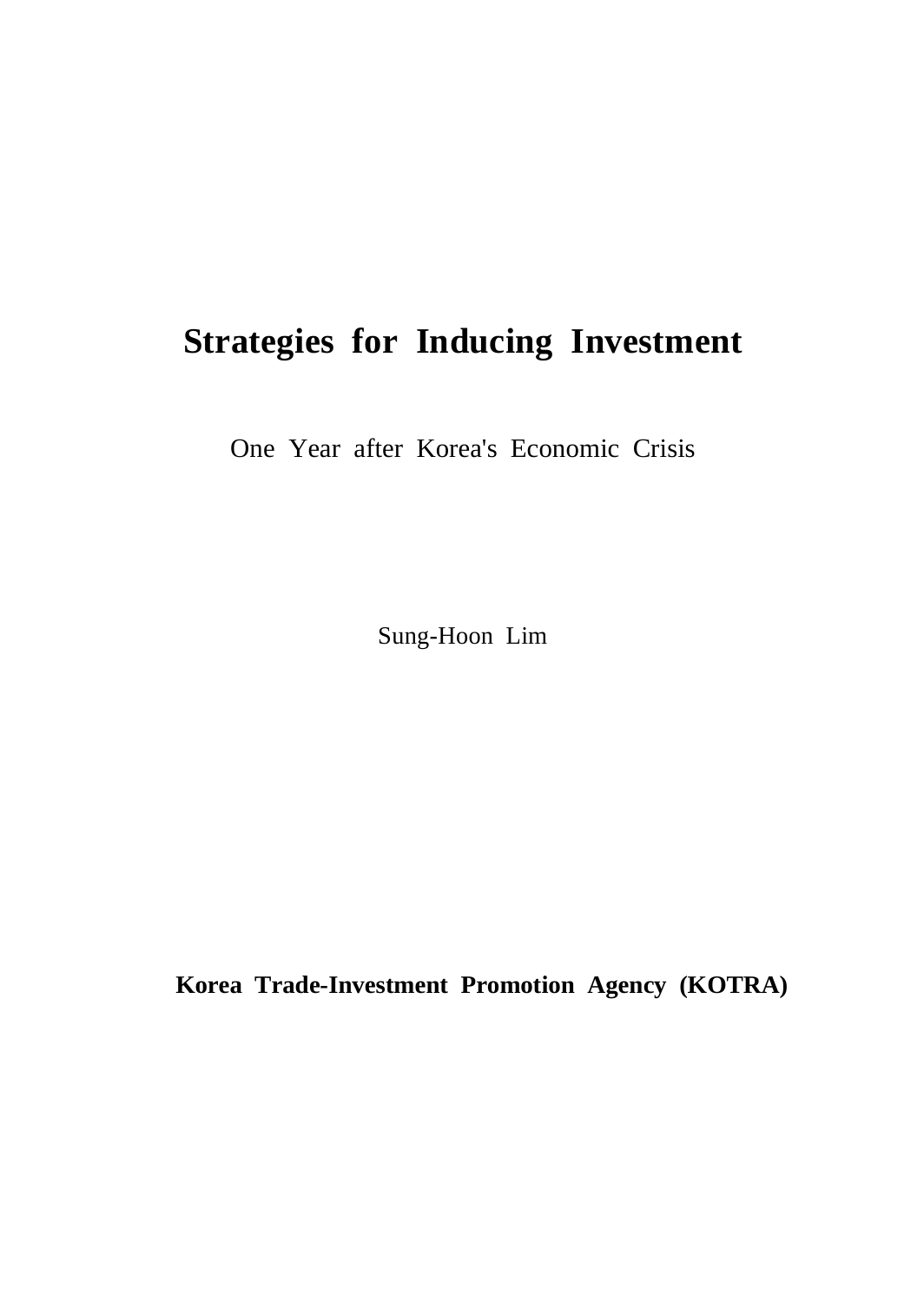Korea Trade-Investment Promotion Agency Seoul May 1999

300-9 Yomgok-Dong, Seocho P.O. Box 101 Seoul, Korea Tel : (82-2) 3460-7114 Fax : (82-2) 3460-7777 http://www.kotra.or.kr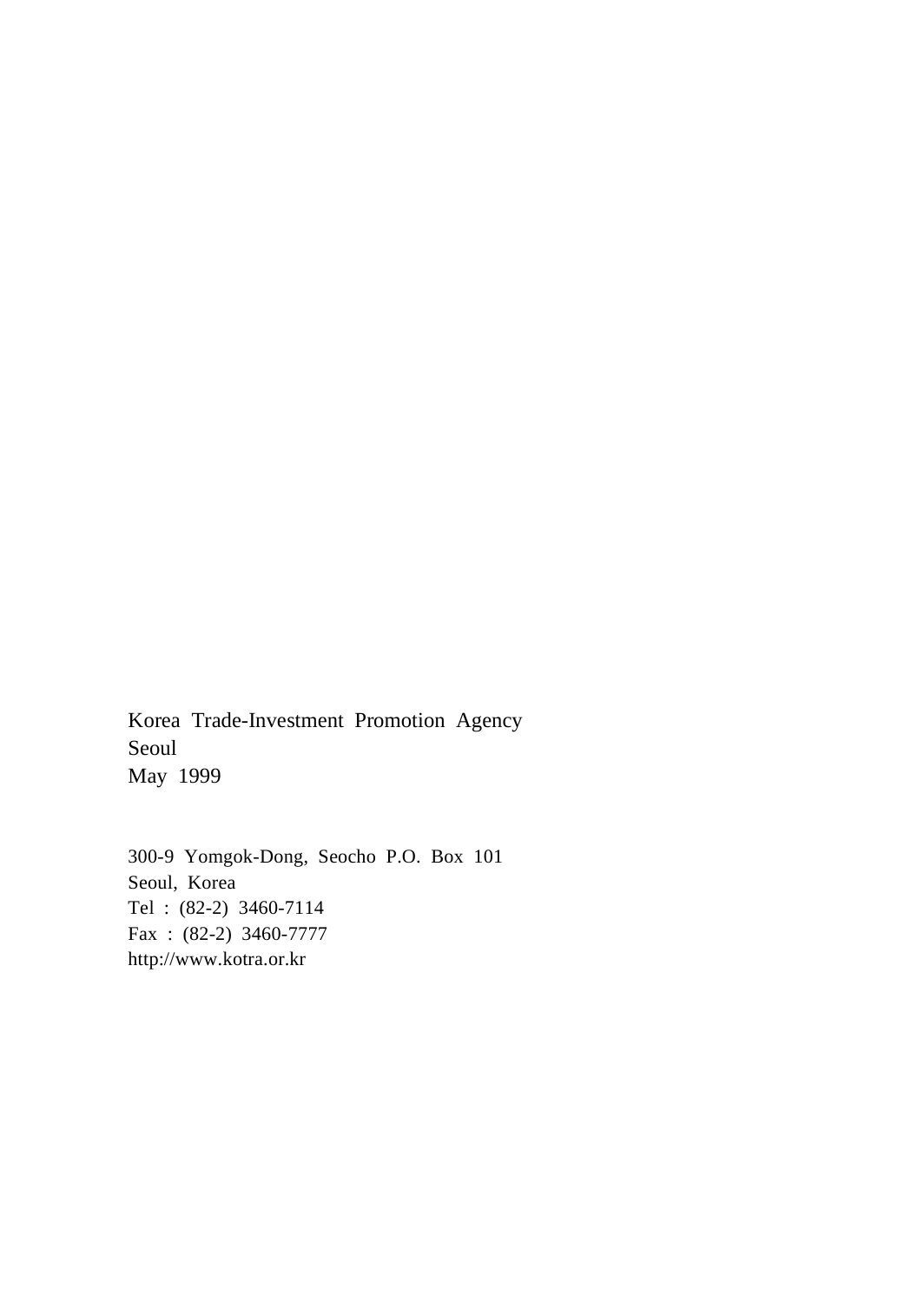## **Preface**

Foreign direct investment (FDI) has become a major component of the world economy. Offshore production by multinational companies far exceeds international trade. FDI is regarded as one of modes of entry necessary to gain competitiveness in the international market. In particular, inbound FDI is not only affacted by the local firms' competitiveness but also related closely with government's economic policy. Recently inbound FDI has been highlighted as a critical aspect of government policy in economies in Asia seriously affected by economic crisis -- in overcoming the foreign exchange crisis, advancing industrial structure, and creating employment.

Korea, one of countries seeking its way out of the economic crisis, also revitalized its system to promote foreign investment through the implementation of a comprehensive reform and restructuring process as well by enacting the new "Foreign Investment Promotion Act".

One year after Korea's economic crisis, therefore, it is time to evaluate the performance of the investment inducement strategies. This book analyzes both Korea's government policy and foreigners' changing perception of Korea's location attractiveness, through the general framework of transnational corporation's investment decision process, i.e, policy framework, economic determinants, and business facilitation.

I would like to thank Mr. Keun-hyung Park, for his statistical work and analysis in "Trends in International and Korea Investment Trends" and Mr. Dong-hyung Park for his wise counsel in both my professional and personal life.

> Sung-Hoon Lim Senior Researcher/ Ph. D. May 1999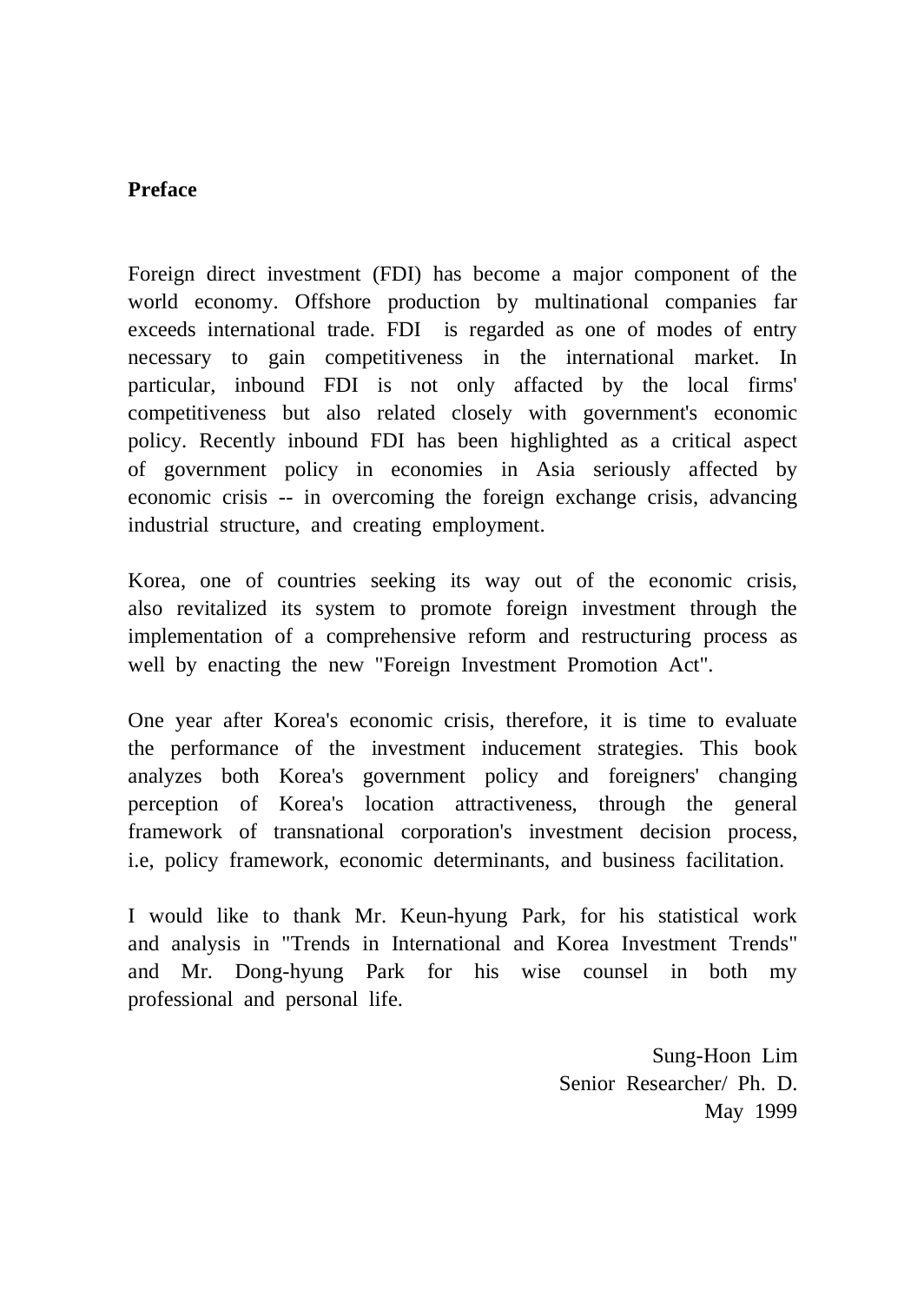# **Contents**

# **Preface**

| II. Trends in International Foreign Direct Investment 3                                                                            |
|------------------------------------------------------------------------------------------------------------------------------------|
|                                                                                                                                    |
|                                                                                                                                    |
| 2. Instability in the Foreign Exchange Market and the Necessity of<br>Necessity of FDI Inducement to Overcome the Foreign Exchange |
| IV. Determinants in FDI and Profile of Korea's Investment                                                                          |
| 2. Korea's Investment Profile According to each FDI Determinant .29                                                                |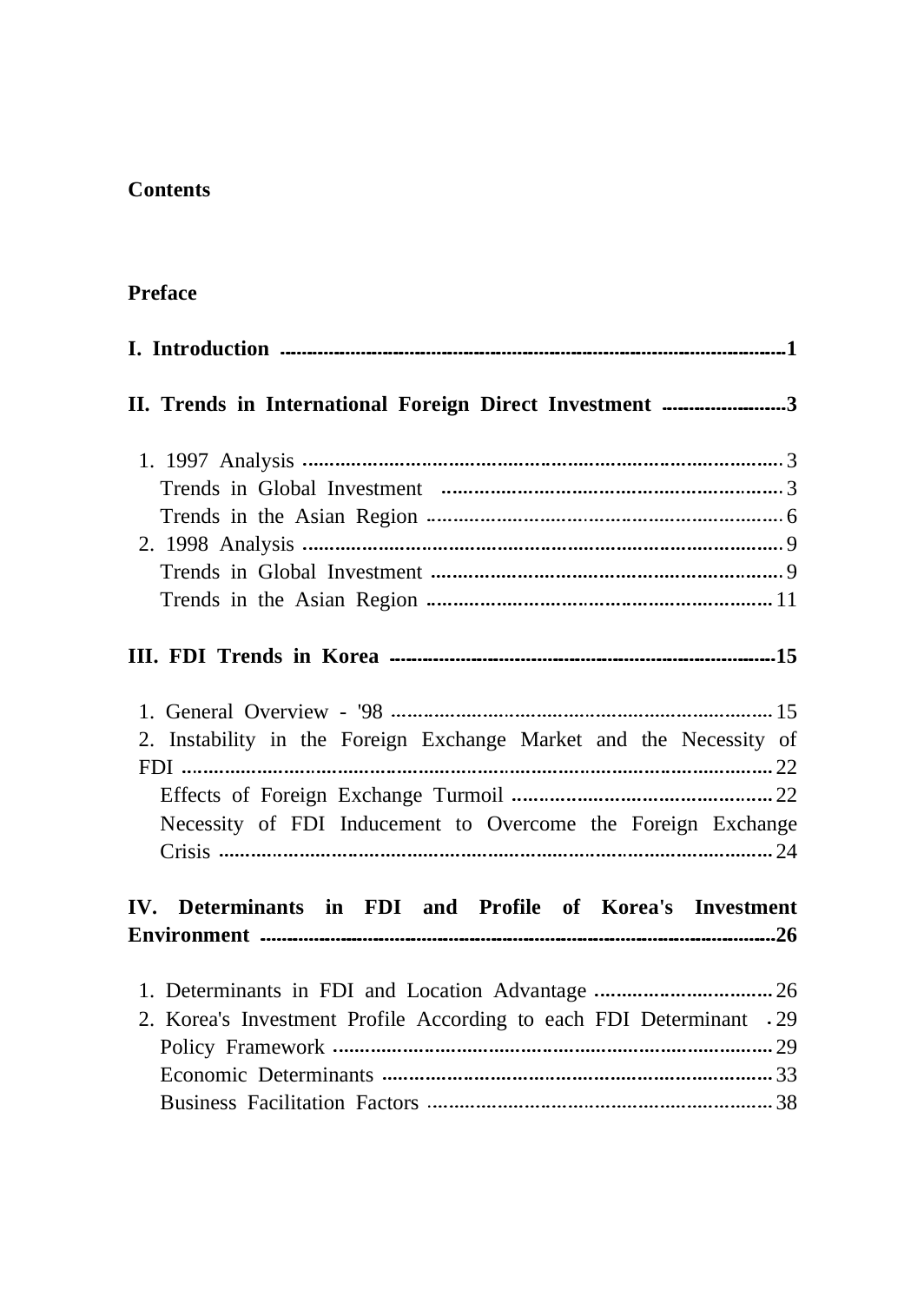|  |  | V. Evaluation on Korea's Investment Environment by Foreign |  |
|--|--|------------------------------------------------------------|--|
|  |  |                                                            |  |

| 1. Perception on Korea's Investment Environment by Foreign-     |
|-----------------------------------------------------------------|
|                                                                 |
|                                                                 |
|                                                                 |
|                                                                 |
|                                                                 |
| 2. Perception of Foreign Investors on the Investment Climate of |
|                                                                 |
|                                                                 |
|                                                                 |
|                                                                 |
| Business Practices and Management Systems of Korean Companies   |
| 59                                                              |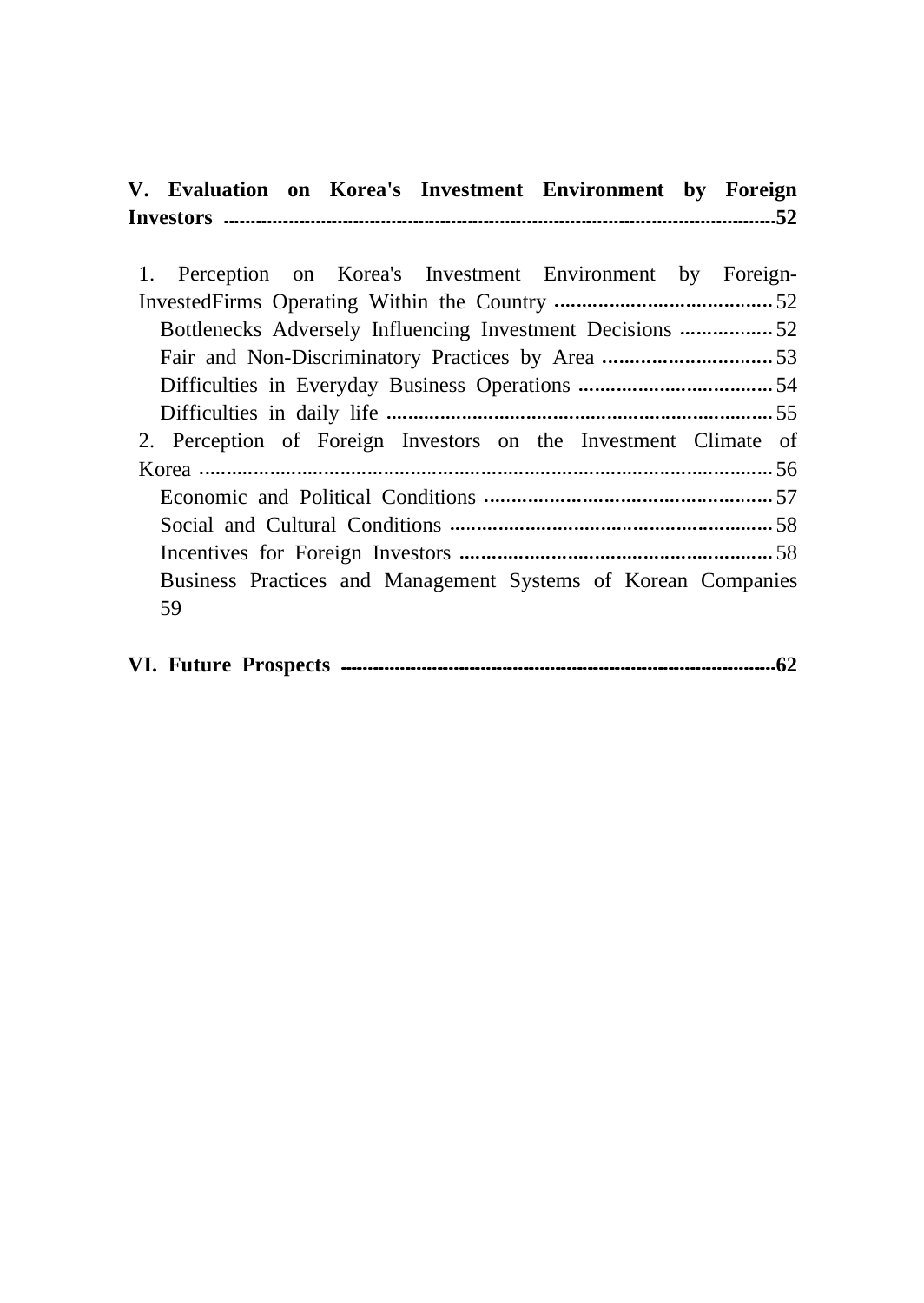#### **Contents of Table**

<Table II-1> Status of International FDI 3 <Table II-2> Rank and Ratio by Inflow and Outflow 5 <Table II-3> Status of In-bound FDI into Major Countries .................. 10 <Table II-4> Status of FDI Inflow in Major Asian Economies .......... 13 <Table III-1> Status of Investment Inflow by Month ............................. 16 <Table III-2> Changes in inflow from major region and ratio to total inflow in 1998 18 <Table III-3> Investment Ratio by Year and Country ........................... 19 <Table III-4> Changes of Ratio in Investment into Korea by Top Ranking Countries 21 <Table III-5> Changes in the Economic Index During the Economic Crisis 23  $\langle$ Table IV-1> Status of Risk Level and Trends in Major Countries  $\cdot$  30 <Table IV-2> Trends in Foreign Currency Reserves 31 <Table IV-3> Trends in National Credibility Level (Foreign Currency Long-Term Bonds) 32 <Table IV-4> Status and Trends in Interest Rates 33 <Table IV-5> Status and Trends in Default Rates 33 <Table IV-6> Korea's GDP and Economic Growth Rate ...................... 34 <Table IV-7> GDP Growth in Major Asian Nations 34 <Table IV-8> Comparison of Infrastructure Level among Major Asian Countries  $\ldots$   $\ldots$   $\ldots$   $\ldots$   $\ldots$   $\ldots$   $\ldots$   $\ldots$   $\ldots$   $\ldots$   $\ldots$   $\ldots$   $\ldots$   $\ldots$   $\ldots$   $\ldots$   $\ldots$   $\ldots$   $\ldots$   $\ldots$   $\ldots$   $\ldots$   $\ldots$   $\ldots$   $\ldots$   $\ldots$   $\ldots$   $\ldots$   $\ldots$   $\ldots$   $\ldots$   $\ldots$   $\ldots$   $\ldots$   $\ldots$   $\$ <Table IV-9> Comparison of Capital and Labor Cost Fluctuation in Major Asian Countries 37 <Table IV-10> Trends in Wage and Labor Productivity in Korea ...... 38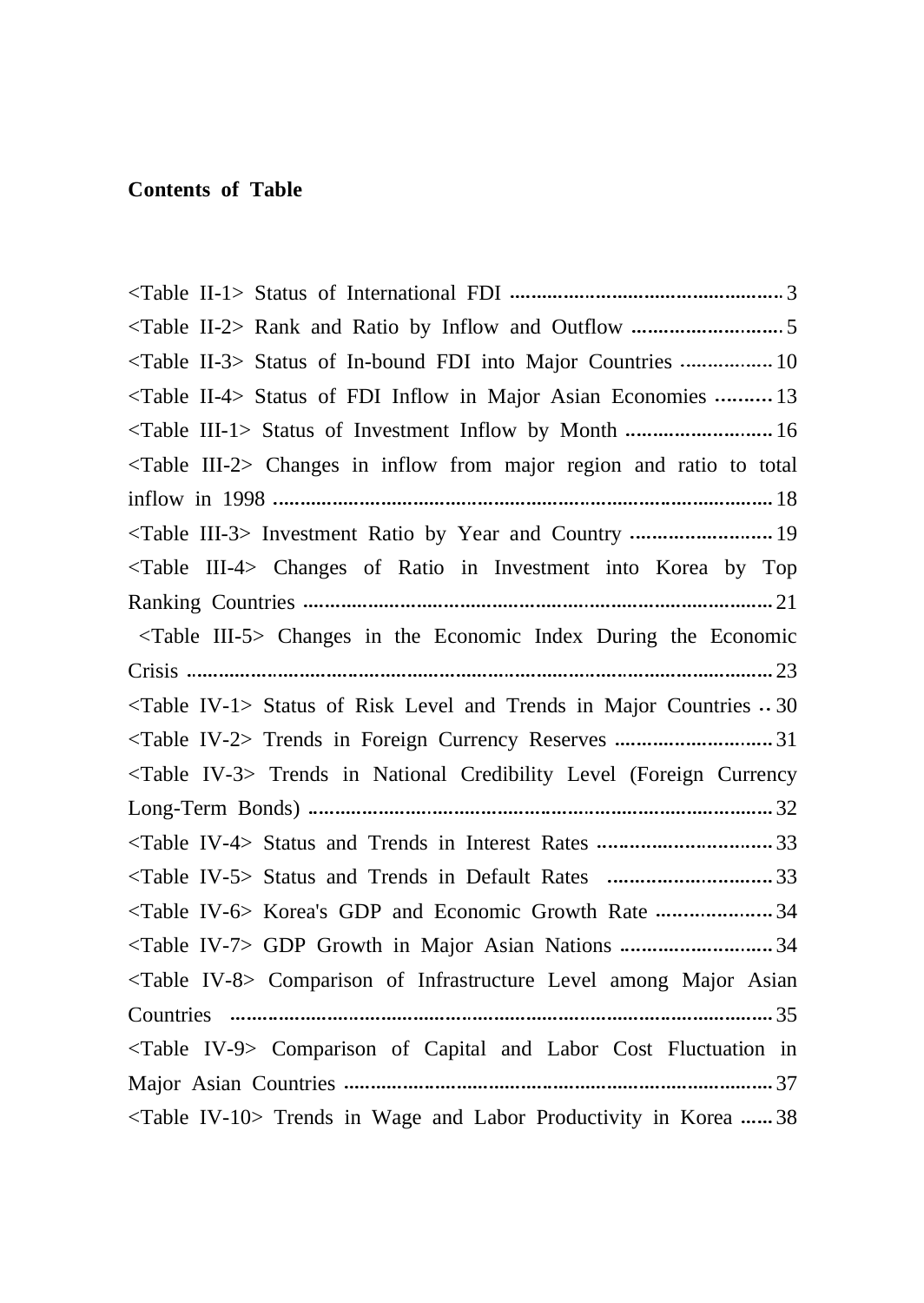| $\langle$ Table IV-12> Outcome of Investment Inducement Missions Dispatched     |
|---------------------------------------------------------------------------------|
|                                                                                 |
| <table iv-13=""> First Phase of Business Sector Liberalization in 1998</table>  |
|                                                                                 |
| <table iv-14=""> Second Phase of Business Sector Liberalization in 1998</table> |
|                                                                                 |
| <table iv-15=""> Liberalization of Short-Term Financial Products  49</table>    |
| <table v-1=""> Domestic Economic and Political Conditions 57</table>            |
|                                                                                 |
|                                                                                 |
|                                                                                 |
| <table v-5=""> Business Characteristics and Management System of</table>        |
|                                                                                 |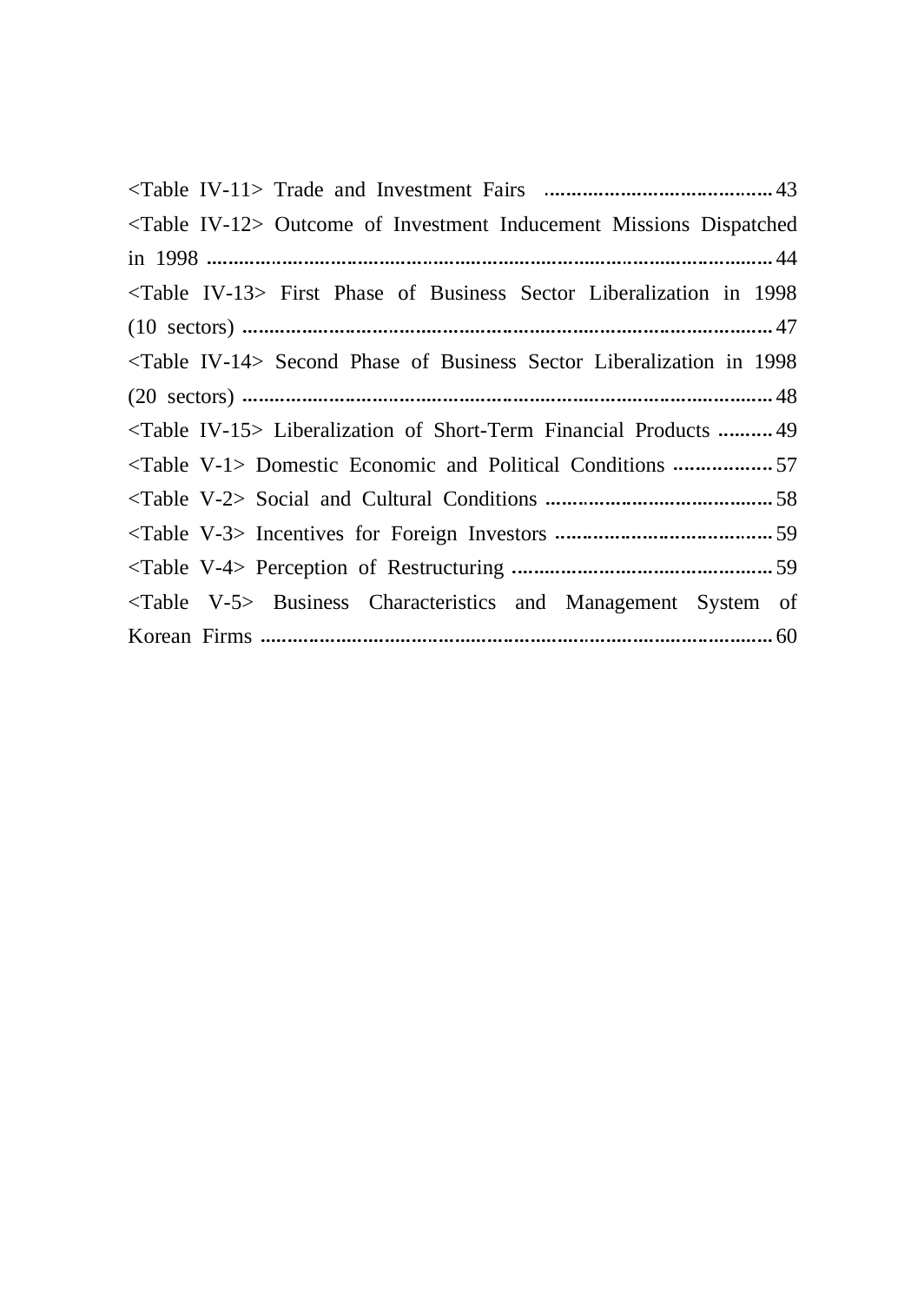# **Contents of Figure**

| $\leq$ Figure | -1> Status of Investment Inflow into Major Asian Countries 8  |
|---------------|---------------------------------------------------------------|
| $\leq$ Figure |                                                               |
| $\leq$ Figure | -2> Status on Investment Inflow by Country and Changes 20     |
| $\leq$ Figure | -3> Ratio of New Investments and Increased Investments - 22   |
| $\leq$ Figure | -1> Determinants in Location Advantage in Dunning's           |
|               |                                                               |
| $\leq$ Figure |                                                               |
| $\leq$ Figure |                                                               |
| $\leq$ Figure | -1> Bottlenecks Adversely Influencing Investment Decisions 53 |
| $\leq$ Figure | -2> Fair and Non-Discriminatory Practices by Area 54          |
| $\leq$ Figure |                                                               |
| $\leq$ Figure |                                                               |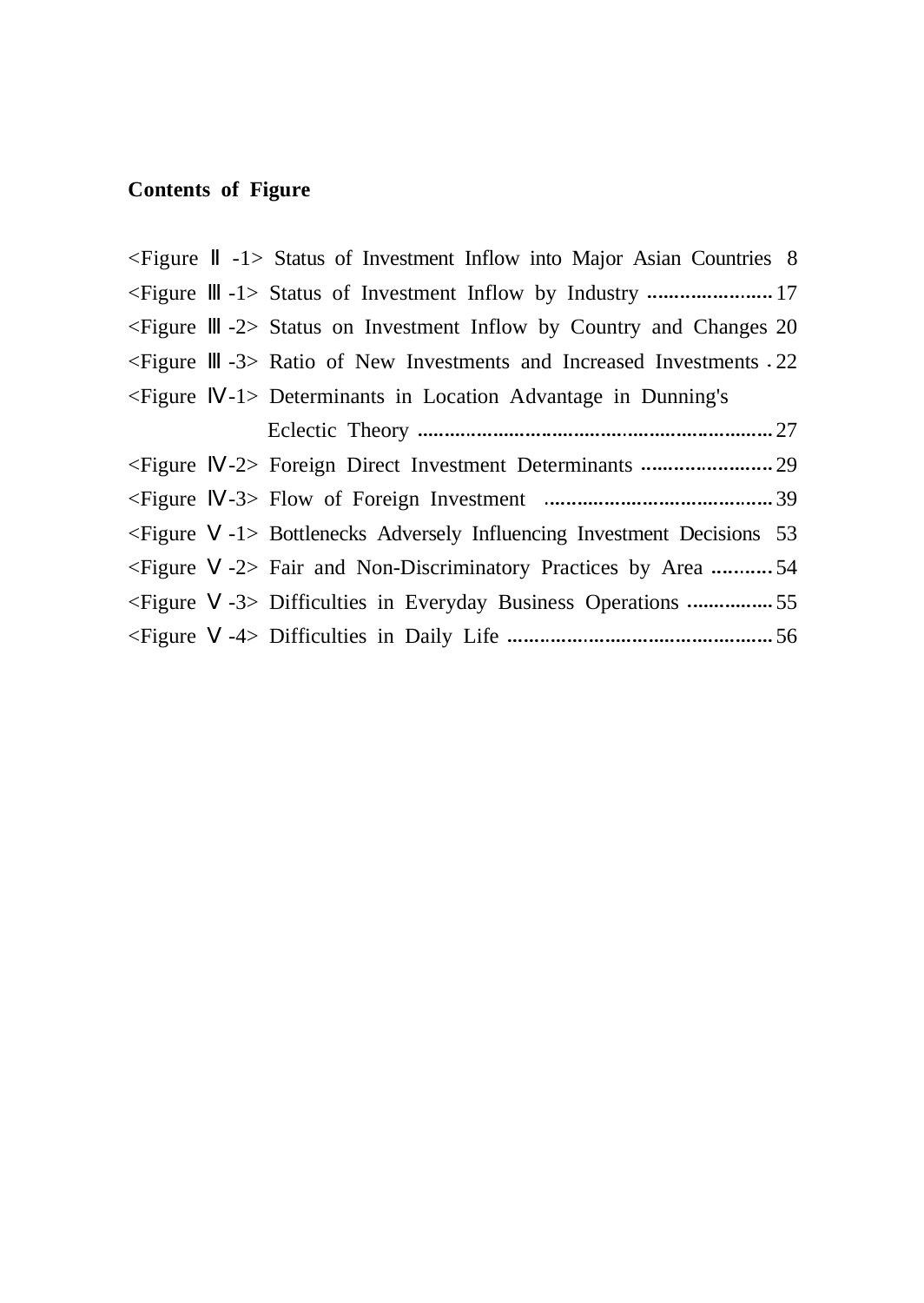## **I. Introduction**

Recently inbound FDI has been highlighted as a critical aspect of government policy in economies seriously affected by the Asian economic crisis: in overcoming the foreign exchange crisis, advancing the industrial structure, and in creating employment.

The foreign currency crisis in Korea at the end of 1997 was as an opportunity for the government as well as private enterprise to emphasize the significance of inducing foreign investment.

The Korea government has exerted sweeping efforts toward this goal by enacting the "Investment Promotion Act"and designating "KOTRA"(Korea Trade-Investment Promotion Agency) as a foreign investment inducement promotion body, which resulted in drawing a total of \$8,852 million based on accepted cases, a 27% increase compared to the previous year, and this year the figure is expected to reach \$15 billion.

Major reasons behind the positive projections for investment derive from the improvement of Korea's macro-economic environment, stabilization of foreign exchange rates, the increase of available foreign currency reserves, the upgrade of Korea's external credibility rating by renowned firms such as Moody's and S&P to "the status of being an appropriate target for investment"as well as potential investors' favorable attitudes toward the Korean market.

According to a series of surveys conducted by KOTRA querying potential foreign investors, Korea is viewed as having the fastest recovery pace compared to other Asian countries undergoing economic turbulence. In fact, most forecast that this year is the prime time to invest in Korea under the assumption that Korea's economic level will soon return completely to its pre-crisis level.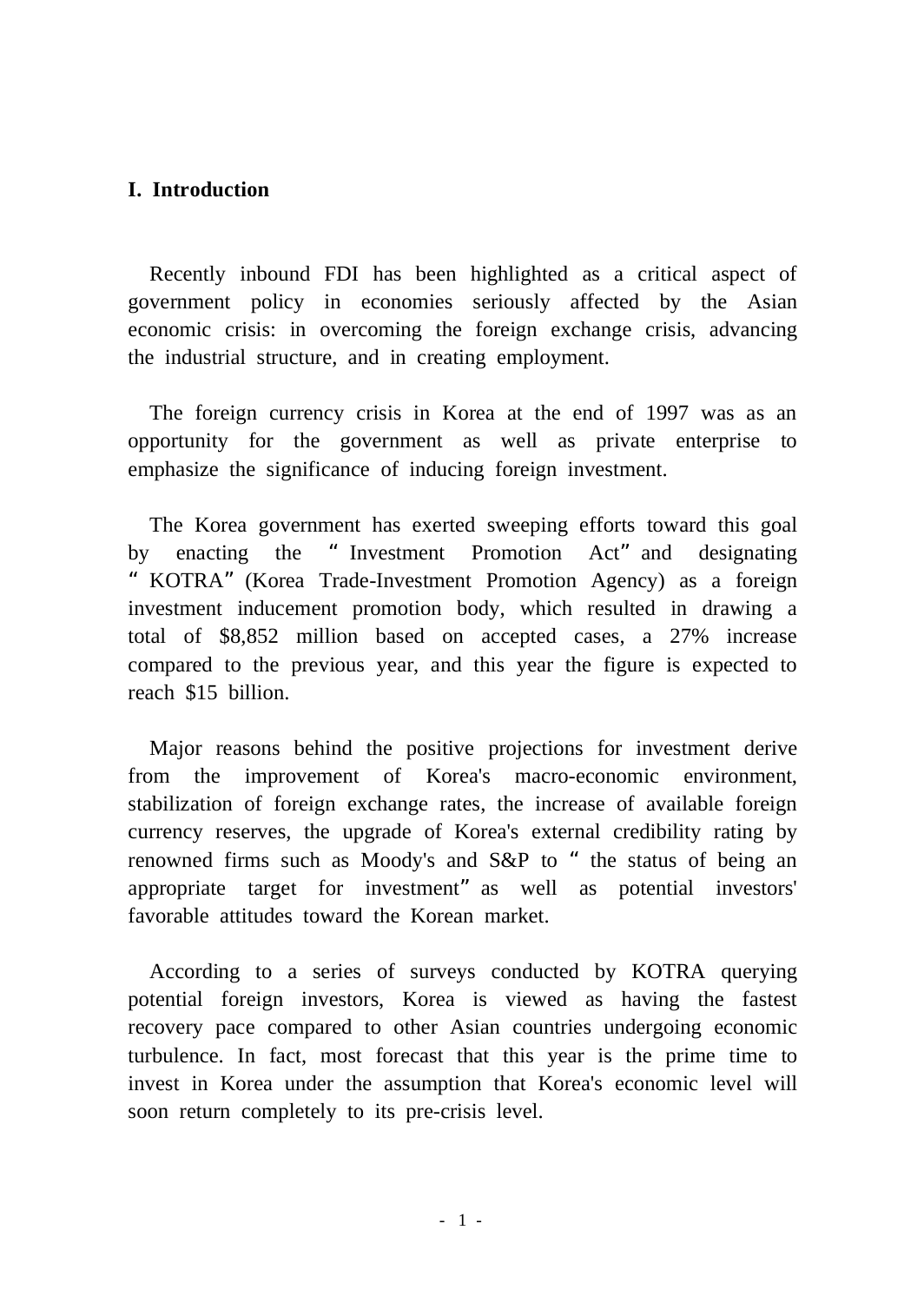This book analyzes changes in the investment climate one year following the economic crisis in three areas: policy framework, economic determinants, and business facilitation.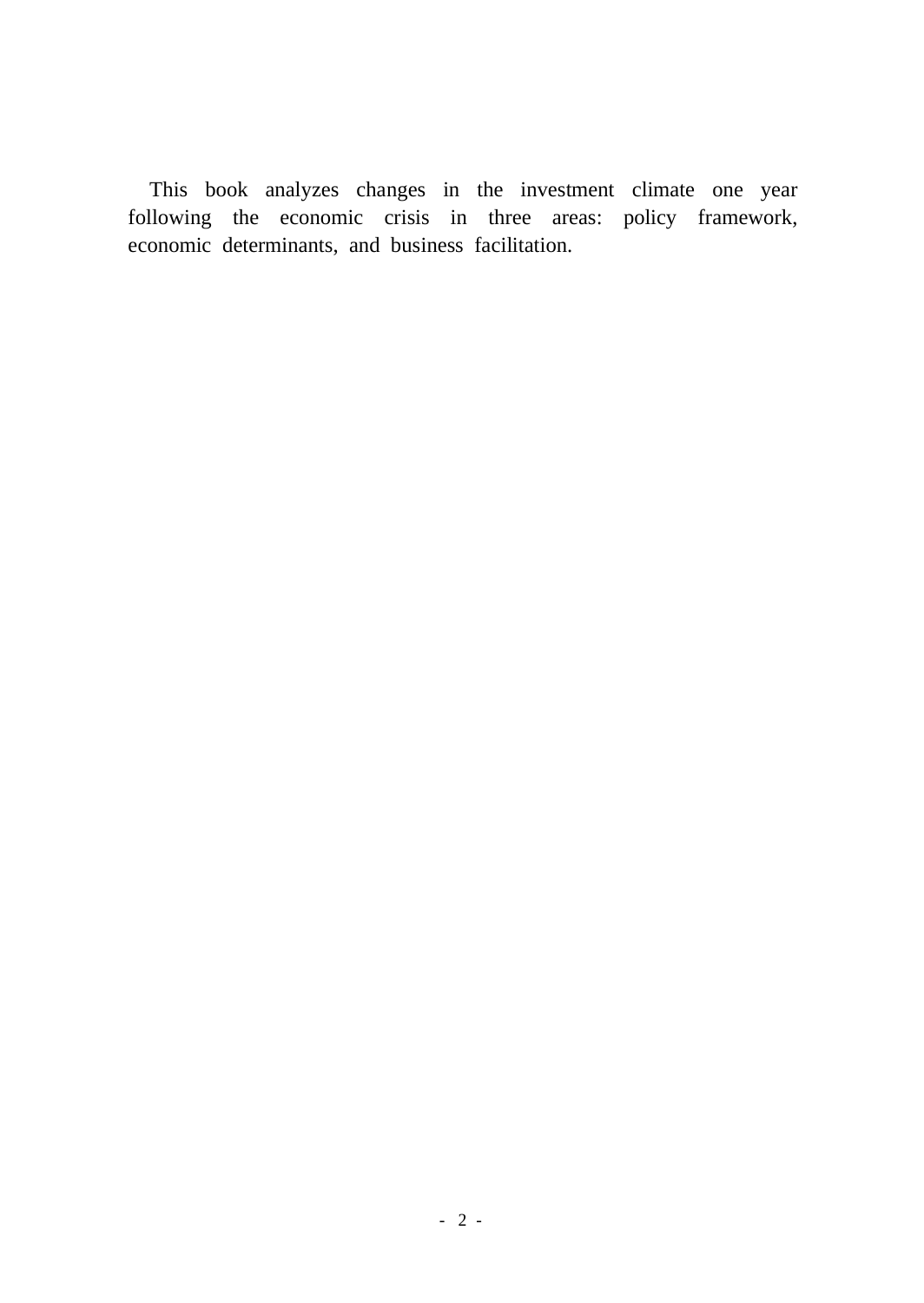#### **II. Trends in International Foreign Direct Investment**

#### **1. 1997 Analysis**

#### **Trends in Global Investment**

International foreign direct investment (FDI) in 1997 recorded \$400.5 billion, based on inflow, an 18.6% increase compared to the previous year, while that based on outflow amounted to \$424.4 billion, a 21% increase. (See Table II-1.)

In particular, the scale of cross-border M&As reached \$236 billion, a 45.2% increase over the previous year, and the total inbound FDI increased as part of total cross-border M&As from 48% in 1996 to 59% in 1997. This trend is led by large scale M&As totaling more than \$1 billion by multinational corporations in advanced countries. (\$161 billion in 1997)

## <Table II-1> Status of International FDI

(unit:U.S.\$ billion, percent)

|                                         | 1996   |                    | 1997   |                    |
|-----------------------------------------|--------|--------------------|--------|--------------------|
|                                         | Amount | <b>Fluctuation</b> | Amount | <b>Fluctuation</b> |
| FDI inflow                              | 338    | 1.9                | 400    | 18.6               |
| FDI outflow                             | 333    | $-0.5$             | 424    | 27.1               |
| Total FDI inflow                        | 3,065  | 12.2               | 3,456  | 12.7               |
| Total FDI outflow                       | 3,115  | 11.5               | 3,541  | 13.7               |
| Cross-border $M&As$ volume <sup>*</sup> | 163    | 15.5               | 236    | 45.2               |
|                                         |        |                    |        |                    |

Source: UNCTAD, World Investment Report, 1998

Note: \*The figure is based on M&As with purchases of more than 50% of shares to secure management rights.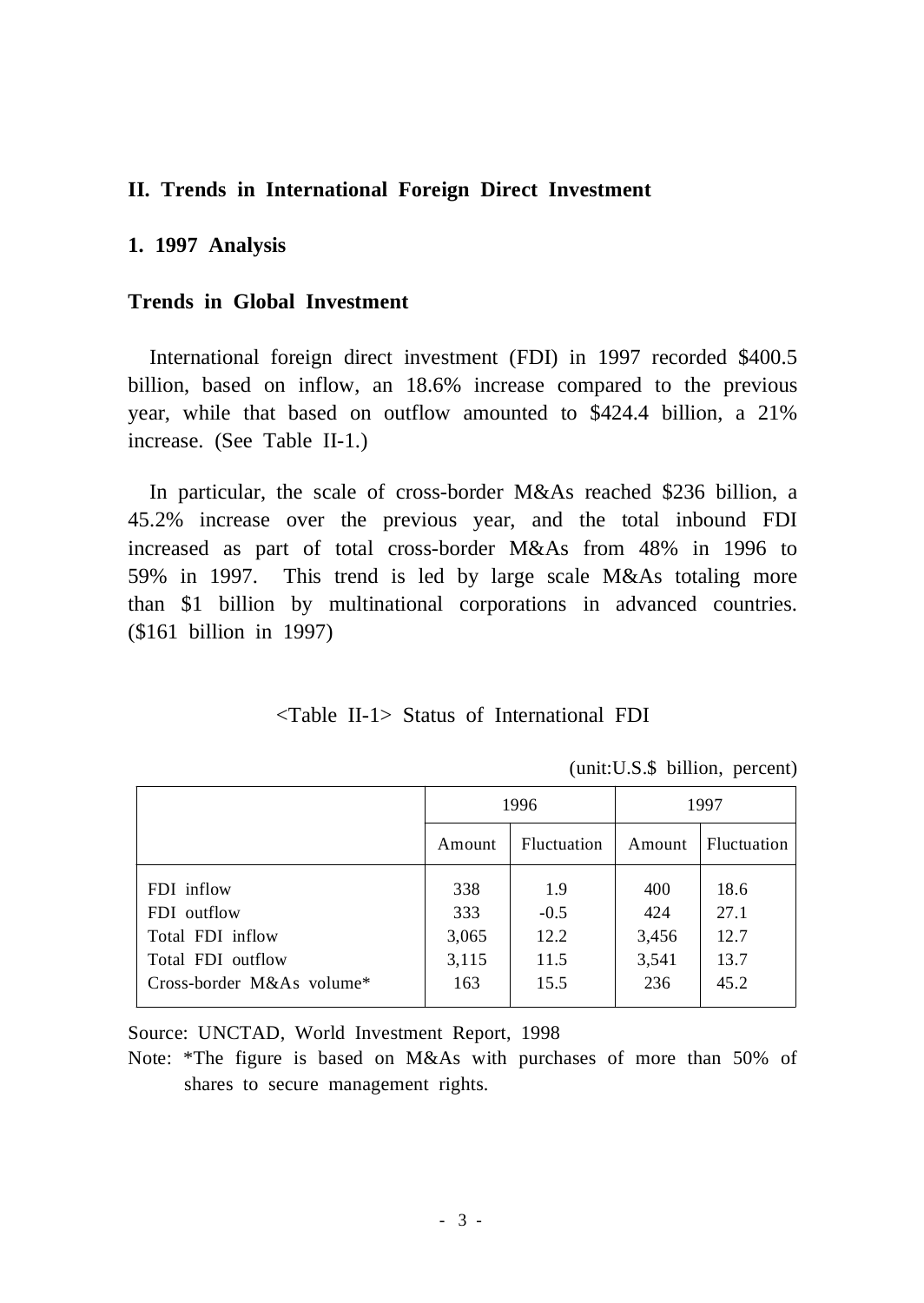Multinational firms in advanced countries have adopted the FDI approach of purchasing more than 50% of shares (majority share purchasing M&As), while those in developing countries prefer Green Field Investment or purchasing a small amount of shares (minority share purchasing M&As).

FDI seems to be concentrated in limited countries or regions. In case of outflow, the share of the top 10 countries accounted for 79.9% of the total, while that of the top 15 countries took up 88%. In the meantime in case of inflow, however, the share of the top 10 countries recorded 65.3%, while that of the top 15 countries accounted for 74%, showing a concentrated amount from just a few countries.

In addition, the inflow into advanced countries amounted to 58.2%, much greater than the 37.2% into developing nations, while the outflow from advanced countries reached 84.8%, a wide gap against the 14.4% from developing countries.

The economy with the largest investment inflow was the U.S., which recorded \$90.7 billion, followed by China, the U.K., France, and Brazil. The country with the largest investment outflow was again the U.S., with \$114.5 billion, followed by the U.K., Germany, Japan, and Hong Kong. (See Table II-2.)

The U.S. achieved a total of \$90.7 billion in investment inflow, recording an increase of 18.6%, thanks to having the highest economic index. The inflow came mostly from M&A activities centered on hi-tech industries, accounting for about 90% of the total.

The EU induced \$108.1 billion in 1997, a 17% increase over the previous year, showing a recovery from 1996 when the investment volume decreased. Among EU countries, the U.K. achieved the largest investment inflow with \$36.9 billion, and Germany recorded a two-year decline from 1996 to 1997 due to an investment reduction resulting from withdrawal.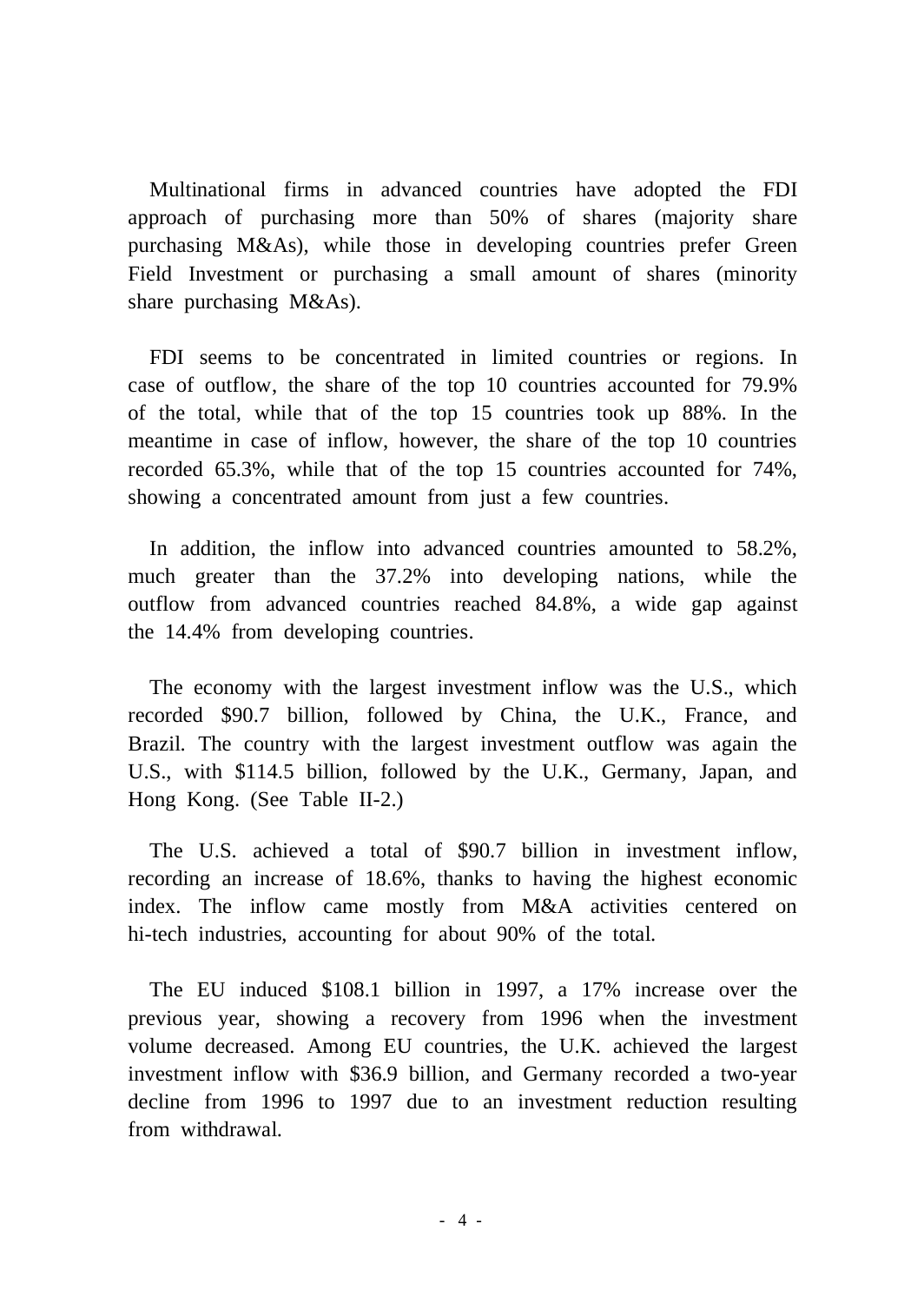|                | Inflow               |        |       | Outflow              |        |       |  |
|----------------|----------------------|--------|-------|----------------------|--------|-------|--|
| Rank           | Economy              | Amount | Ratio | Economy              | Amount | Ratio |  |
| 1              | <b>United States</b> | 90.7   | 22.7% | <b>United States</b> | 114.5  | 27.0% |  |
| $\overline{2}$ | China                | 45.3   | 11.3% | United Kingdom       | 58.2   | 13.7% |  |
| 3              | United Kingdom       | 36.9   | 9.2%  | Germany              | 34.3   | 8.1%  |  |
| 4              | France               | 18.3   | 4.6%  | Japan                | 26.0   | 6.1%  |  |
| 5              | <b>Brazil</b>        | 16.3   | 4.1%  | Hong Kong, China     | 26.0   | 6.1%  |  |
| 6              | Belgium & Luxem.     | 12.6   | 3.1%  | France               | 24.6   | 5.8%  |  |
| $\tau$         | Mexico               | 12.1   | 3.0%  | Netherlands          | 20.4   | 4.8%  |  |
| 8              | Singapore            | 10.0   | 2.5%  | Canada               | 13.0   | 3.1%  |  |
| 9              | Sweden               | 9.7    | 2.4%  | Switzerland          | 12.0   | 2.8%  |  |
| 10             | Australia            | 9.6    | 2.4%  | ltaly                | 10.2   | 2.4%  |  |
| 11             | Netherlands          | 8.7    | 2.2%  | Spain                | 10.0   | 2.4%  |  |
| 12             | Canada               | 8.2    | 2.0%  | Belgium & Luxem.     | 6.7    | 1.6%  |  |
| 13             | Argentina            | 6.3    | 1.6%  | Australia            | 6.4    | 1.5%  |  |
| 14             | Russia Fed           | 6.2    | 1.5%  | Singapore            | 5.9    | 1.4%  |  |
| 15             | Spain                | 5.6    | 1.4%  | Taiwan               | 5.2    | 1.2%  |  |

# <Table II-2> Rank and Ratio by Inflow and Outflow

(unit:U.S.\$ billion, percent)

Source: UNCTAD, World Investment Report 1998

IMF, International Financial Statistics, No. 12, 1998 Note: These figures are based on actual investment<sup>1)</sup> in BOP.

<sup>1)</sup> The criteria is based on the actual investment used by the central banks of each country to collect investment performance. It is the actual FDI investment reduction volume after the withdrawal is deducted from the total investment amount. Advanced countries, such as the U.S., have adopted this method, using other criteria including acceptance, approval and arrival. NIEs such as Korea employ the mixed criteria of reports, approval and actual investment. Korea operates a simple accepted cases system, and adopts the approval method in some sectors like the defense industry. Thus, there is little difference between accepted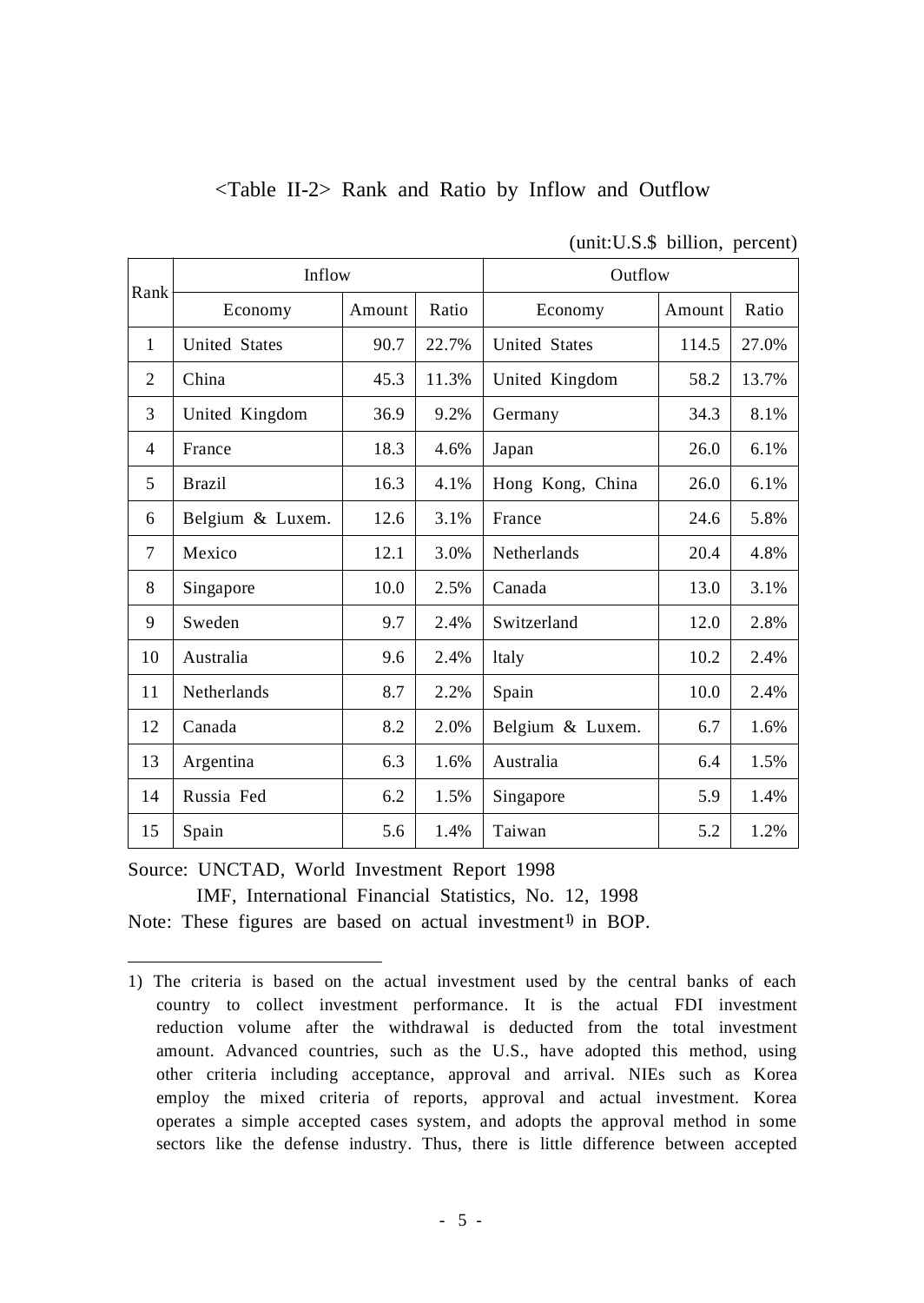Latin America recorded an inflow of \$56.1 billion, \$1.4 billion more than in 1996 -- a dramatic increase of 28%. This rise derives mainly from attempt by multinational corporations to change investment locations due to the financial crisis, absorption of international replacement capital, continuous integration of Latin America's economy, and privatization programs by public companies in the region.

#### **Trends in the Asian Region**

#### *General Overview*

Despite the instability in the foreign exchange market which has expanded from the second half of 1997, the investment inflow into the Asian region soared to \$87 billion by the end of 1997, showing a 9% increase from the year previous (19% in 1996). This accounts for 58% of the inflow into developing nations. The accumulated amount increased to \$596 billion, up 17% from 1996.

In particular, East Asia and Southeast Asia witnessed a \$78 billion inflow despite the economic crisis, showing a 6% increase over the previous year. In the meantime, the investment inflow into Indonesia and the Philippines decreased, while that to Malaysia and Singapore maintained similar levels to those of the previous year. Investment into China and Taiwan went up, and that into Thailand and Korea increased dramatically.

This trend demonstrates that direct investment is less affected by the instability of foreign exchange market than by indirect portfolio investment, in that direct investment seeks a long-term profit.

cases and the approval cases, and the approval cases and actual investment are used when making a comparison with other countries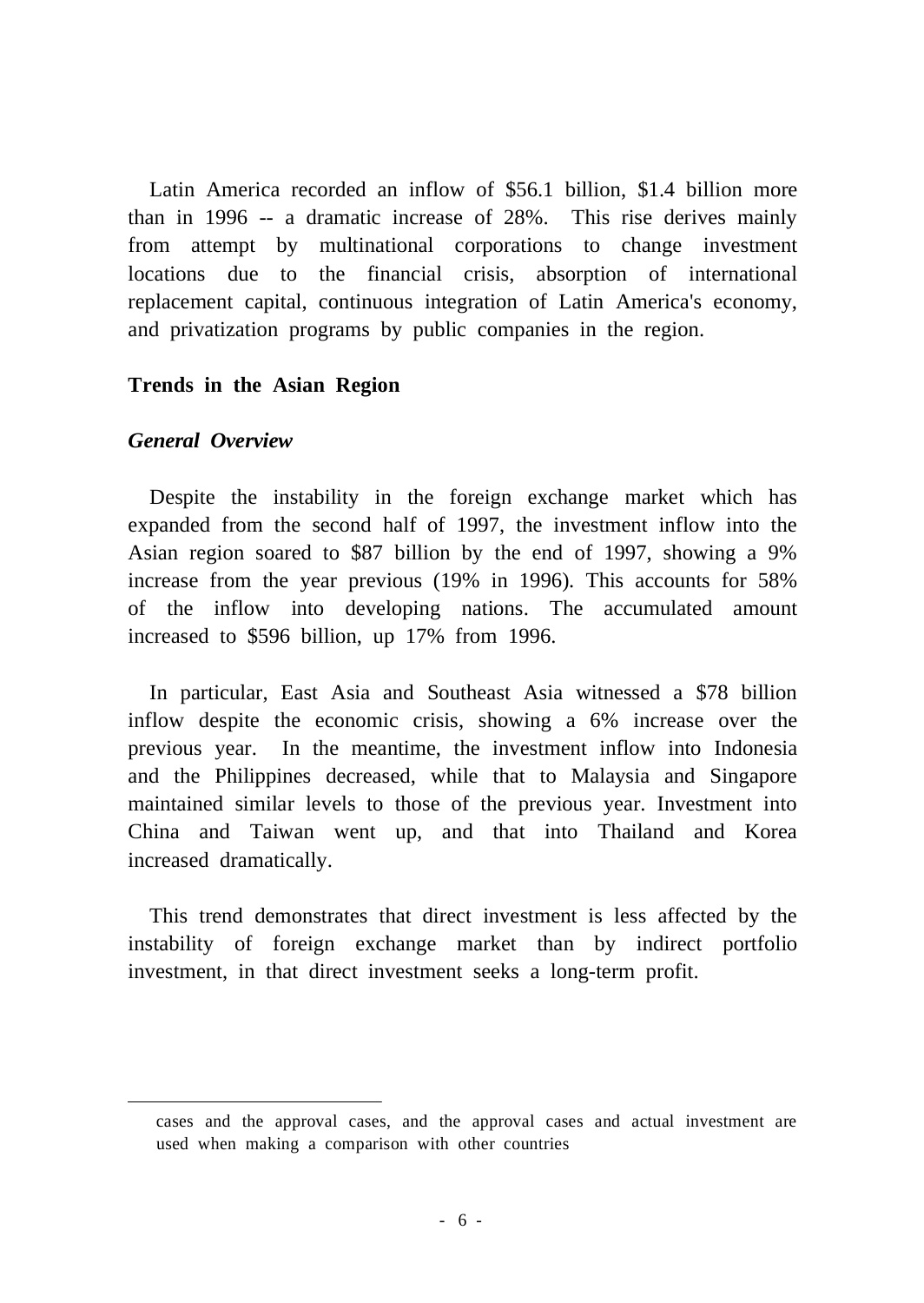#### *Trends in Major economies*

China secures the second position in the world, and the top position in Asia in terms of investment inflow, recording \$45.3 billion (11% increase over the previous year), and accounting for 11% of the total world investment inflow. It is experiencing a consecutive six-year increase in FDI, and has the second position in Asia in its ratio to the total fixed capital formation (1994-1996), following Singapore.

Japan recorded \$3.2 billion in net inflow, accounting for less than 1% of the world total, but the figure is still 1,000% greater than the year previous. 2)

NIEs (Newly Industrialized Economies, i.e., Korea, Hong Kong, Singapore, and Taiwan) induced \$17.3 billion, showing a 7.5% increase over the previous year. In particular, Singapore maintained the second position in Asia by attracting \$10 billion, a 6% increase over the year previous. Korea and Taiwan made a sharp jump by recording \$2.8 billion3) (a 22% increase), and \$2.2 billion (a 20% increase) respectively, and Hong Kong maintained \$2.5 billion (a 4% up), similar to the year previous. (See Figure II-1)

Five ASEAN nations (Thailand, Indonesia, Malaysia, the Philippines, and Vietnam) attracted \$16 billion, a 7% drop from the year previous, while Thailand still recorded a 65% increase, even though it was the epicenter of Asia's foreign exchange turbulence. Malaysia maintained the previous year's level, but Vietnam experienced a sharp fall of

<sup>2)</sup> The reason behind the high increase derives from investment expansion by foreign companies resulting from liberalization in the distribution and financial sectors, large-scale withdrawal in 1996 along with changes in FDI statistics collection criteria. (Increased investment, taking up 10% of FDI inflow in 1997 is included.)

<sup>3)</sup> The World Investment Report 1998 published by UNCTAD (hereinafter referred to as WIR1998) shows investment inflow into Korea in 1997 reached \$2.341 billion (based on the actual investment), but IMF International Financial Statistics and data from the Bank of Korea calculate the amount to be \$2.844 billion in 1997.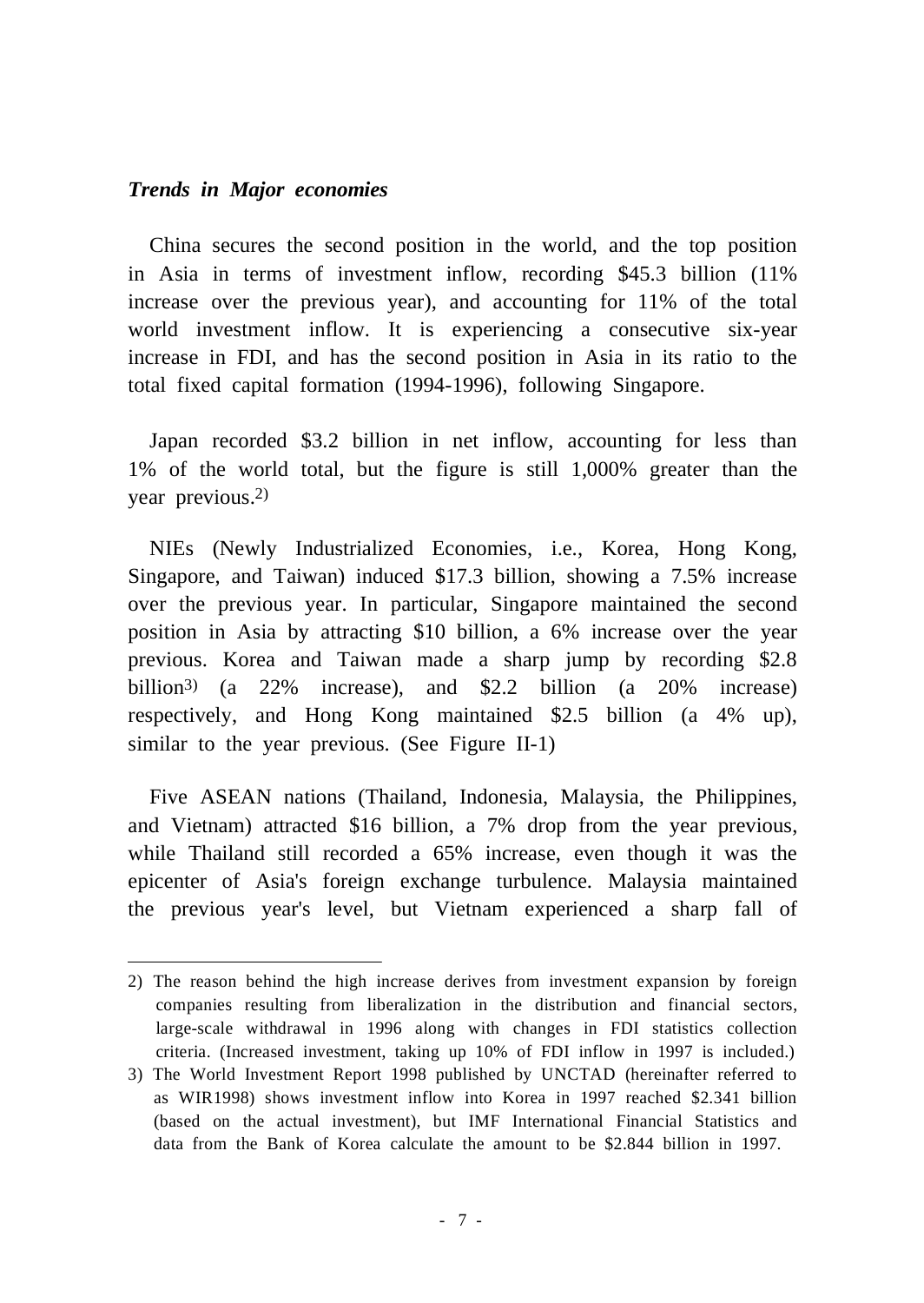44.3%, along with the Philippines.

<Figure II-1> Status of Investment Inflow into Major Asian Economies



Source: UNCTAD, World Investment Report, 1998, Bank of Korea Note: This figure is based on actual investment.

In Southwest Asia, India attracted \$3.3 billion in investment, accounting for 75% of the total in the region. Central Asia has shown a steady increase for five years consecutively, even though the inflow volume is meager. Most of investment went into Kazakhstan and Azerbaijan by Korea, the U.S., the U.K., and China, and the major investment sectors were focused on resource development such as petroleum and natural gas.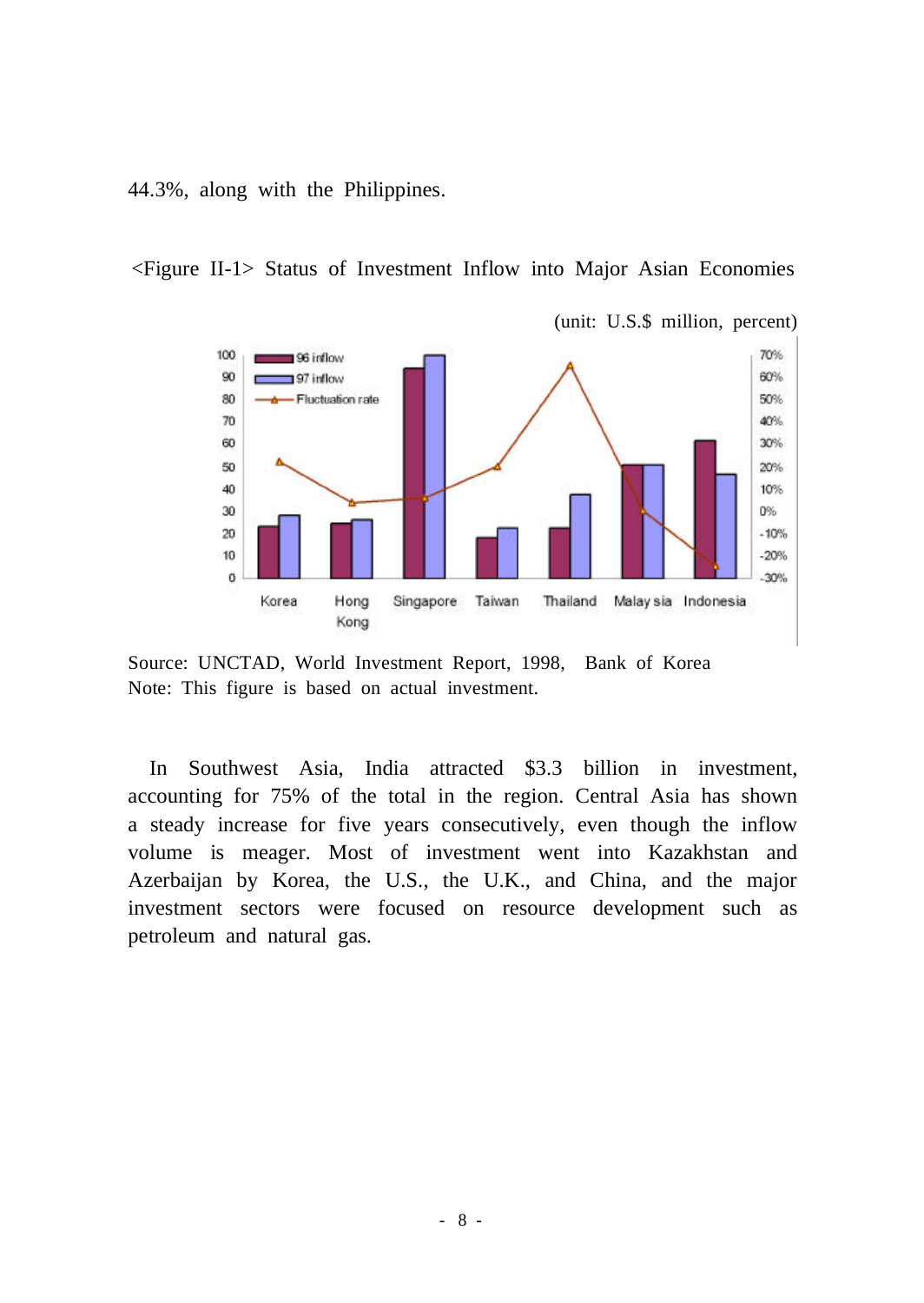#### **2. 1998 Analysis**

#### **Trends in Global Investment**

Despite the persistent clouds hanging over the world economy -- the economic recession in Asia resulting from the '97 financial crisis, economic instability in China, ongoing economic doldrums in Japan, declaration of a debt moratorium by Russia, financial volatility in South America, and the bankruptcy of LTCM (Long-Term Capital Management) in the U.S. - international investment in 1998 showed an increase over the previous year. This trend comes partly from slackening FDI into developing nations due to the fear of the current economic crisis, and at the same time from aggressive, large scale cross-border M&A activities among advanced countries, especially between the corporate sectors in the U.S. and Europe in an attempt to reinforce global market dominance by expanding their scale and network, and by securing the highest technology.

The IIF (Institute of International Finance) estimated that FDI into developing nations would decrease by 5%, from \$117 billion in 1997 to \$111 billion in 1998, but the ratio of FDI to private capital would climb to 70% from a 45% in 1997. This is due to a sharp decline in capital inflow, including borrowing from financial institutions vulnerable to securing credit due to a gloomy overall economic mood in developing nations, coupled with a relative rise of FDI by multinational enterprises.

The North America region recorded the highest growth in the world. U.S. showed a 112.5% increase over the previous year with an inflow of \$192.9 billion, maintaining a solid top ranking in world foreign direct investment. Of the total, 61.6% was invested in the last quarter and inflows from Germany and the U.K occupied a 58.5% amount. Canada recorded \$22.9 billion, increasing 132.2%. (See table II-3)

The EU countries performed a high growth of inbound FDI in 1998. Among them, the U.K. showed such an impressive 93.7% increase in inducement, recording \$54.1 billion by September over the same period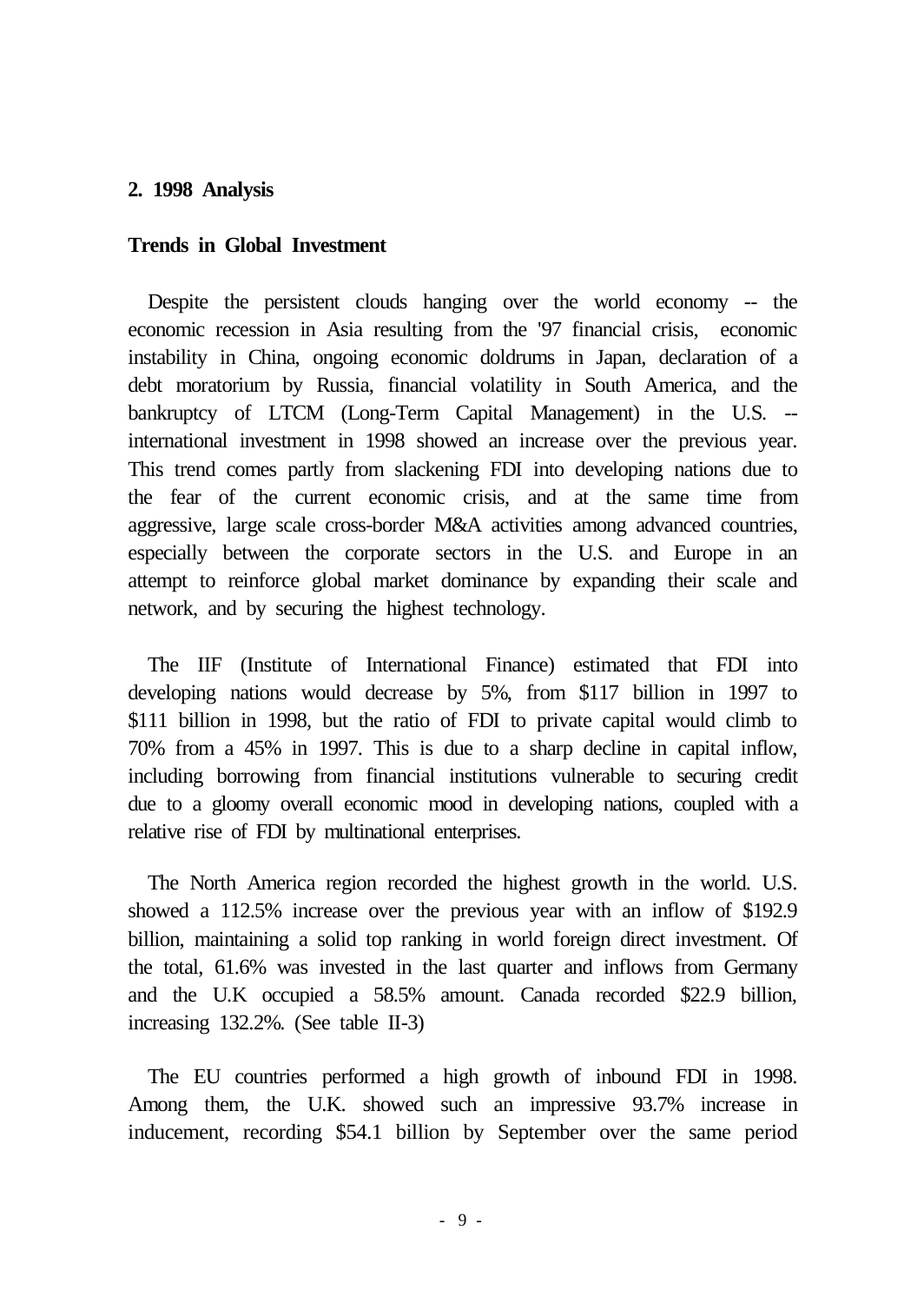the previous year, climbing to the second position in inbound FDI, while China fell to third. France and Sweden showed a 52.7% and a 78.6% increase over the previous year. In particular, Germany experienced an increase of greater than \$15 billion, recording an inflow of \$13.3 billion in 1998. This is a significant jump from the negative figure recorded the previous year due to greater withdrawal combined by less inflow.

## <Table II-3> Status of In-bound FDI into Major Countries

| Country       | 1997   | 1998 (Jan-June)  | Change from year<br>previous (%) |  |  |
|---------------|--------|------------------|----------------------------------|--|--|
| U.S.A         | 90,748 | 192,878          | 112.5                            |  |  |
| U.K.          | 36,946 | 54,158 (Jan-Sep) | 93.7                             |  |  |
| France        | 23,070 | 35,220           | 52.7                             |  |  |
| <b>Brazil</b> | 17,085 | 26,134           | 53.0                             |  |  |
| Canada        | 9,876  | 22,936           | 132.2                            |  |  |
| Netherlands   | 9,005  | 21,368           | 137.3                            |  |  |
| Sweden        | 10,583 | 18,906           | 78.6                             |  |  |
| Germany       | $-177$ | 13,375           |                                  |  |  |
| Mexico        | 12,830 | 10,238           | $\Delta$ 20.2                    |  |  |
| Belgium       | 7,712  | 9,561            | 24.0                             |  |  |
| Spain         | 5,556  | 6,360            | 14.5                             |  |  |
| Chile         | 5,236  | 5,997            | 14.5                             |  |  |
| Ireland       | 2,727  | 5,116 (Jan-Sep)  | 61.3                             |  |  |
| Argentina     | 6,693  | 4,361 (Jan-Sep)  | $\Delta$ 5.5                     |  |  |
| Russia Fed.   | 6,243  | 1,485 (Jan-Sep)  | $\Delta$ 64.6                    |  |  |
| Italy         | 3,700  | 356 (Jan-June)   | $\Delta$ 79.6                    |  |  |

|  | (unit: U.S.\$ million, percent) |  |
|--|---------------------------------|--|
|  |                                 |  |

Sources: KOTRA Trade Center Report Data IMF, International Financial Statistics, No. 4, 1999 UNCTAD, World Investment Report

Note: These figures are based on actual investment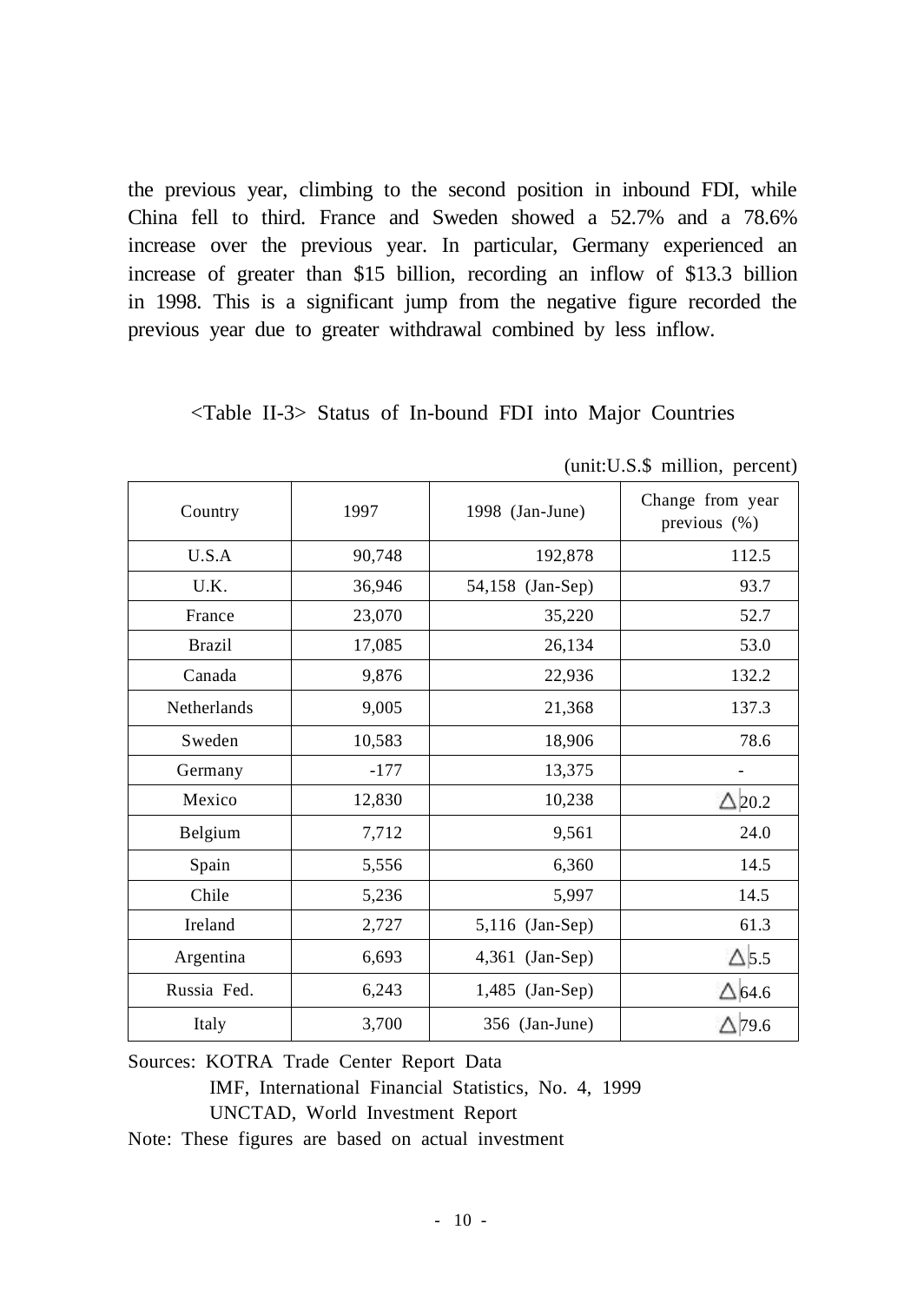Russia showed a 64.6% decline over the same period the previous year, recording \$1.4 billion by the third quarter, and will decrease continuously in the last quarter due to a worsening economic conditions emerging from August's declaration of a debt moratorium.

Unlike in previous years, Latin America's investment profile in 1998 varied nation to nation. Brazil, attracting the greatest amount of investment, recorded \$26.1 billion, a 53% increase over the previous year. Mexico recorded \$10.2 billion, a decrease of 20.2%. Argentina attracted \$4.3 billion by September, 5.5% less than the same period the previous year.

## **Trends in the Asian Region**

## *General Overview*

Most countries, excluding Korea, China and Thailand, witnessed a sharp decline, between 12-127%, in investment inflow based on actual investment compared to the same period the previous year. Despite proactive inducement policies, most Asian countries suffered under the impact of global economic instability in the region, as well as in Russia and Latin America.

Overall investment into the region decreased due to an economic recession in Japan, the most aggressive investor, as well as the fact that many multinational firms within the region lacked investment capabilities. However, investment from outside the region, especially from Europe, has been activated by investors who view the current situation as a prime investment opportunity.

FDI is heavily focused in service industry sectors such as banking, insurance, and communication, thanks to the increasing liberalization policies of each nation.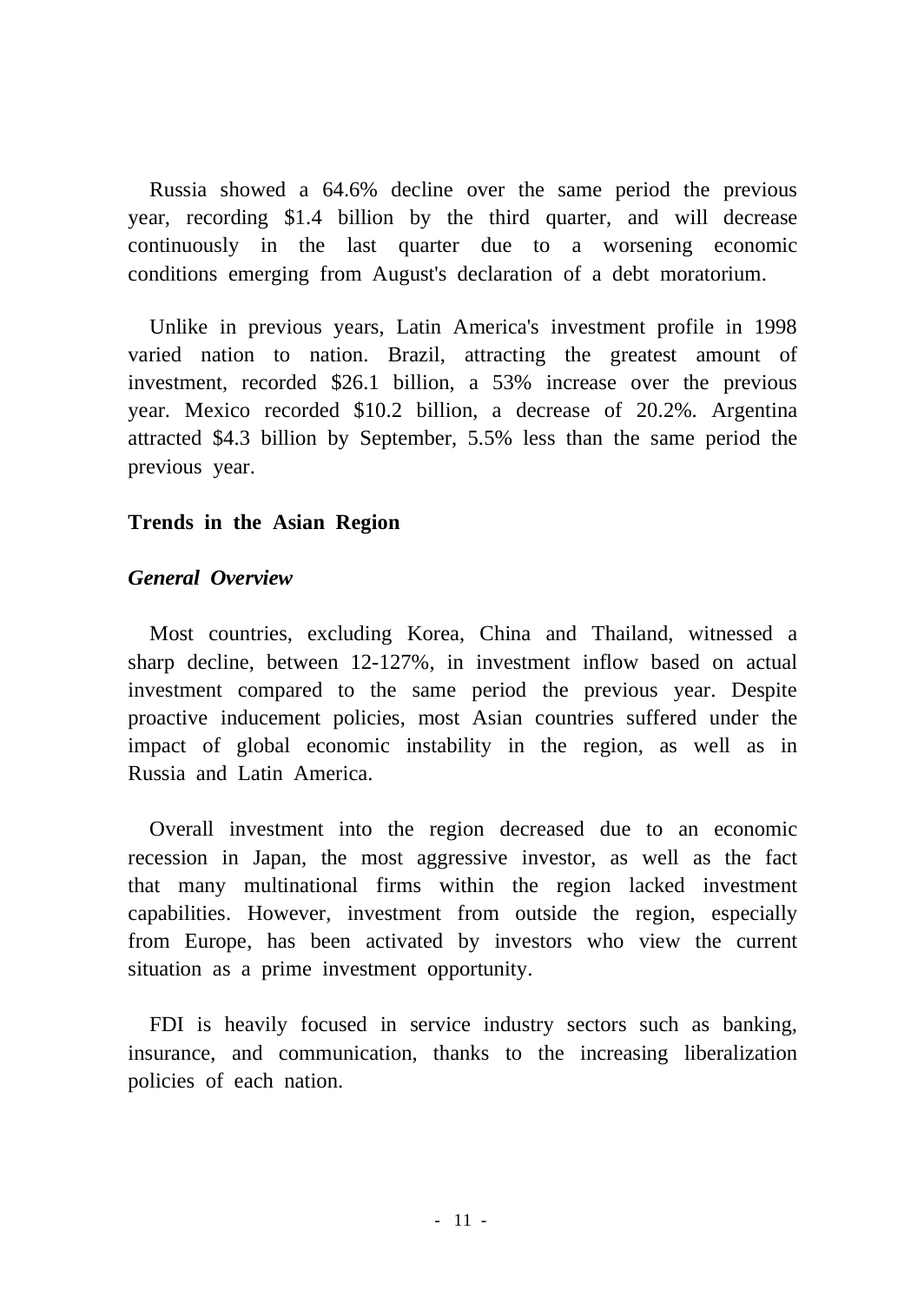#### *Trends in Major Economies 4)*

China showed only a 0.5% increase in investment inflow compared to the year earlier, recording \$45.4 billion. Investment into China by the E.U. and U.S. is on the rise, but that by culturally Chinese countries, which normally contribute to 70% of investment into the country, shrivelled greatly as the U.K. replaced China for the world's No. 2 position in investment inducement (See Table II-4)

Japan brought in \$4.26 billion based on actual investment during the six months from April to September 5) , showing an explosive growth of 135% compared to the same period the previous year. In particular, a great bulk of the investment came from the U.S. and Europe, an outcome of a timely match between Japanese financial institutions and corporations which seek investment from Western companies to tackle the current economic difficulties, and advanced countries' investors who seek safer investment locations than new markets with high volatility in the economic crisis.

Among NIEs (Korea, Hong Kong, Singapore, Taiwan), Korea attracted \$5.1 billion based on actual investment in 1998, marking a 80.8% increase over the previous year, and based on accepted cases the figure reached \$8.85 billion, a 27% increase over the previous year. Singapore recorded \$5.2 billion, a reduction of 12.6% compared to the previous year. This is because the U.S., which is the No. 1 investor to Singapore, reduced its investment drastically, while Europe also cut its investment. Taiwan attracted about \$3.3 billion (based on approved cases), showing a reduction of 22.8% over the previous year. The reduction comes mainly from shrivelled investment from Japan and Singapore, as even the U.S. and the U.K. slightly increased their investment.

<sup>4)</sup> Because Asian countries have adopted mixed methods of approved cases and actual investment, the inflow is based on the criteria of both..

<sup>5)</sup> This figure records the performance as of the second quarter. Japan's fiscal year is from April to March of the following year.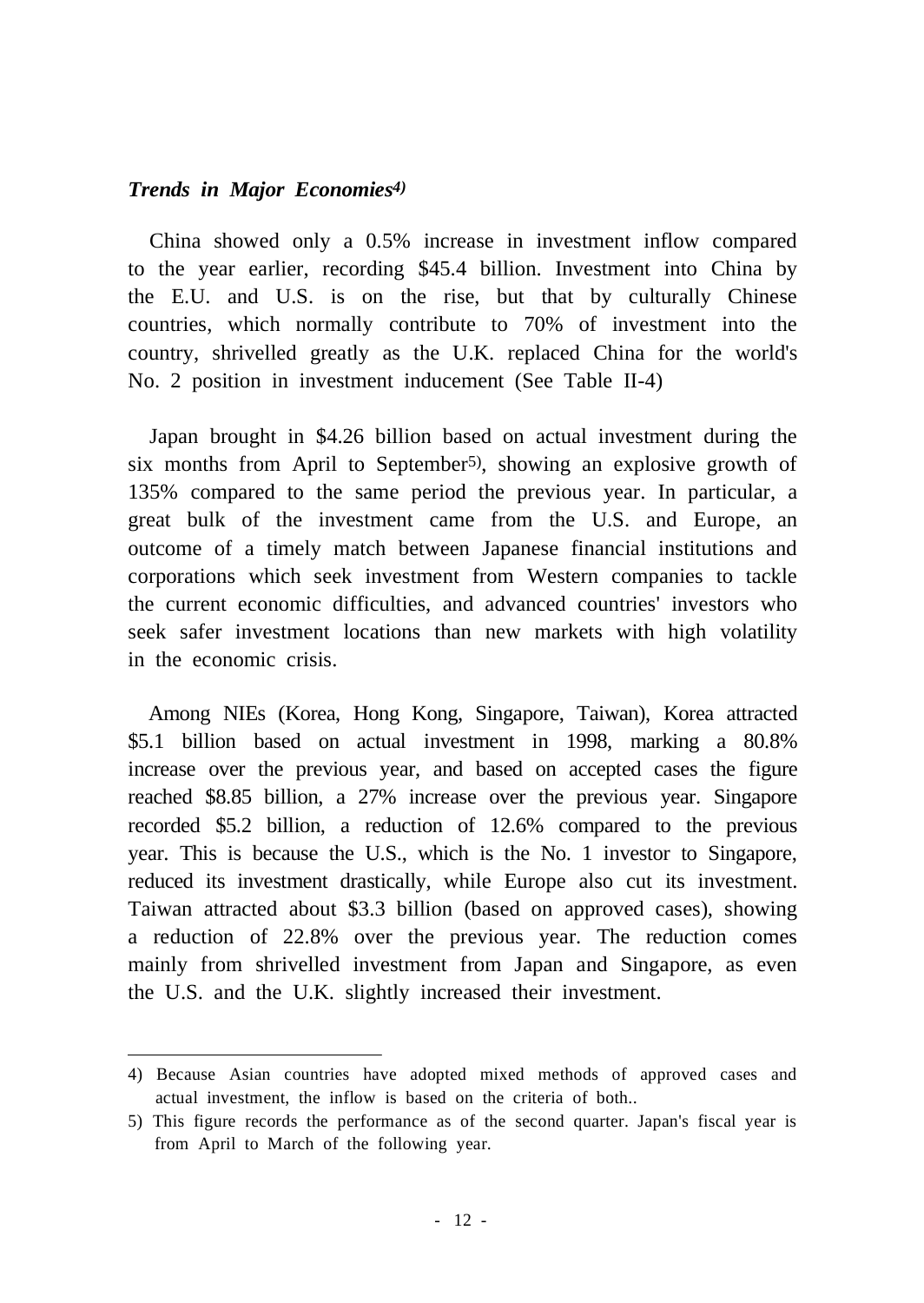<Table II-4> Status of FDI Inflow in Major Asian Economies

| Economy     | 1997   | 1998            | Change from year<br>previous $(\%)$ |
|-------------|--------|-----------------|-------------------------------------|
| China       | 45,257 | 45,463          | 0.5                                 |
| Singapore   | 5,964  | 5,214           | $\triangle$ 12.6                    |
| Korea       | 2,844  | 5,143           | 80.8                                |
| Thailand    | 3,752  | 4,794           | 27.8                                |
| Japan*      | 5,527  | 4,263 (Apr-Sep) | 134.8                               |
| Malaysia    | 5,106  | $3,600**$       | $\Delta$ 29.5                       |
| Taiwan*     | 4,267  | 3,295           | $\Delta$ 22.8                       |
| Indonesia   | 4,677  | $-1,300$        | $\triangle$ 127.8                   |
| Australia   | 9,146  | 3,014 (Jan-Sep) | $\Delta$ 62.6                       |
| Philippines | 1,235  | $1,000**$       | $\Delta$ 19.0                       |

(unit: U.S.\$ million, percent)

Source: KOTRA Trade Center Report Data IMF International Financial Statistics, No. 12, 1998 UNCTAD, World Investment Report 1998

\*\* These figures are estimated by UNCTAD.

Most of ASEAN's four nations (Indonesia, Malaysia, the Philippines and Thailand) experienced a reduction of more than 19% in inflow based on actual investment. However, Thailand showed a 27.8% increase from the previous year, recording about \$4.8 billion, signalling a recovery of its credibility to external investors, and pumped up by a surplus in the current account, fall in interest rates, and a stabilized economic index. Malaysia, showing a 29.5% drop from the previous year, attracted \$3.6 billion due to a suspension of inflow from major

Note: These figures are based on actual investment. In the case of Singapore, the figures represent only the manufacturing sector.

<sup>\*</sup> Refers to approved FDI.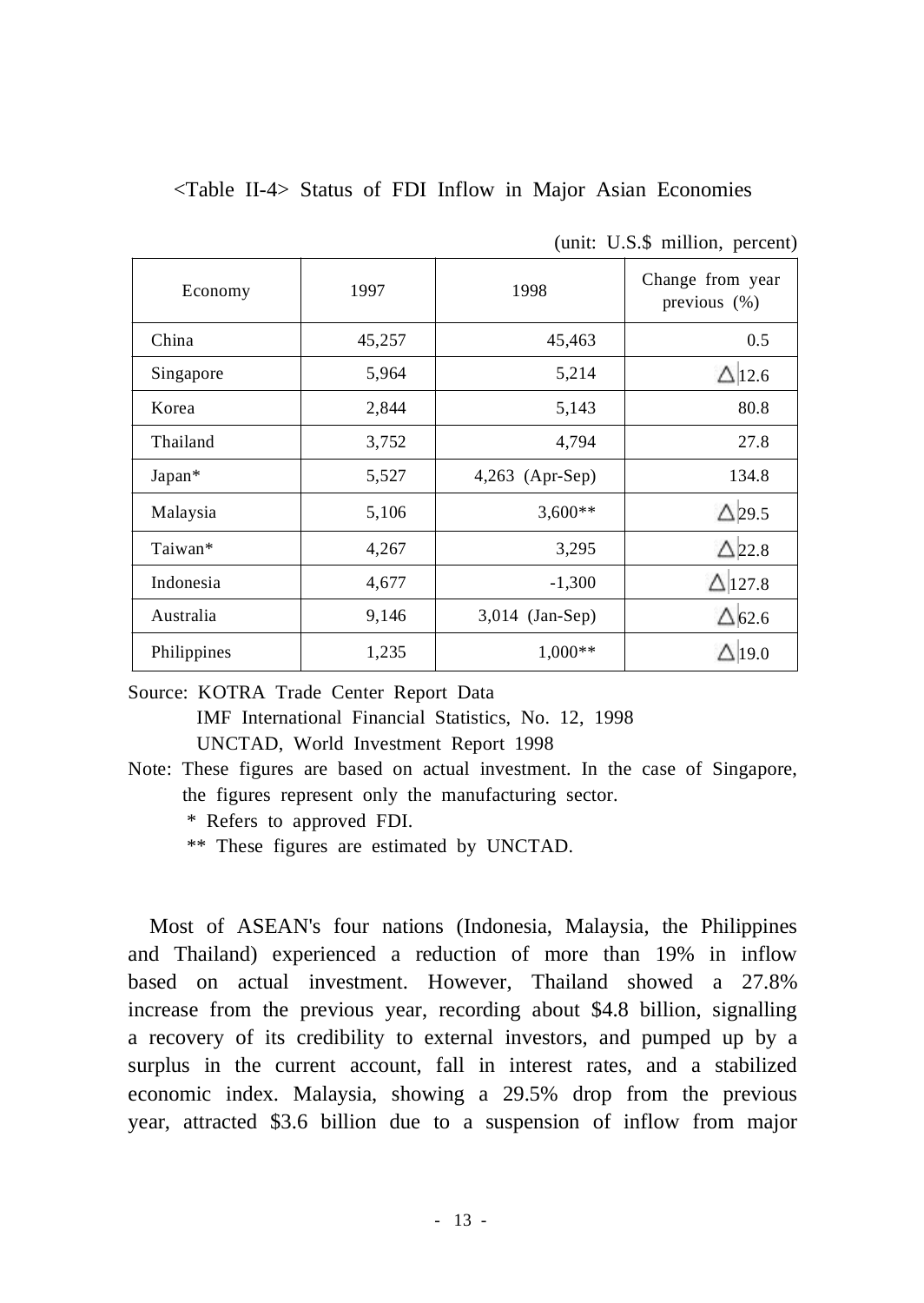investing countries such as the U.S. and Japan. This probably due to the fear of an aftermath of financial turmoil, political instability, and foreign exchange regulatory policies, despite the government's aggressive investment inducement initiatives. Indonesia witnessed the biggest drop in inflow due to both economic and political crises. The only increase in investment came from Hong Kong and the Netherlands.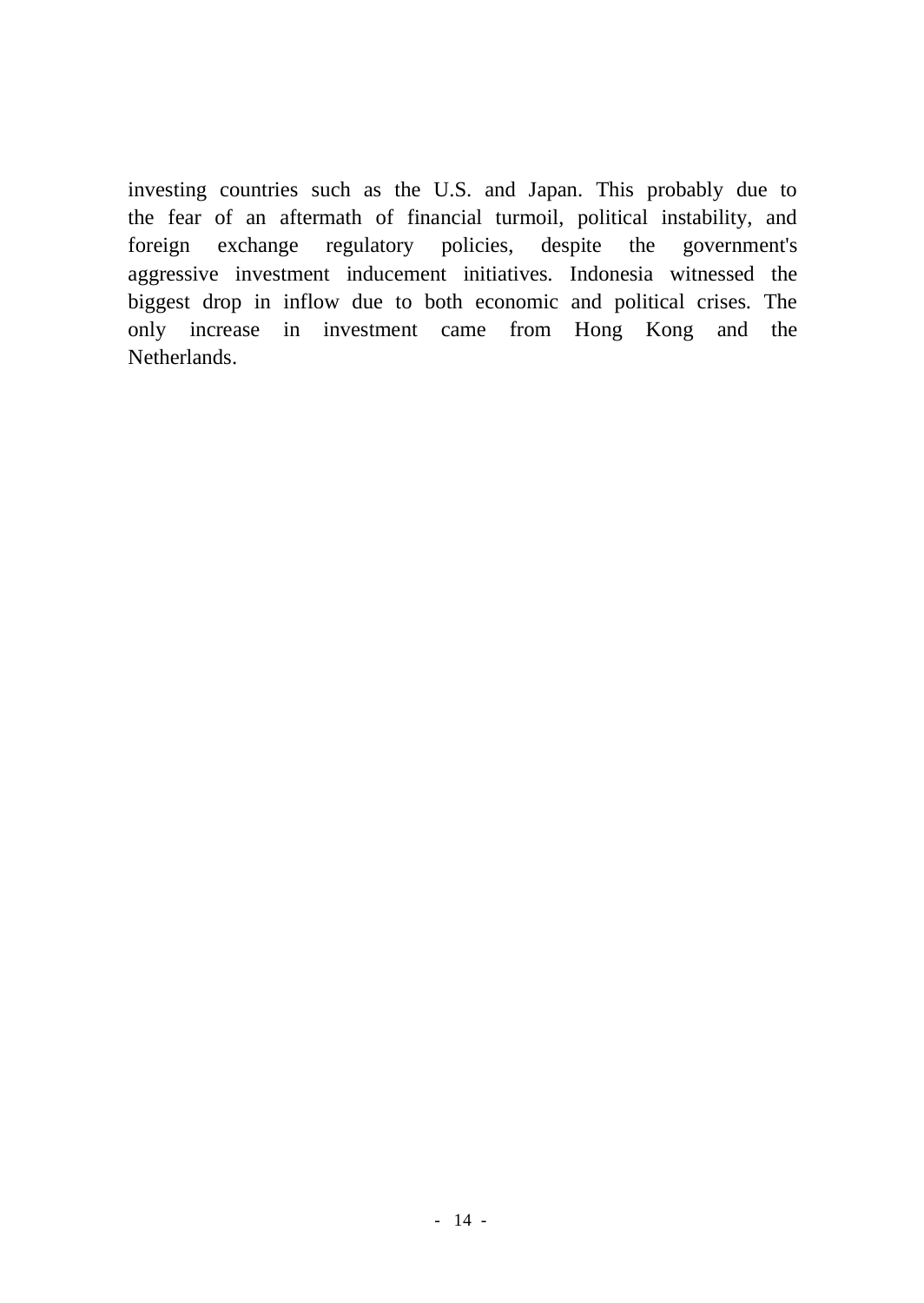## **III. FDI Trends in Korea**

## **1. General Overview - '98**

The total inflow based on approved FDI amounted to \$8.852 billion in 1998, a 27% increase over the previous year, while that based on actual FDI reached \$5.143 billion, a skyrocketing 80.8% FDI increase despite the foreign exchange crisis. However, by April, FDI was showing negative growth since at the beginning of the year most investors were reluctant to make investments due to the shrivelled buying power in the market and increased risks against returns on investment. But from May to December, the growth rate shot up to 135% thanks to aggressive investment inducement policies by the government coupled with strategic investment by multinational enterprises encouraged by reduced investment costs due to the second quarter's capital deflation. (See Table III-1.)

By industry, investment ratio to the manufacturing sector increased the most by recording a 64.8% growth, while that to the non-manufacturing sector marked a 33.2% growth. In addition, the ratio to agriculture, livestock and fishery, as well as mining also expanded to 2.0%. In the meantime, investment aimed at the domestic market in the oil refinery and non-manufacturing sectors including construction, wholesale and retail, and accommodation fell sharply while that of paper, wood and chemicals, all necessary for securing a production outpost, soared. 6) (See Figure III-1.)

<sup>6)</sup> Major examples are (1) Popco International, the largest newspaper-material manufacturer, a joint venture with ITV Consolidated of Canada, Norske Skog of Norway and Hansol Paper who plan to build Korea as a production outpost by acquiring the production plant of Shinho Paper, and (2) Dow Chemical's joint venture with LG to provide 80% of polycarbonate output to Asia by establishing the world's largest plant in Yeochon.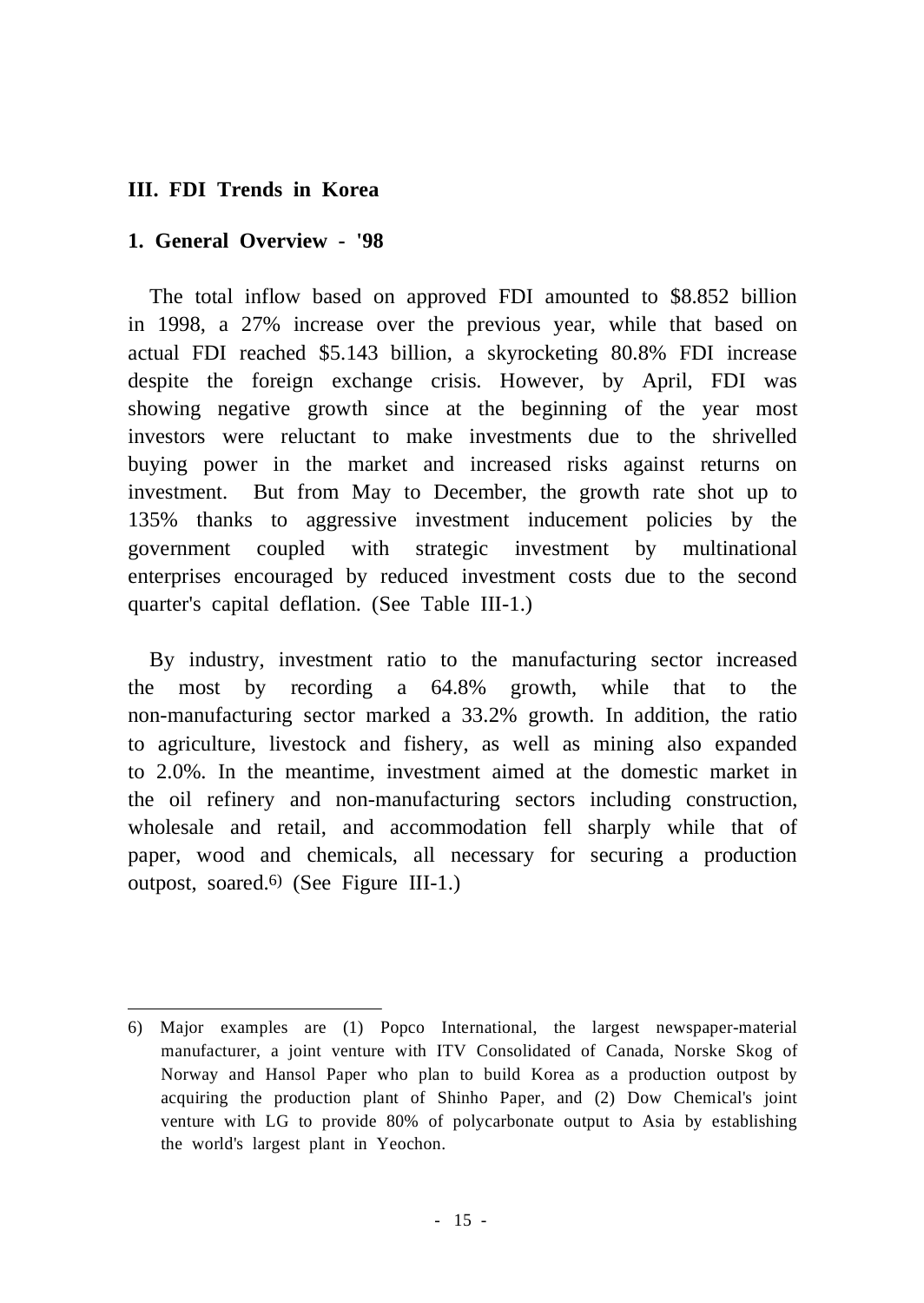|       |        | 97                | 98     |                   |  |
|-------|--------|-------------------|--------|-------------------|--|
|       | Inflow | Percentage Change | Inflow | Percentage Change |  |
| Jan.  | 8.73   | 537.2%            | 1.30   | $-85.1%$          |  |
| Feb.  | 3.63   | 112.3%            | 1.99   | $-45.2%$          |  |
| Mar.  | 8.88   | 521.0%            | 2.43   | $-72.6%$          |  |
| Apr.  | 15.65  | 1,698.9%          | 5.67   | $-63.8%$          |  |
| May   | 2.44   | $-42.7%$          | 6.59   | 170.1%            |  |
| June  | 5.30   | 74.3%             | 6.63   | 25.1%             |  |
| July  | 4.07   | 139.4%            | 12.35  | 203.4%            |  |
| Aug.  | 1.78   | $-36.0%$          | 4.07   | 128.7%            |  |
| Sep.  | 4.33   | 147.4%            | 5.34   | 23.3%             |  |
| Oct.  | 3.62   | 87.6%             | 8.94   | 147.0%            |  |
| Nov.  | 0.91   | $-62.1%$          | 13.78  | 1,414.3%          |  |
| Dec.  | 10.37  | 18.0%             | 19.43  | 87.4%             |  |
| Total | 69.71  | 117.6%            | 88.52  | 27.0%             |  |

<Table III-1> Status of Investment Inflow by Month

(unit: U.S.\$ 100 million, %)

Source: Ministry of Finance and Economy Note: These figures are based on approved amount.

Within the manufacturing sector, investment in the paper, wood, chemical engineering, medicine, machinery, electricity and electronics areas increased 739%, 222%, 538%, 254%, and 373%, respectively, showing a heavy concentration on capital-intensive industries like chemistry and electronics. In the non-manufacturing sector, investment went to finance (58%), insurance (389%) and restaurants (490%), and there was the investment in the real estate sector in 12 cases, revealing a tangible impact from opening the market to foreign investors in the finance and real estate business.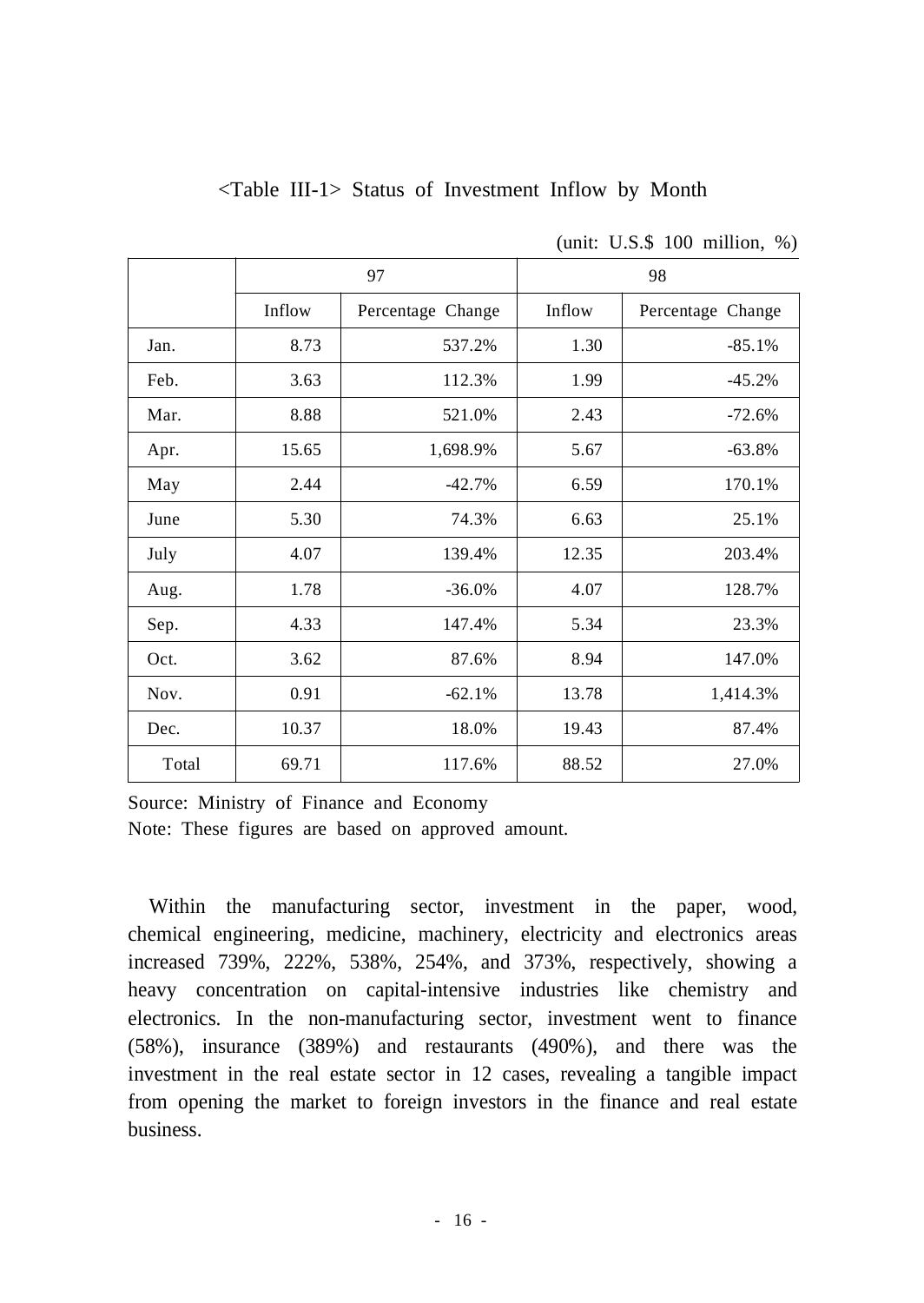

<Figure III-1> Status of Investment Inflow by Industry

Source: Ministry of Finance and Economy, Trends in International Investment and Technology Inducement

Note: These figures are based on approved inflow amount.

By region, investment from Japan and Europe increased by 89.5% and 25.3%, respectively over the year previous, while that from the U.S. decreased by 6.7%. The inflow from the U.S. and Europe marked a steep fall in the first half, but then began to recover afterwards, resulting in a steady rise in the second half. On the contrary, inflow from Japan soared in the first half, but fell in the second half. The combined ratio of investment by the U.S., Japan, and the EU recorded 71.9%, accounting for two thirds of the total. The ratio of the U.S. investment declined since April, but the U.S. still maintained the No. 1 position in investment into Korea due to a drastic increase in December. Japan took up almost half of the ratio in February, but only secured 5.7% of the ratio after significantly decreasing afterward. This is still a 4% increase from the previous year, but the figure has remained consistently lower than 10% since 1996. The ratio of the EU was meager in the beginning of the year, but due to continuous growth finished with almost one third of the ratio. (See Table III-2.)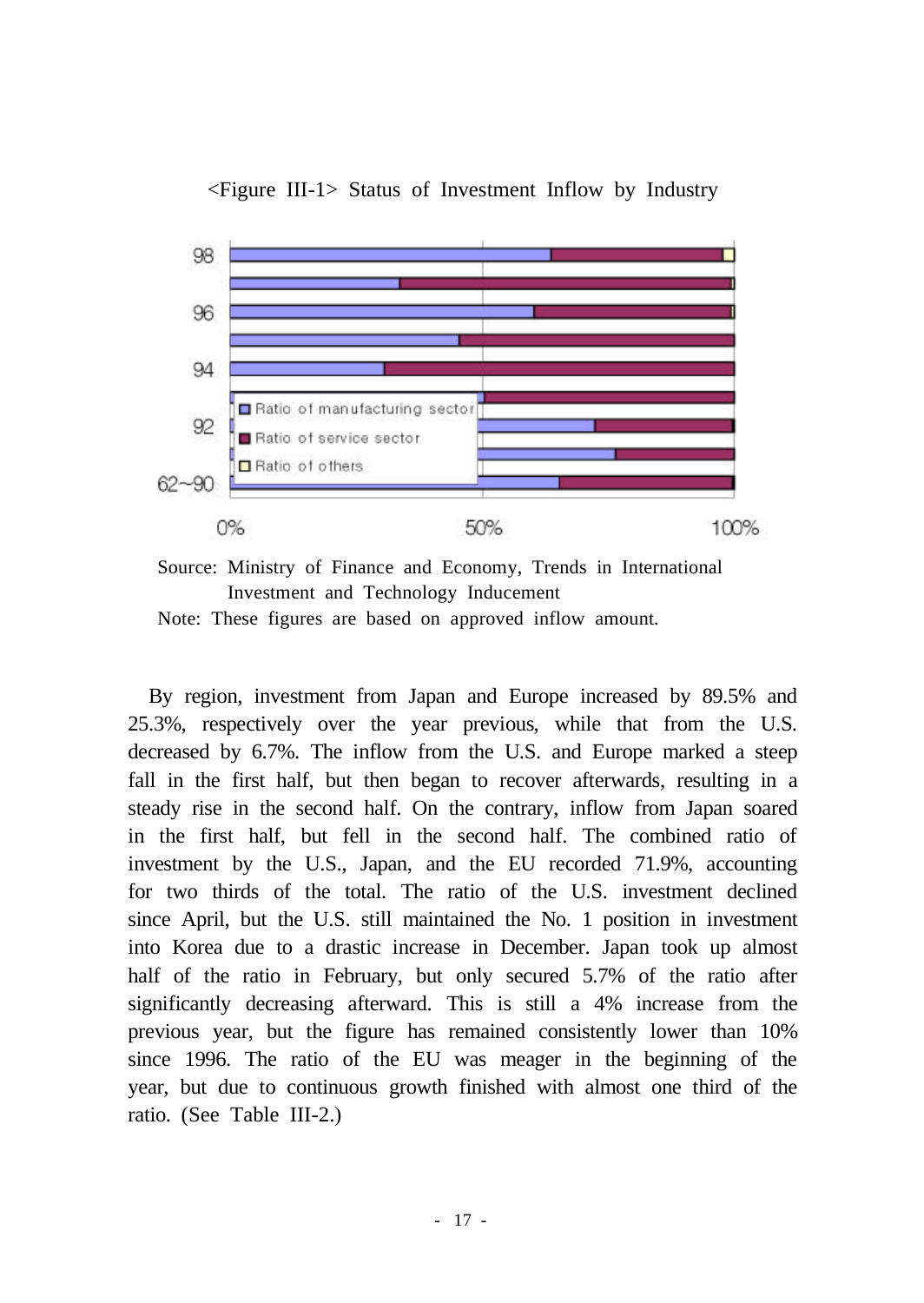# <Table III-2> Changes in inflow from major region and ratio to total inflow in 1998

|      |         | Changes over the same time of the<br>previous year |         | Ratio to the total inflow |       |      |  |
|------|---------|----------------------------------------------------|---------|---------------------------|-------|------|--|
|      | U.S.A   | Japan                                              | EU      | U.S.A                     | Japan | EU   |  |
| Jan. | 3.2     | 358.3                                              | $-97.3$ | 24.6                      | 42.3  | 7.0  |  |
| Feb. | 37.3    | 422.6                                              | $-90.1$ | 21.3                      | 49.2  | 19.1 |  |
| Mar. | $-79.6$ | 293.6                                              | $-76.4$ | 29.7                      | 32.3  | 29.2 |  |
| Apr. | $-69.9$ | 365.5                                              | $-80.3$ | 42.5                      | 22.5  | 24.4 |  |
| May  | $-58.1$ | 319.4                                              | $-68.9$ | 39.0                      | 16.9  | 25.1 |  |
| June | $-54.1$ | 289.4                                              | $-51.2$ | 38.7                      | 14.9  | 29.5 |  |
| July | $-32.0$ | 163.6                                              | $-11.1$ | 38.6                      | 10.8  | 38.9 |  |
| Aug. | $-24.7$ | 149.4                                              | $-4.4$  | 38.8                      | 10.0  | 39.1 |  |
| Sep. | $-30.4$ | 89.6                                               | 3.3     | 35.7                      | 9.5   | 39.2 |  |
| Oct. | $-29.1$ | 96.3                                               | 28.1    | 31.2                      | 8.5   | 36.2 |  |
| Nov. | $-24.0$ | 94.0                                               | 35.5    | 26.9                      | 7.0   | 40.2 |  |
| Dec. | $-6.7$  | 89.5                                               | 25.3    | 33.6                      | 5.7   | 32.6 |  |

(unit: percent)

Source: Ministry of Finance and Economy

By nation, U.S. still maintains the No. 1 position, followed by the Netherlands, Singapore, Germany, the Cayman Islands, and Japan. Investment from Germany, France, the U.K., and Ireland, which traditionally have had a strong presence in Korea, showed a decrease, while that from the Netherlands, the greatest investing nation within Europe, continued its rise again in 1998. The inflow from the Cayman Islands through local joint ventures with the U.S. also increased dramatically as did Singapore which was relatively unaffected by the

Note: The figure represents accumulation based on approved amount by each period. (ex: The March figure shows accumulated investment from January to March)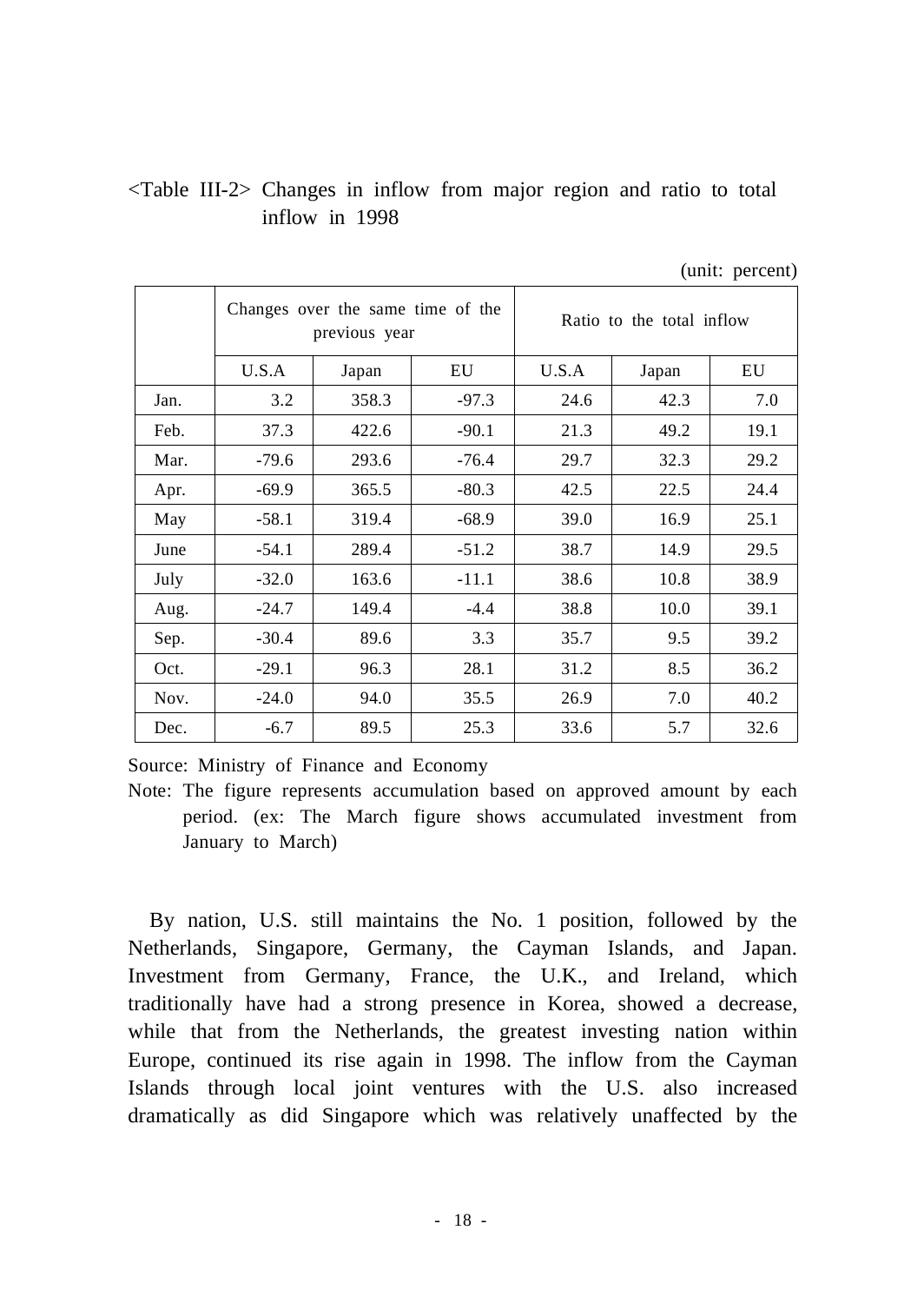foreign exchange turmoil among the Asian nations. (See Table III-3.)

| Rank           | 1995               |       | 1996        |       | 1997        |       | 1998               |       |
|----------------|--------------------|-------|-------------|-------|-------------|-------|--------------------|-------|
|                | Country            | Ratio | Country     | Ratio | Country     | Ratio | Country            | Ratio |
| 1              | U.S.A              | 33.2% | U.S.A       | 27.4% | U.S.A       | 45.8% | U.S.A              | 33.6% |
| 2              | Japan              | 21.5% | Malaysia    | 21.0% | Netherlands | 11.9% | <b>Netherlands</b> | 14.9% |
| 3              | Malaysia           | 11.2% | Ireland     | 12.8% | Malaysia    | 10.4% | Singapore          | 13.4% |
| 4              | <b>Netherlands</b> | 8.8%  | Japan       | 8.0%  | France      | 5.9%  | Germany            | 8.9%  |
| 5              | U.K.               | 4.5%  | Hong Kong   | 7.1%  | Germany     | 5.7%  | Cayman             | 7.1%  |
| 6              | Ireland            | 3.8%  | Netherlands | 6.4%  | Ireland     | 5.1%  | Japan              | 5.7%  |
| $\overline{7}$ | Singapore          | 3.4%  | Switzerland | 5.1%  | Japan       | 3.8%  | France             | 4.2%  |
| 8              | Hong Kong          | 3.0%  | Germany     | 3.0%  | U.K.        | 3.7%  | Malaysia           | 3.0%  |
| 9              | Germany            | 2.3%  | France      | 2.8%  | Canada      | 2.6%  | Sweden             | 2.3%  |
| 10             | France             | 1.8%  | U.K.        | 2.5%  | Switzerland | 1.5%  | Ireland            | 1.2%  |
| 11             | Others             | 6.6%  | Others      | 3.9%  | Others      | 3.6%  | Others             | 5.7%  |

<Table III-3> Investment Ratio by Year and Country

Source: Ministry of Finance and Economy, International Investment and Technology Inducement, all volumes, 1998

By country group, 7) the inflow from developed countries totaled \$37.2 billion from 1990 to 1998, a much larger figure than the \$4.9 billion by non-developed countries during the same period, but the

<sup>7)</sup> Divided into developed countries and NIEs, based on the criteria of membership in OECD. OECD members are categorized into developed countries, while non-members are categorized into NIEs.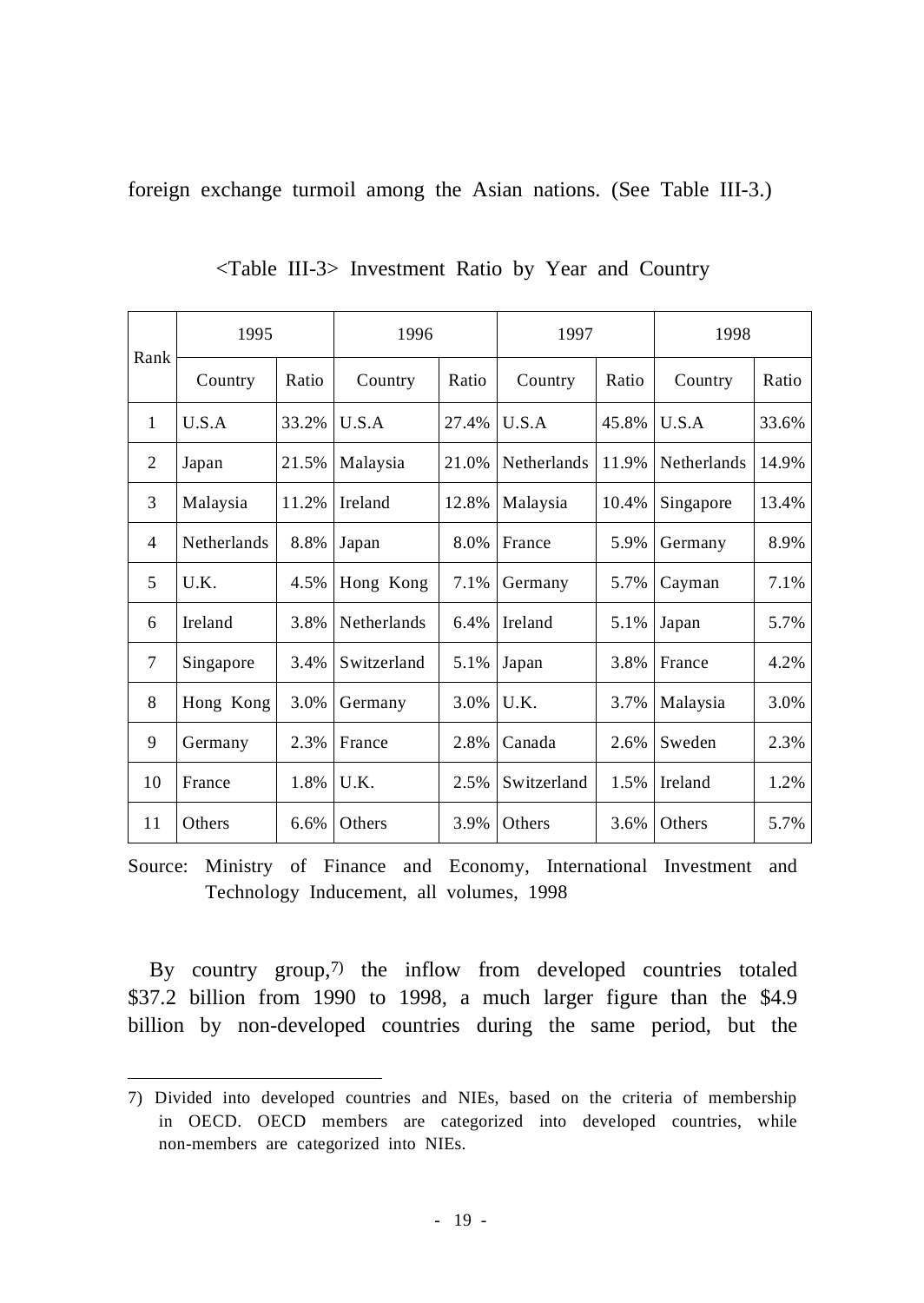increase in inflow by non-developed countries amounted to an average of 80.2%, almost double the 41.6% of developed countries. This signals a steady rise in investment ratio by non-developed countries, which are aiming at technology acquisition and market entry, even though most of the investment has traditionally come from developed countries. On top of this, the investment from these countries will take the shape of M&As, which have an edge in technology acquisition and market entry. (See Figure III-2.)





The inflow comes heavily from several top ranking countries, but the concentration has been diluted compared to the previous year. Inflow from the top five countries including the U.S. accounted for 77.9% of the total, showing a minor sign of diversification, still exhibiting a wide gap compared to average international investment (1997). (See Table III-4)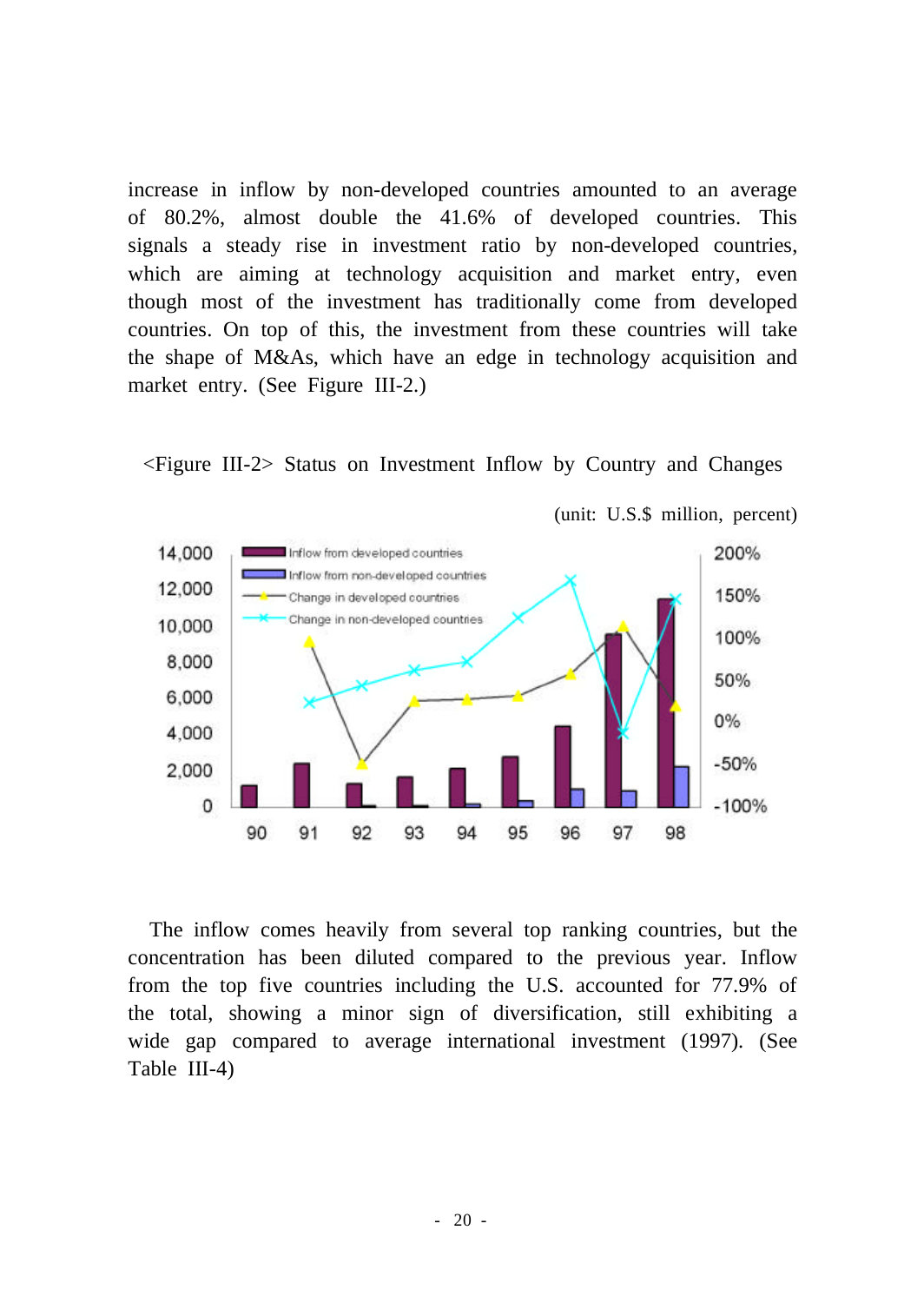# <Table III-4> Changes of Ratio in Investment into Korea by Top Ranking Countries

 $(\text{unit:} \text{percent})$ 

|                                                               |    |                      |    |               |      |      |      |        | $\mu$ . porovin $\mu$ |
|---------------------------------------------------------------|----|----------------------|----|---------------|------|------|------|--------|-----------------------|
|                                                               | 91 | 92                   | 93 | 94            | 95   | 96   | 97   | 98     | 97<br>World           |
| Top 5 countries                                               |    | $90.6$   82.2   86.5 |    | 78.6          | 79.2 | 76.2 | 79.6 | 77.9 l | 61.1                  |
| Top 10 countries   $96.5$   $94.2$   $97.0$   $94.2$   $93.4$ |    |                      |    |               |      | 95.9 | 96.4 | 94.3   | 80.1                  |
| Top 15 countries                                              |    | $98.7$   97.0        |    | $99.1$   97.6 | 96.7 | 99.2 | 98.7 | 97.3   | 88.1                  |

Source: Ministry of Finance and Economy, International Investment and Technology Inducement, 1998

Note: This figure is based on approved amount.

In terms of investment type, acquisition of outstanding stocks marked a steep rise compared to the previous year. The approved amount of FDI in M&As amounted to \$1.241 billion and a total of 232 cases. taking up 14% of the total inward FDI, a 10% increase over the previous year. This derives from a decrease in acquisition cost due to currency and asset value, full liberalization of M&As by foreign investors, lifting the ceiling of M&A-related investment by foreigners, and serious efforts to induce foreign investment by domestic companies under restructuring programs.

New investments recorded 53.2%, and increased amounts were up to 46.8%. There was a slight decrease in the ratio of new investments, but the figure is still higher than the increased investment. Due to economic instability and the persistent recession following the foreign exchange crisis, the ratio of new investments and increased investment remained similar with an active additional inflow by November. The average ratio of new investments went up due to an explosive growth of new investments in December, demonstrating the shifting attitude of overseas investors who had been wary of the Korean market following the economic crisis. (See Figure III-3)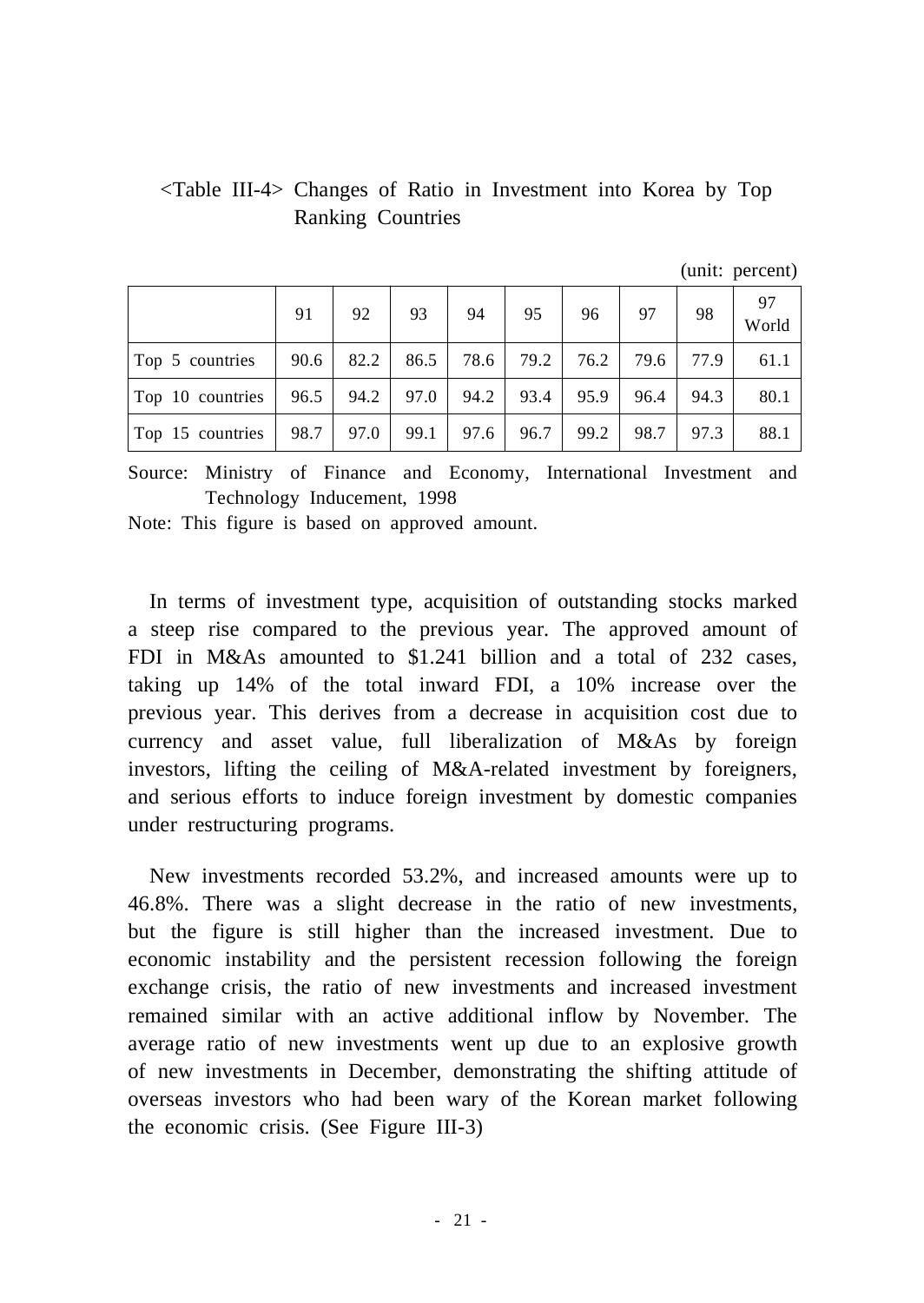



Source: Ministry of Finance and Economy, International Investment and Technology Inducement, each volume

Note: These figures are based on approved amounts.

Historically, the increased investments had always exceeded new investments but the situation reversed in 1995 when the amount of total investment skyrocketed sharply. Under these conditions, new investments seem extremely vulnerable, but when total investment plummets due to dampened domestic investment environment, there is a steeper reduction in new investments than in increased investments.

# **2. Instability in the Foreign Exchange Market and the Necessity of FDI**

#### **Effects of Foreign Exchange Turmoil**

Accumulation of short-term foreign debts resulting from growing deficits in current accounts, along with the bankruptcies of large conglomerates with flimsy financial structures (Hanbo, Kia) led to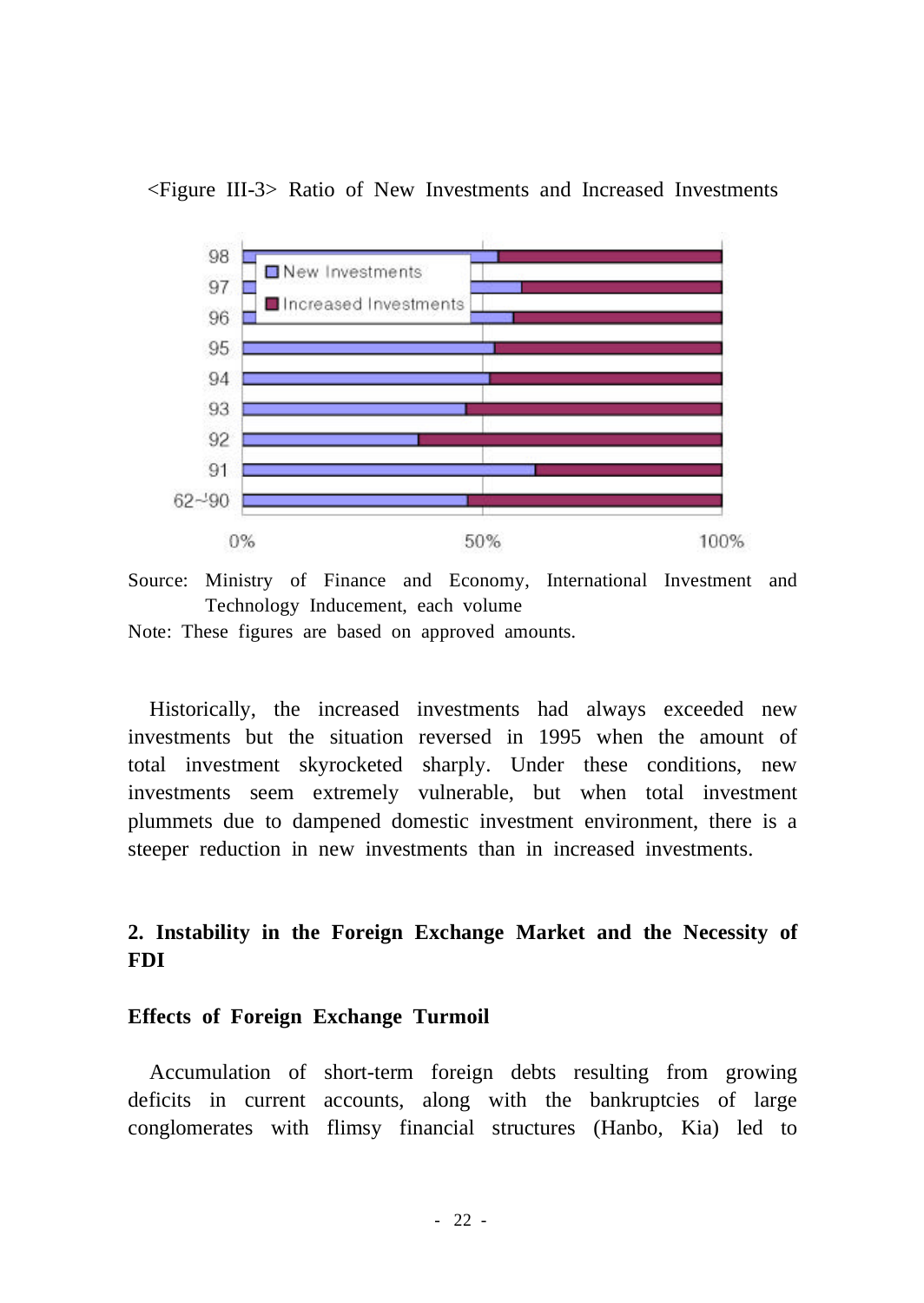sloppy management of financial institutions and a weakened economic base. Under this situation, the sudden outflow of foreign capital shook the very foundation of the domestic economy, triggering the foreign exchange crisis.

The government requested financial support from the IMF on November 21, 1997, to secure lacking foreign currency liquidity, and obtained an agreement to be provided with an emergency fund of \$55 billion on December 2 of the same year, launching Korea into the IMF management system. As of the end of 1998, a total of \$28.7 billion has been funneled into Korea from the IMF, the World Bank and the ADB.

|                                                                 | 97.12(4/4) | 98.3(1/4) | 98.6(2/4) | 98.9(3/4) | 98.12(4/4) |
|-----------------------------------------------------------------|------------|-----------|-----------|-----------|------------|
| Foreign exchange rate (won)                                     | 1,143.84   | 1,605.72  | 1,394.57  | 1,326.14  | 1,281.83   |
| Interest rate $(\% )$                                           | 28.98      | 18.28     | 14.43     | 7.08      | 7.00       |
| Available foreign currency<br>(unit: \$100 million)<br>reserves | 88.7       | 241.5     | 370.4     | 433.7     | 485.1      |
| Economic growth (%)                                             | 5.5        | $-3.9$    | $-6.8$    | $-6.8$    | $-4.5$     |
| CPI(%)                                                          | 5.1        | 9.0       | 8.2       | 7.0       | 6.0        |
| Unemployment rate $(\%)$                                        | 3.1        | 6.5       | 7.0       | 7.3       | 7.9        |

<Table III-5> Changes in the Economic Index During the Economic Crisis

Source: Ministry of Finance and Economy, Bank of Korea

Note: The foreign exchange rate is based on average of each quarter's rate. The economic growth and the CPI figures are compared to the same period the previous year.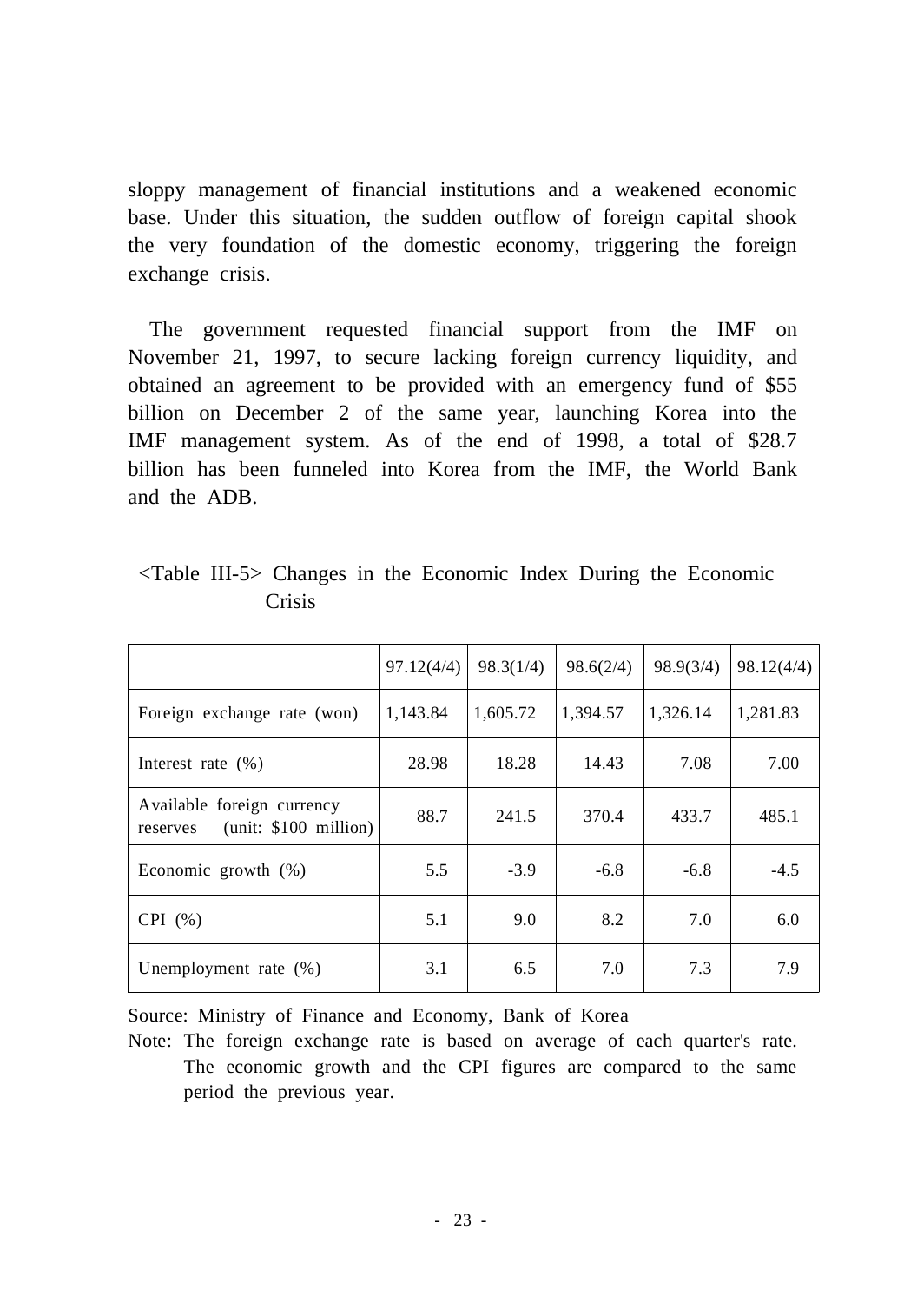With the introduction of traditional countermeasures of implementing high interest rates and belt-tightening policies requested by the IMF, along with an aggressive implementation of restructuring programs, the foreign currency liquidity situation was gradually improving. But then the country encountered other types of crises like negative economic growth and the tightening of the domestic capital market. This resulted in serial corporate bankruptcies, massive lay-offs, and a shrinkage in consumption and investment as well as domestic demand. Due to this, the IMF and the government adopted new approaches of lowering interest rates to increase domestic demand, and implementing active boosting measures through a flexible currency operation from May 1998. The above graph displays the changes in Korea's economic index during the economic crisis. <See Table III-5>

# **Necessity of FDI Inducement to Overcome the Foreign Exchange Crisis**

Stable securement of foreign currency liquidity: Inducement of FDI is a suitable approach for overcoming the foreign exchange crisis and preventing its recurrence by securing foreign currency on a stable basis, since it is a way of bringing in foreign capital without any interest and expanding national wealth, unlike portfolio investment which allows free movement of capital and high elasticity, and short-term borrowing which creates the burden of high interest rates.

Expansion of national wealth and employment creation: Inducement of FDI is needed to correct the unfortunate effects of the economic recession and restructuring programs, such as reduced income and the high unemployment rate. It will also bring about an early resolution to the unemployment problem, and household income will increase by creating more jobs, which will in turn trigger rising consumption, then greater production, then employment, thus creating a continuous cycle for reinforcing national wealth.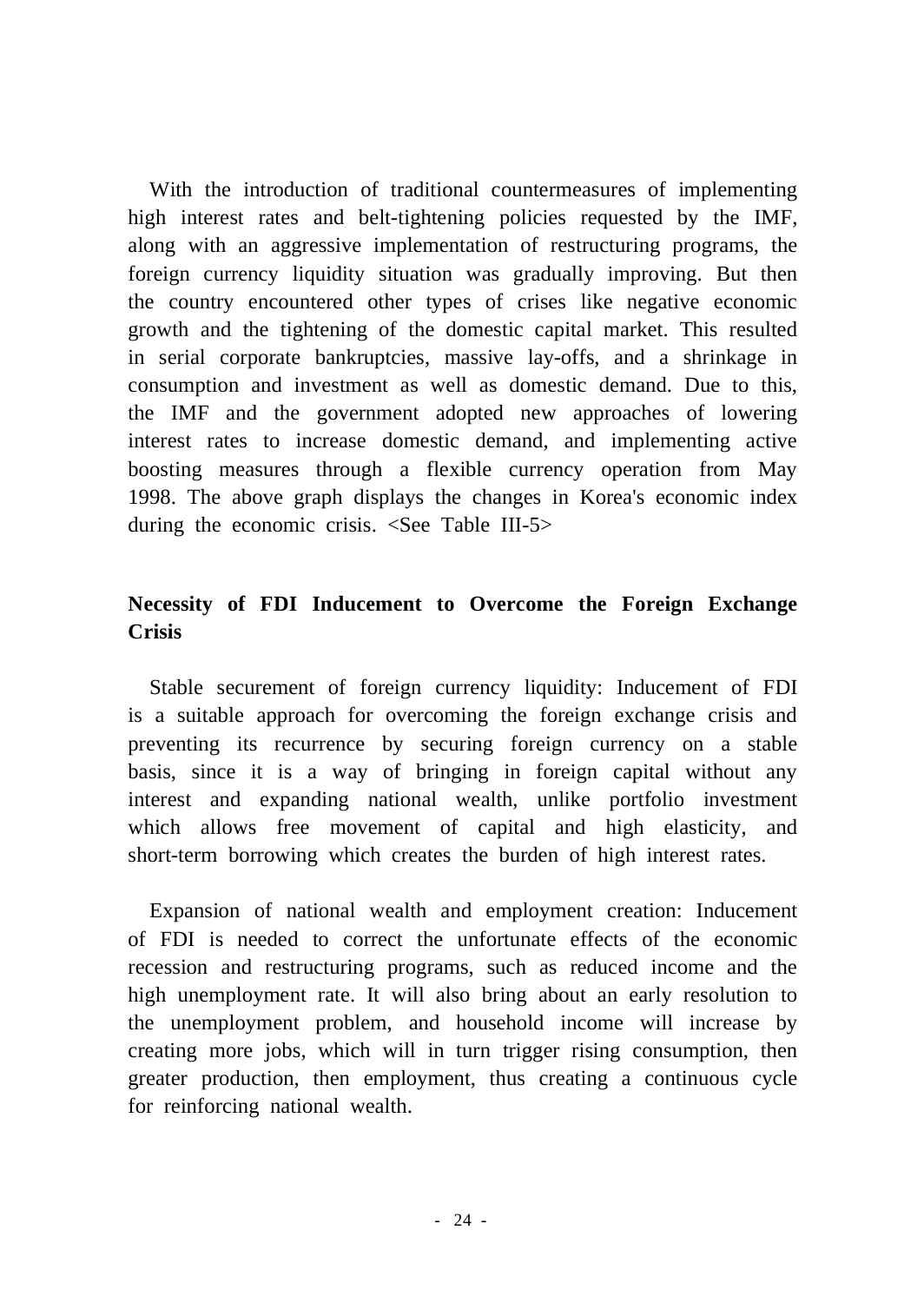Advancing industrial structure and enhancing corporate competitiveness: FDI will contribute to enhancing competitiveness and recovering credibility from overseas investors by improving industrial structures, introducing new management approaches, and obtaining state-of-the-art technology.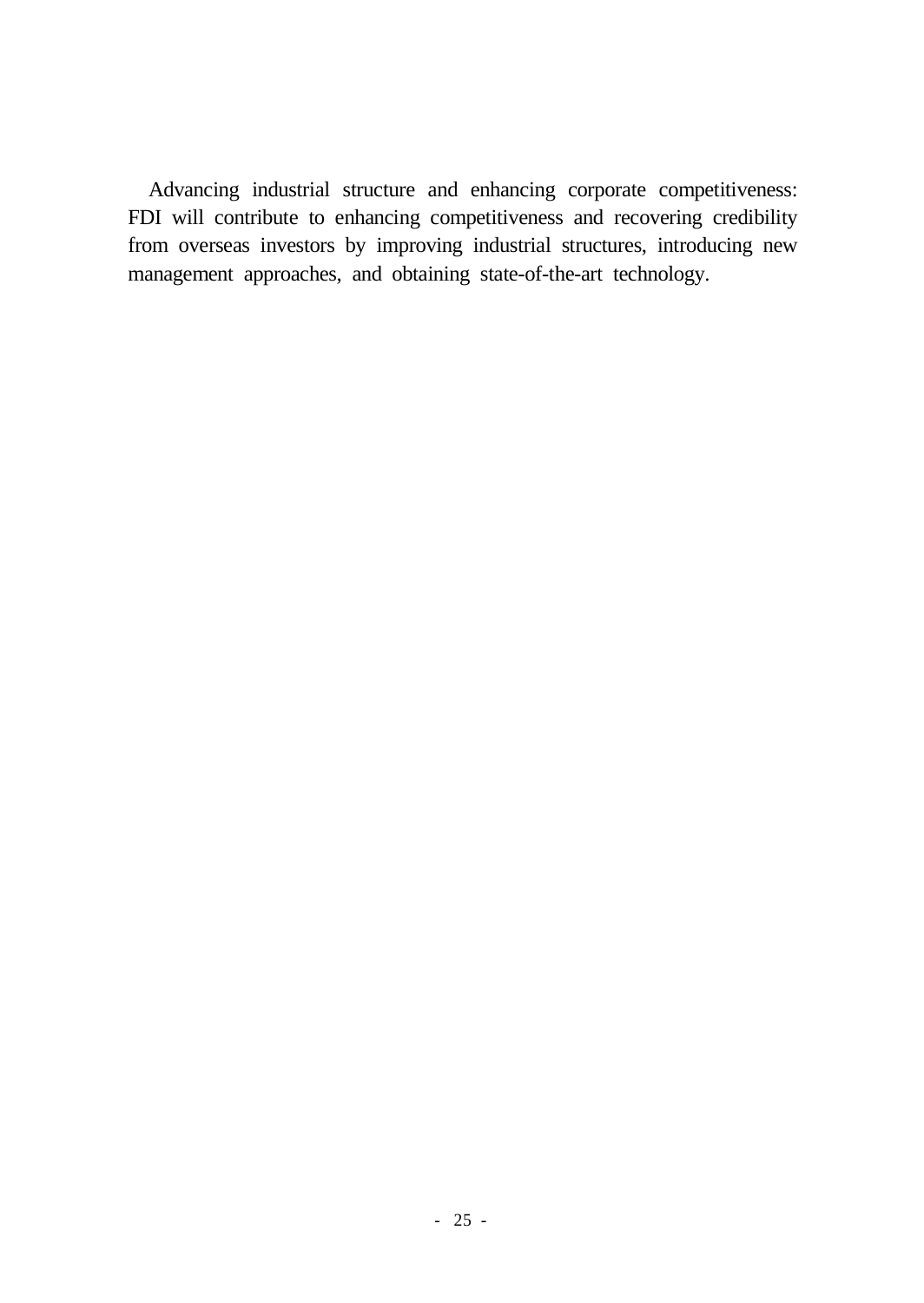# **IV. Determinants in FDI and Profile of Korea's Investment Environment**

## **1. Determinants in FDI and Location Advantage**

According to Dunning's eclectic paradigm, 8) the most well-known FDI theory, the basic motivation behind multinational enterprises' international production include ownership advantage, internalization, and location advantage. This means that for enterprises to promote profits through international production, they, above all, have to secure an exclusive competitive edge<sup>9)</sup> over other enterprises. So they seek FDI as a way to achieve internalization, as establishing production facilities in local areas is more advantageous than either licensing or selling. At the same time, to tap the above-mentioned advantages, choosing a location with low production costs such as cheap labor, makes the situation even more attractive. Determinants of Dunning's location selection are shown below (See Figure IV-I).

Ownership advantage, internalization, and location advantage are major factors influencing FDI.

In the meantime, direct investment motives by multinational enterprises entering into the overseas market can be roughly divided into four categories: market-seeking, resource-seeking, efficiencyseeking and strategic asset or capability-seeking.<sup>10)</sup> Among them, the

<sup>8)</sup> Dunning, J.H., 1980, "Toward an Eclectic Theory of International Production", *Journal of International Business Studies*, Vol. 11, No.1, Spring/Summer 1980, pp.9-32 Dunning, J.H., 1981, International Production and the Multinational Enterprise,

Allen and Unwin, London

<sup>9)</sup> Stephen Hymer argued that foreign firms should secure specific capabilities (a monopolistic edge) which can sufficiently offset the disadvantages foreign firms face compared to domestic firms, and allows them to successfully operate business activities in local areas. (Hymer, S.H. 1976, The International Operations of National Firms: A Study of Direct Foreign Investment, Cambridge, Mass., MIT Press)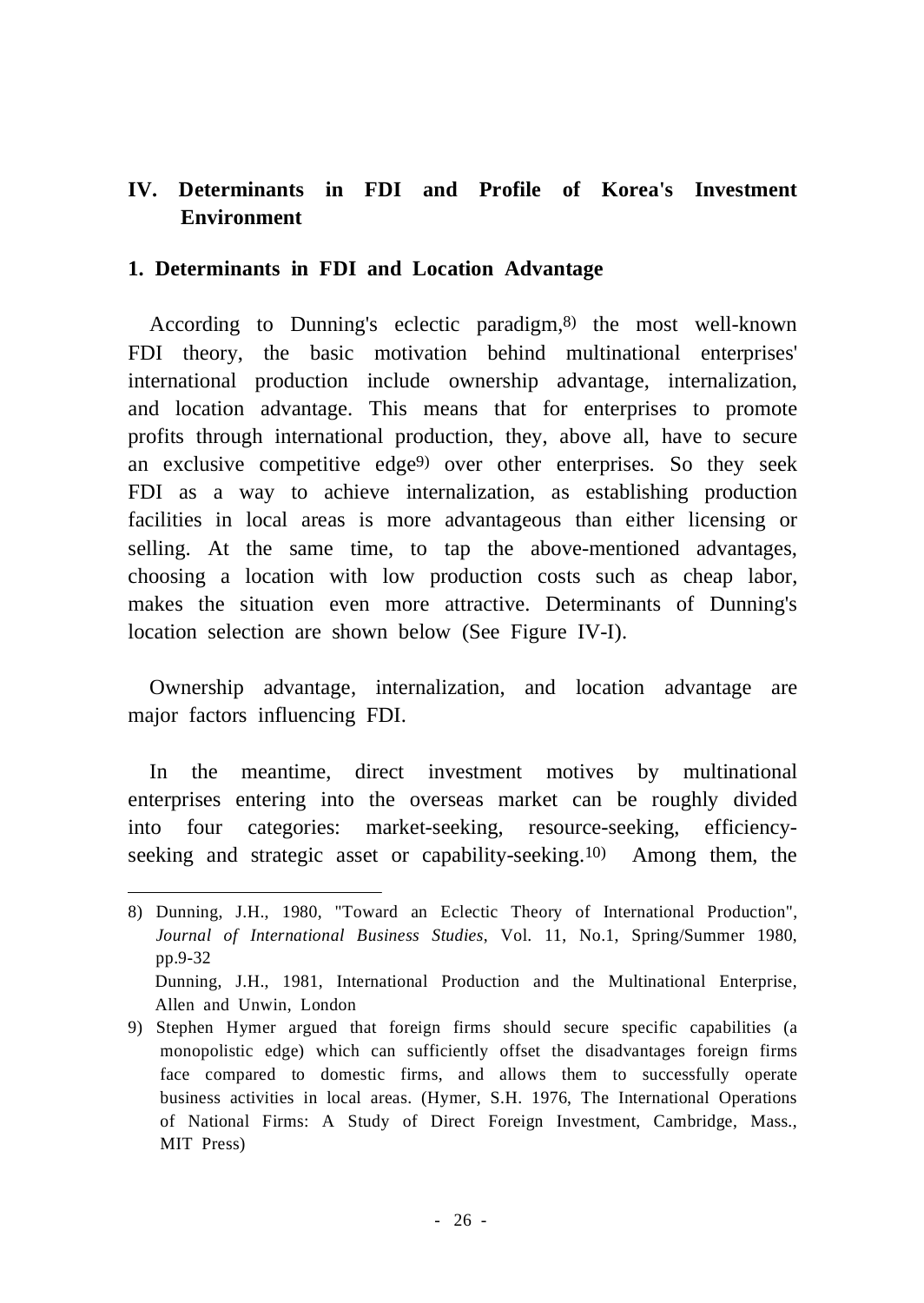market-seekers are looking to prepare production facilities for direct operation in local markets to evade export barriers such as consumers' buying power, tariffs and quotas, while the efficiency-seekers are geared toward making an entry into local markets to secure price competitiveness in the international market by reducing production cost by tapping into low production elements. The resource-seekers aim to make an entry into local markets to establish stable and efficient production systems by obtaining natural resources, while the strategic asset or capability-seekers prefer to make an entry into overseas markets to secure the state-of-the-art technology of developed countries or the core competence of advanced enterprises.

<Figure IV-1> Determinants in Location Advantage in Dunning's Eclectic Theory



Dunning, J. H., 1981, International production and the Multinational Enterprises, George Allen and Unwin, London, Chapter 2, pp. 80-81

<sup>10)</sup> Behman, J.N., 1972, The Role of International Companies in Latin America: Autos and Petro-Chemicals, Lexington, MA: Lexington Books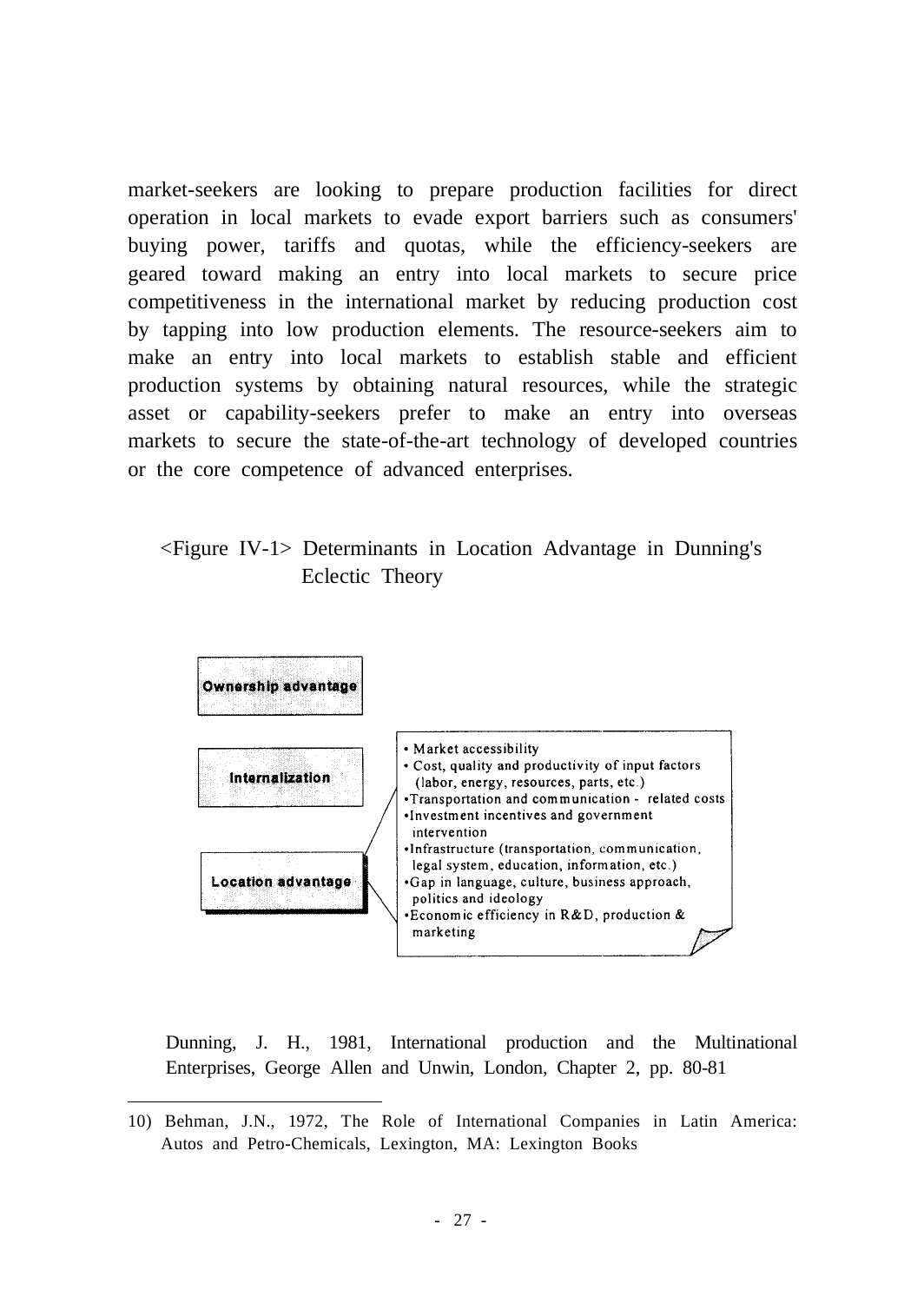Other than the four economic determinants mentioned above, policy framework and business facilitation on overseas investment by local countries also affect selection of investment location. 11)

The local government's policy framework on foreign investment refers to its treatment toward foreign enterprises - fair and non-discriminatory practices (access to specific industries by foreign investors, approval on M&As, etc.), its privatization policies, and membership within international agreements on FDI. Business facilitation includes providing conveniences in carrying out investment procedures and in living facilities and conditions, such as the local government's foreign investment inducement promotion activities (image promotion activities), investment incentives, administrative support, post-investment service for overseas investment, and arranging schooling for expatriates.

Economic factors such as production costs and market conditions in local countries serve as the most significant criteria for foreign investors, and also increase location attractiveness. 12) In addition, developing a policy framework for foreign investment by local countries is another significant factor in terms of developing location advantage to overseas investors. 13)

Other economic factors such as availability of skilled workers at a cheap cost, market size of local countries, existence of consumers with significant buying power, and accumulation of technical know-how are not the kind of determinants that can be easily adjusted on a short-term basis, but incentives and simplification of investment procedures can be adjusted,

<sup>11)</sup> United Nations, 1998, World Investment Report (ch 4, pp 89-133)

<sup>12)</sup> Guisinger, 1992, "Rhetoric and reality in international business: a note on the effectiveness of incentives", *Transnational Corporations*, 1, 2 (August), pp. 111-123 Guisinger, 1989, "Total production: a new measure of the impact of government intervention on investment profitability", *Journal of International Business Studies*, 20, pp. 280-295

<sup>13)</sup> Dunning, J., 1998 "Location and the multinational enterprise: a neglected factor?", *Journal of International Business Studies*, 29, 1, pp. 45-66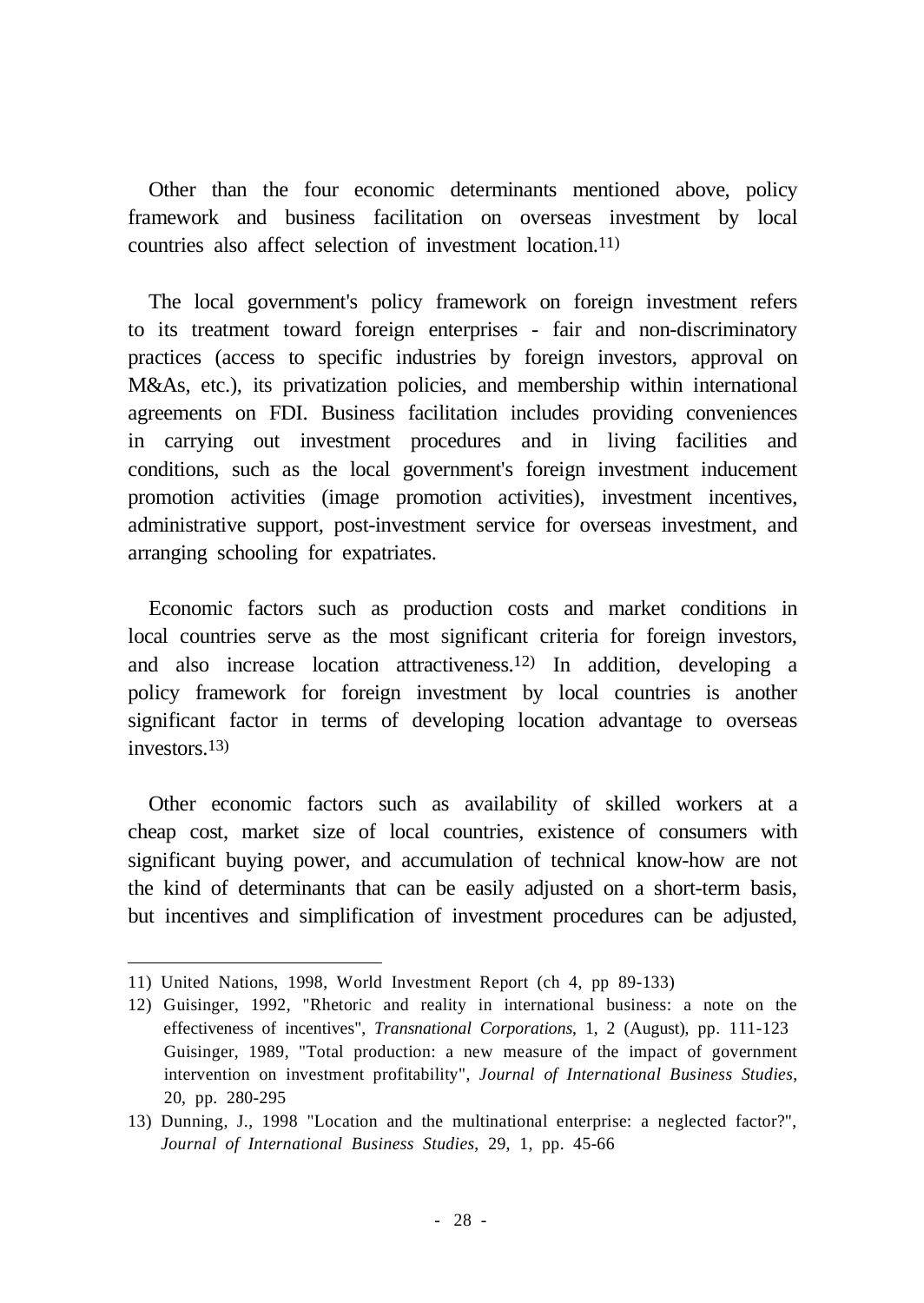which can positively affect location advantage.

Thus, determinants of investment considered by foreign-invested firms include economic aspects, policy framework and business facilitation.

#### <Figure IV-2> Foreign Direct Investment Determinants



United Nations, 1998, World Investment Report, Chapter 4, pp 91

#### **2. Korea's Investment Profile According to each FDI Determinant**

#### **Policy Framework**

## *Socio-Political Factors*

The risk rating of each country published in the September 1998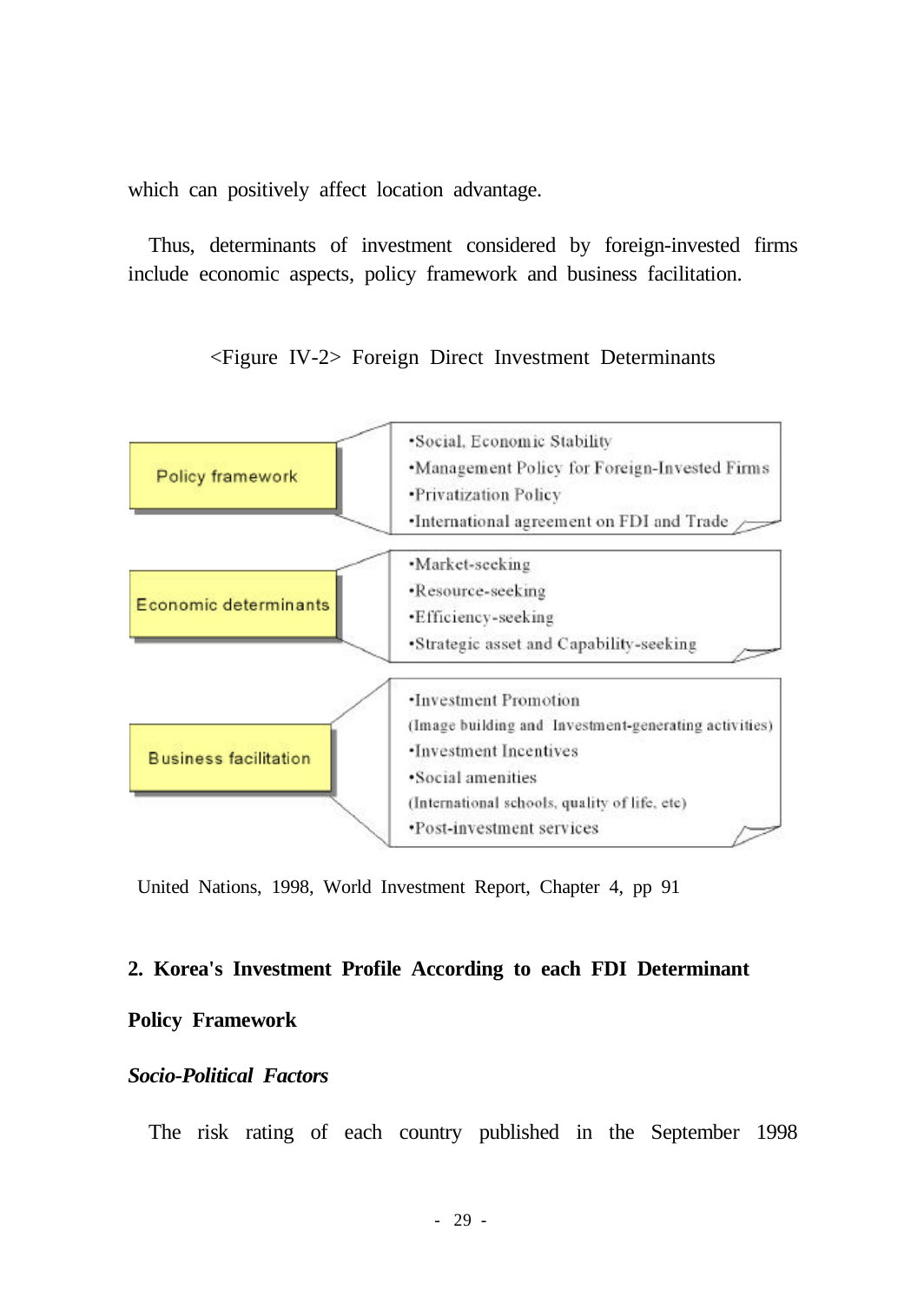edition of Euromoney shows an overall decline in Asian countries due to the foreign exchange market instability. Among them, Indonesia and Malaysia recorded the 91st (42 spots lower) and 56th (21 spots lower) positions respectively, while Singapore, which had long maintained the No. 1 position in Asia, also dropped down to the 21st spot, leaving no Asian countries in the top 20 positions (Japan - 23rd). Korea slipped to 34th from its previous 30th position, a relatively minor fall compared to other Asian countries affected by the economic crisis. Korea's risk level stands at 64.47, ranking fifth, following Singapore, Japan, Taiwan and Hong Kong. (See Table IV-1)

| $\langle$ Table IV-1> Status of Risk Level and Trends in Major Countries |  |
|--------------------------------------------------------------------------|--|
|--------------------------------------------------------------------------|--|

|             | '98<br>Overall<br>Ranking | 97<br>Overall<br>Ranking | Change from<br>year previous<br>$(\% )$ | Index<br>Total<br>(100) | Political<br>Risk Level<br>(25) | Economic<br>Achievement<br>Level<br>(25) |
|-------------|---------------------------|--------------------------|-----------------------------------------|-------------------------|---------------------------------|------------------------------------------|
| China       | 45                        | 39                       | -6                                      | 47.97                   | 17.08                           | 16.32                                    |
| Hong Kong   | 30                        | 25                       | $-5$                                    | 75.75                   | 19.32                           | 16.20                                    |
| Indonesia   | 91                        | 49                       | $-42$                                   | 27.20                   | 8.89                            | 8.49                                     |
| Malaysia    | 56                        | 35                       | $-21$                                   | 41.89                   | 15.25                           | 12.47                                    |
| Philippines | 60                        | 57                       | $-3$                                    | 40.35                   | 13.10                           | 14.04                                    |
| Singapore   | 21                        | 16                       | $-5$                                    | 89.17                   | 23.29                           | 19.24                                    |
| Taiwan      | 24                        | 23                       | $-1$                                    | 86.49                   | 22.28                           | 19.52                                    |
| Thailand    | 58                        | 51                       | $-7$                                    | 41.15                   | 14.00                           | 12.26                                    |
| Korea       | 34                        | 30                       | $-4$                                    | 64.47                   | 15.11                           | 14.06                                    |

Source: Euromoney 1998, Sep.

Note: The total index is based on a scale of 100 including factor such as debt ratio, credibility, and giving a weight of 25% to both to political risk level and economic achievement level.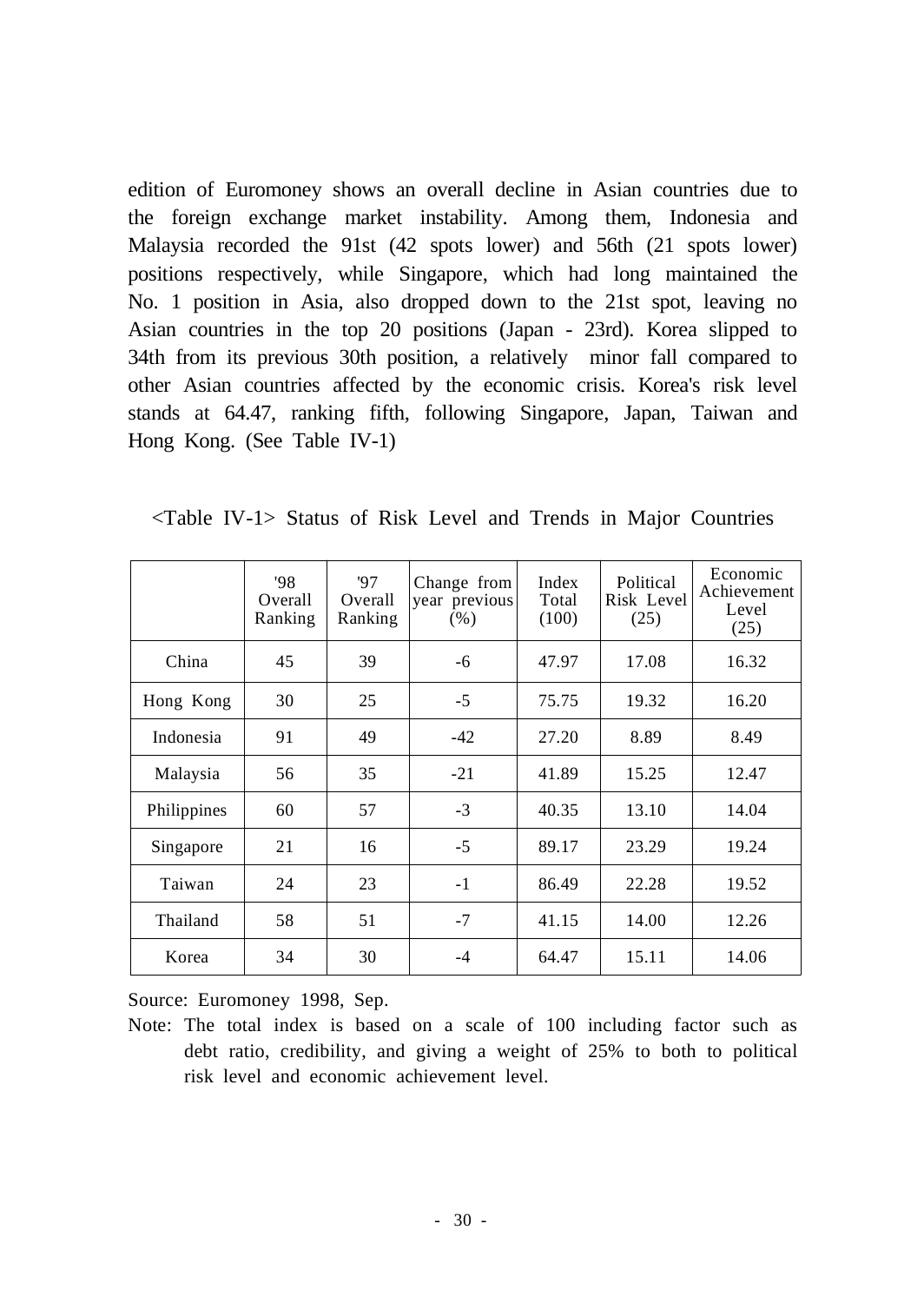#### *Financial Environment*

Korea's international financial economic status shows that the won-dollar exchange rate stood at 965 won to the U.S. dollar in October 1997 right before the economic crisis skyrocketed it to 1,960 won to the dollar in November. At the end of 1998, however, just one year later, it had stabilized in the 1,200 won to the dollar range. In addition, the available foreign currency reserves which had amounted to only \$4 billion in December 1997, exceeded \$50 billion in January 1999, and reached \$52.22 billion as of February 15, 1999. The ratio of the short-term foreign currency borrowing fell drastically to 20% from 40% thanks to the extended ratio of the short-term foreign currency maturity period from 26% at the end of 1997 to 90%. (See Table IV-2)

<Table IV-2> Trends in Foreign Currency Reserves

|                                                       | 97.12 | 98.3  | 6             | 9    | 10                                  | 11    | 12     | 99.1 | 99.2        |
|-------------------------------------------------------|-------|-------|---------------|------|-------------------------------------|-------|--------|------|-------------|
| Foreign currency<br>reserves(A)                       | 204.1 | 297.5 | 409.0         |      | 469.8 488.3 500.2 520.4 536.0 557.8 |       |        |      |             |
| Deposits at overseas                                  | 113.3 | 54.0  | 36.6          | 34.0 | 33.7                                | 33.5  | 33.3   | 33.0 | 33.6        |
| branches $(B)$<br>Others(C)                           | 2.0   | 2.0   | 2.0           | 2.0  | 2.0                                 | 2.0   | 2.0    | 2.0  | 2.0         |
| Available foreign<br>currency reserves<br>$(A-(B+C))$ | 88.7  |       | $241.5$ 370.4 |      | $433.7$   $452.7$                   | 464.7 | 1485.1 |      | 500.9 522.2 |

(unit: U.S.\$100 million)

Source: Ministry of Finance and Economy

Standard and Poor's (S&P) upgraded Korea's credibility (long-term foreign currency bond level) by three steps from B+, (inappropriate for investment) in December 1997 to BB+, (appropriate for investment) in January 1999. It has also kept the credibility forecast positive, hinting at a possible additional upgrade. It has also upgraded the short-term foreign currency bond (B->A3), as well as the long-term and short-term won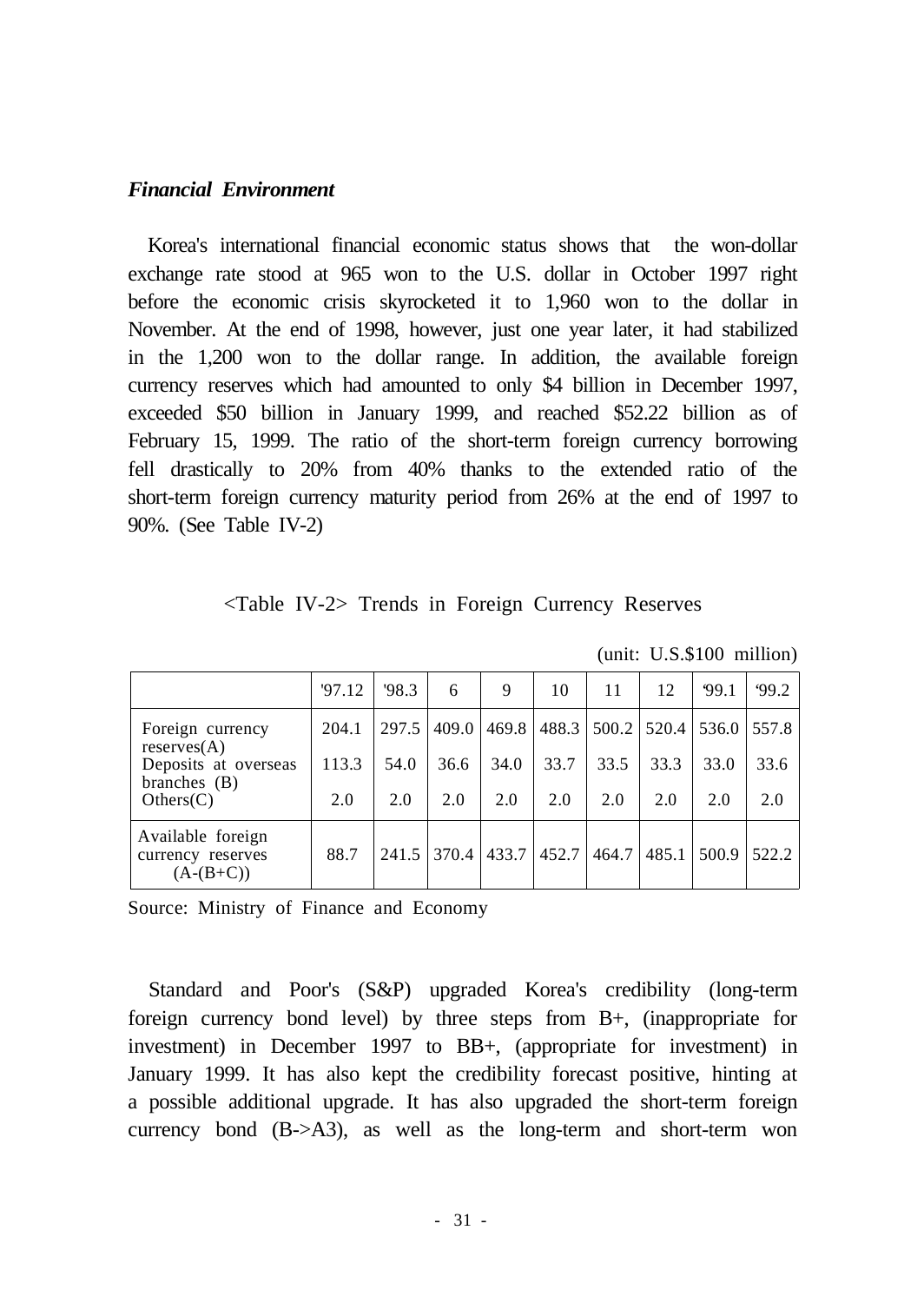denominated bond  $(BBB+/A3 \rightarrow A/2)$ . Along with this, it upgraded the ranking of the Korea Development Bank and the Export and Import Bank to the "appropriate for investment" level. Another credit-rating firm, Moody's, also announced that it would readjust Korea's national credibility level to "appropriate for investment". Thus, the foreign currency denominated national bond level went up from Ba1 to Baa3 (two positions), while the foreign currency bank-deposit level from Caa to Ba2 (five steps), but the won-denominated national bond level showed no change, still remaining at Baa1. (See Table IV-3)

<Table IV-3> Trends in National Credibility Level (Foreign Currency Long-Term Bonds)

| S&P                                                                                                                                        | Moody's                                                                                                                      | Fitch IBCA                                                                                                                              |  |  |
|--------------------------------------------------------------------------------------------------------------------------------------------|------------------------------------------------------------------------------------------------------------------------------|-----------------------------------------------------------------------------------------------------------------------------------------|--|--|
| Previous : AA-<br>$97.10.24 : A+(1step)$<br>$11.25 : A-(2step)$<br>$12.11 : BBB-(3step)$<br>$12.23 : B+(4step)$<br>98. $2.17 : BB+(3step)$ | Previous : A1<br>97.11.28 : A3(2step)<br>12.11 : Baa2(2step)<br>$12.21 : \text{Bal}(2\text{step})$<br>99. 2.12 : Baa3(1step) | Previous : AA-<br>$'97.11.18 : A+(1step)$<br>11.26: A(1step)<br>$12.11 : BBB-(4step)$<br>$12.23 : B-(6step)$<br>$98. 2.b2 : BB+(5step)$ |  |  |
| $99. 1.25 : BBB-(1step)$                                                                                                                   |                                                                                                                              | '99. $1.19 : BBB-(1step)$                                                                                                               |  |  |

In the domestic finance sector, the call interest rate stabilized at 6.1% in Jan. 1999, from 6.7% in Dec. 1998, and from 30.1% at the end of 1997 when the government maintained the high interest rate and low growth policy framework. The average bank lending rate which soared to 16.6% at the end of May in 1998 from 12.1% in Nov. 1997, declined to the 11.9% level as of the end of Jan. 1999. (See Table IV-4.). The dishonored-bill rate in Seoul which once marked 0.46% in 1997, fell to 0.13% in Dec. 1998, and has now returned to the pre-crisis level. In the meantime, the ratio of newly established/bankrupt corporations is continuously rising. (See Table IV-5)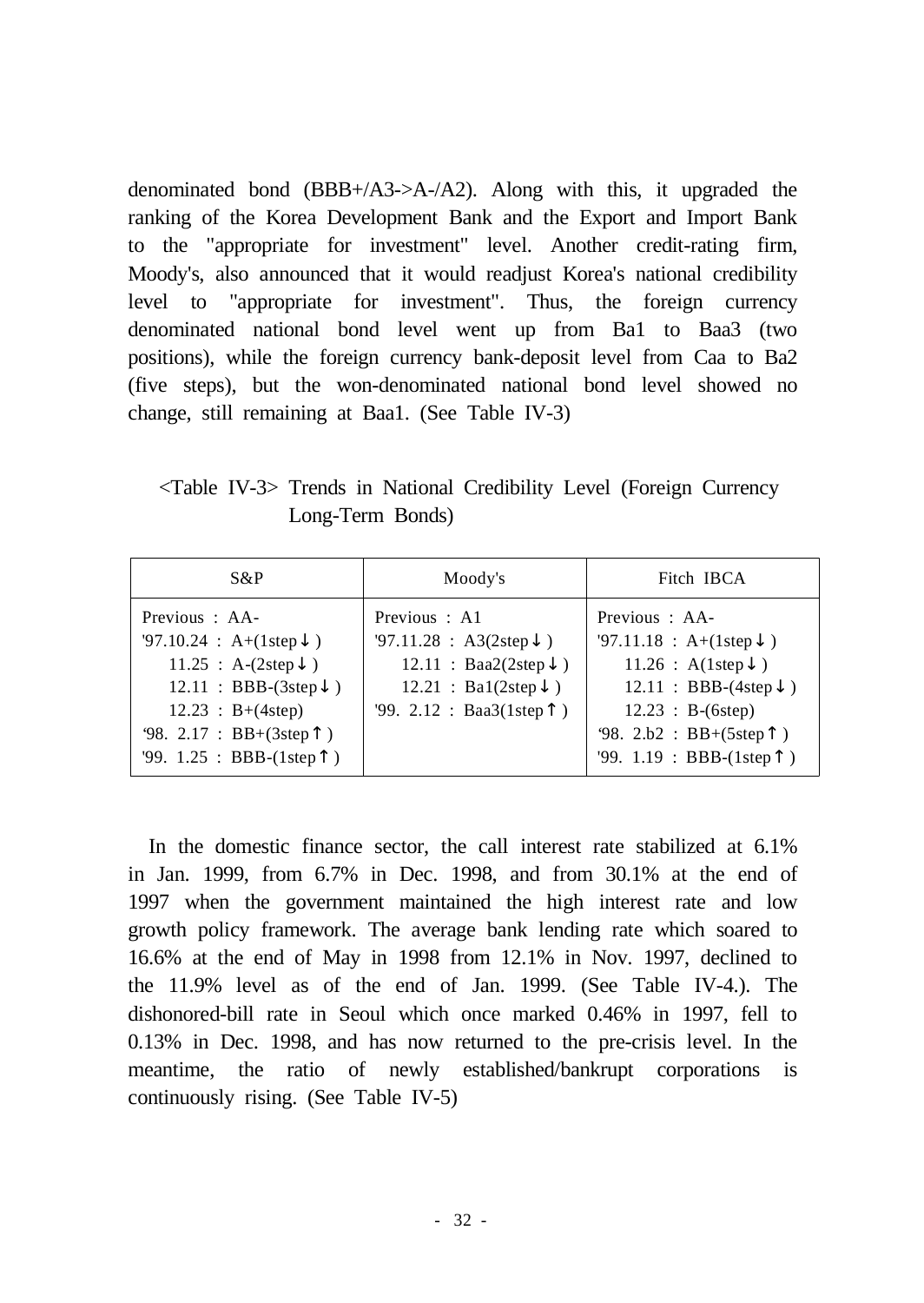<Table IV-4> Status and Trends in Interest Rates

(unit: percent, numbers)

|                                             | End of | End of  | End of | End of | End of | End of   |
|---------------------------------------------|--------|---------|--------|--------|--------|----------|
|                                             | '97    | May '98 | Sep    | Nov.   | Dec.   | Jan. '99 |
| Call interest rate<br>$(1 \text{ day. } %)$ | 30.1   | 16.8    | 8.2    | 7.1    | 6.7    | 6.1      |
| Corporate debenture<br>$(3 \text{ yr. } %)$ | 29.0   | 16.7    | 12.7   | 9.3    | 8.0    | 8.1      |
| Bank deposit rate*                          |        | 16.2    | 11.4   | 9.2    | 9.0    | 8.9      |
| Bank lending rate**                         |        | 16.6    | 14.8   | 12.4   | 12.0   | 11.9     |

Source: Ministry of Finance and Economy

Note: \* represents the interest rate of a one-year time deposit, while

\*\* represents the interest rate for small companies and the ordinary lending rate.

### <Table IV-5> Status and Trends in Default Rates

|                                                              |       |       |       |       |            | unii. pereent, numbers) |      |
|--------------------------------------------------------------|-------|-------|-------|-------|------------|-------------------------|------|
|                                                              | 97    | 98.6  | Sep   | Oct   | <b>Nov</b> | Dec                     | 99.1 |
| Bill dishonor rate<br>(Seoul)                                | 0.46  | 0.47  | 0.35  | 0.18  | 0.20       | 0.13                    | 0.13 |
| No. of bankrupt firms<br>(Seoul)                             | 557   | 664   | 403   | 349   | 338        | 335                     | 204  |
| No. of bankrupt firms<br>(nationwide)                        | 1,431 | 1,825 | 1,085 | 1,036 | 903        | 862                     | 643  |
| Newly established<br>/bankrupt corporations<br>major cities) | 3.4   | 2.5   | 4.2   | 4.2   | 5.6        | 7.0                     |      |

(unit: percent, numbers)

Source: Ministry of Finance and Economy

### **Economic Determinants**

# *Market Factors*

Korea's GDP recorded negative growth in 1998 which stayed in the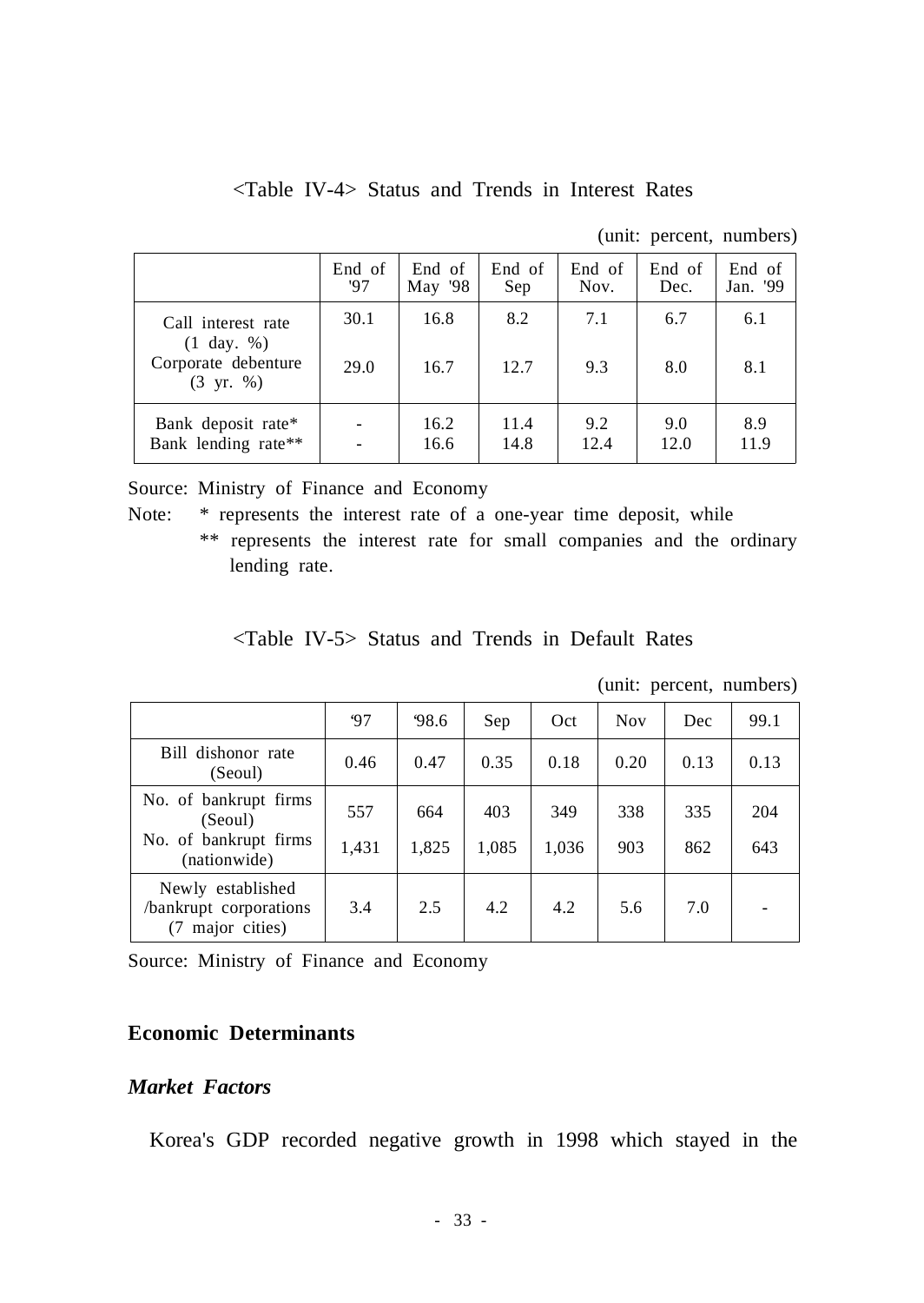-5% range (estimate) in 1998 due to the economic crisis, but it is expected to go up this year by about 2%, a clear sign of recovery in domestic demand. This puts Korea in a much better situation than that of its major competition in Asia: including Thailand, Hong Kong, Indonesia, the Philippines, Malaysia, and Singapore. (See Table IV-6 & IV-7)

<Table IV-6> Korea's GDP and Economic Growth Rate

(unit: trillion won)

|                      | 1994    | 1995    | 1996    | 1997    | 1998                   |
|----------------------|---------|---------|---------|---------|------------------------|
| <b>GDP</b>           | 305,970 | 351,975 | 389,813 | 420,987 | ۰                      |
| Economic growth rate | 8.6%    | 8.9%    | 7.1%    | 5.5%    | $-5.8\%$<br>(estimate) |

Source: Bank of Korea

|  | <table iv-7=""> GDP Growth in Major Asian Nations</table> |  |  |
|--|-----------------------------------------------------------|--|--|
|  |                                                           |  |  |

(unit: percent)

|             | ING Baring |         |        |      | World Bank |        |      | J.P. Morgan |        |
|-------------|------------|---------|--------|------|------------|--------|------|-------------|--------|
|             | 1997       | 1998    | 1999   | 2000 | 1998       | 1999   | 2000 | 1998        | 1999   |
| China       | 8.8        | 7.5     | 7.0    | 7.2  |            |        | ۰    | 7.0         | 5.5    |
| Hong Kong   | 5.3        | $-4.8$  | $-2.9$ | 0.8  |            | -      | ۰    | $-5.0$      | $-1.5$ |
| Indonesia   | 4.5        | $-14.7$ | $-6.3$ | 1.5  | $-15.3$    | $-2.8$ | 2.3  | $-14.0$     | 13.5   |
| Malaysia    | 7.8        | $-5.7$  | 1.4    | 2.0  | $-5.1$     | 0.5    | 4.2  | $-5.0$      | 0.5    |
| Philippines | 5.2        | $-0.7$  | $-0.6$ | 3.7  | $-0.5$     | 2.5    | 4.4  | $-0.5$      | 2.5    |
| Singapore   | 7.8        | $-0.2$  | $-0.3$ | 3.6  |            | -      | ۰    | 0.0         | $-2.0$ |
| Taiwan      | 6.8        | 4.8     | 3.9    | 4.7  |            | -      | ۰    | 4.0         | 2.0    |
| Thailand    | $-0.4$     | $-8.5$  | 1.5    | 1.8  | $-7.0$     | 0.3    | 2.6  | $-6.0$      | 2.5    |
| Korea       | 5.5        | $-6.6$  | 1.7    | 2.1  | $-6.5$     | 1.0    | 3.5  | $-6.0$      | 2.0    |

Source: ING Baring, Global Economics 4Q 1998 / World Bank, Global Economic Prospects / J.P.Morgan, Asian Financial Market 4Q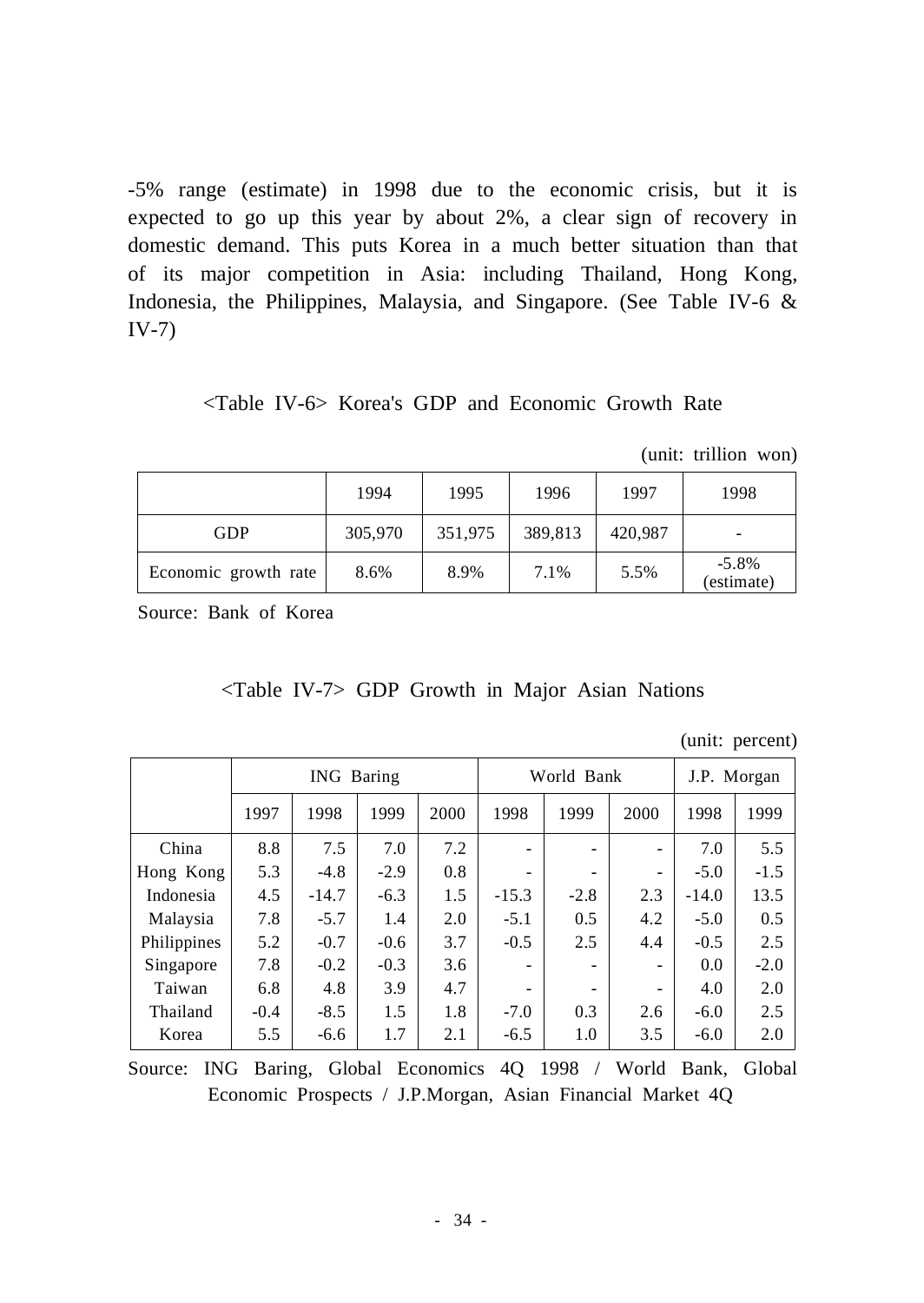#### *Resource Factors*

According to M. Porter, a Havard economist, a nation's competitiveness is decided by four conditions: factor conditions, demand conditions, related and supporting industries, firm strategy, and structure and rivalry. 14) Here, factor conditions include not only basic resources such as energy and minerals, but also technical manpower and advanced conditions. The ranking of Korea's infrastructure went up slightly from 34th place in 1997 to 31st in 1998. In particular, it has secured an edge in technical infrastructure as well as in the environmental sector, compared to its major competitors in Asia, but its self-sufficiency level in the energy sector remain low. (See Table IV-8)

# <Table IV-8> Comparison of Infrastructure Level among Major Asian **Countries**

|             |                                      |                                          |                                                 | $($ where $\ldots$ $\ldots$ $\ldots$ |                       |
|-------------|--------------------------------------|------------------------------------------|-------------------------------------------------|--------------------------------------|-----------------------|
|             | 1998 basic<br>infrastructure<br>(97) | 1998 technical<br>infrastructure<br>(97) | 1998 energy<br>self-sufficiency<br>level $(97)$ | 1998<br>environment<br>(97)          | 1998<br>total<br>(97) |
| China       | 31(37)                               | 43 (46)                                  | 38 (15)                                         | 18 (20)                              | (40)<br>40            |
| Hong Kong   | 16(16)                               | 15(14)                                   | 27 (34)                                         | 26(27)                               | (19)<br>19            |
| Indonesia   | 41 (41)                              | 41(44)                                   | 32(12)                                          | 13 (14)                              | 38 (39)               |
| Malaysia    | 28 (24)                              | 28 (28)                                  | 17(37)                                          | 20(21)                               | (27)<br>24            |
| Philippines | 44 (44)                              | 45 (42)                                  | 44 (36)                                         | 27 (28)                              | 44 (44)               |
| Singapore   | 2(2)                                 | 9(10)                                    | 45 (35)                                         | 34 (35)                              | 15(11)                |
| Taiwan      | 29 (28)                              | 25(23)                                   | 26(30)                                          | 32 (32)                              | (28)<br>26            |
| Thailand    | 40 (38)                              | 42 (43)                                  | 41 (41)                                         | 19 (22)                              | (42)<br>41            |
| Korea       | 37 (34)                              | 26 (27)                                  | 40 (44)                                         | 15(13)                               | (34)<br>31            |

(unit: world ranking)

14) Porter, M. 1990, The Competitiveness Advantage of Nations, Ch.10, New York: Free Press.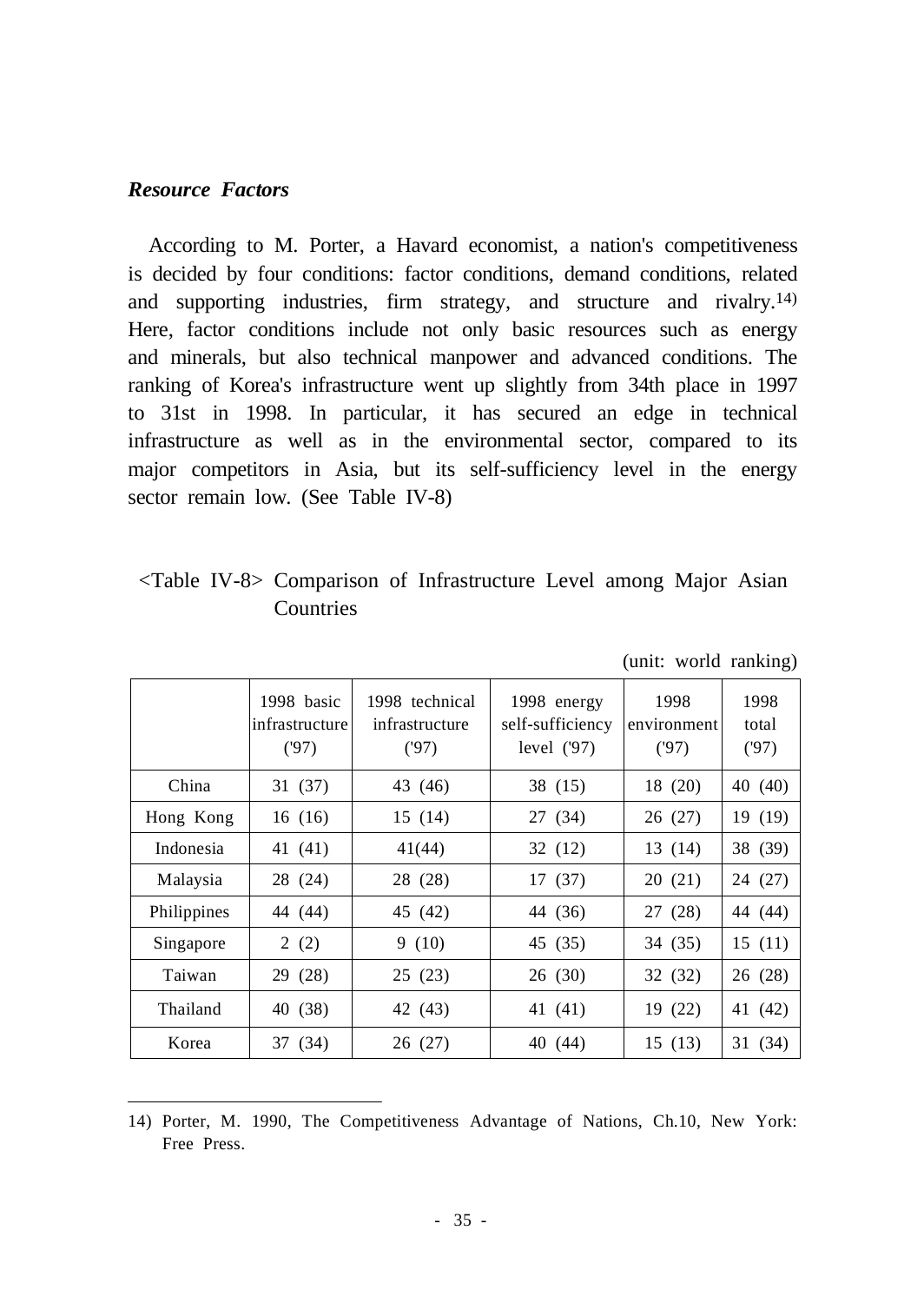Source: IMD, The World Competitiveness Yearbook 1997

IMD, The World Competitiveness Yearbook 1998

Note: IMD measured basic infrastructure based on infrastructure management and development, distribution systems and transportation systems including air, roads, and railways, while it measured technical infrastructure based on investment levels in information and communication, computer availability, and communication facilities and service. In the meantime, energy self-sufficiency is based on energy production and level of use, while the environment sector is based on environmental protection levels such as waste disposal facilities and recycling.

# *Production Efficiency Factors 15)*

Korea's capital cost ranked 45th both in 1996 and in 1997, the lowest ranking among its major competitors. However, labor cost was 34th in 1996 with an 11% increase from the previous year, but in 1997 it was down to 17th with an increase of only 1%. However, it is noteworthy that Korea ranked higher with a relatively small wage increase rate compared to other major Asian countries. In addition, the average monthly wage in Korea fell to 1,315,362 won in 1998 from 1,326,241 won in 1997, keeping Korea "Top 10 list on the worlds" for average monthly wage. (See Table IV-9 & IV-10)

Labor productivity is steadily rising, while the wage increase rate is gradually declining, giving Korea an edge over other countries,

<sup>15)</sup> Traditionally the capital and labor costs are what are considered the production cost in conomics. Multinational enterprises with outstanding technical and managerial capabilities will tap these comparative edges efficiently for the production, thus low capital and labor cost directly affect the investment inducement. However, basically capital cost has significant weight in location selection by multinational enterprises wishing to utilize local financing, but given the fact that, in most cases, multinational enterprises are equipped with large capitals and make investments by utilizing them, and that the borrowing and lending are conducted in an efficient manner under the global financial market opening, the significance becomes relatively minor.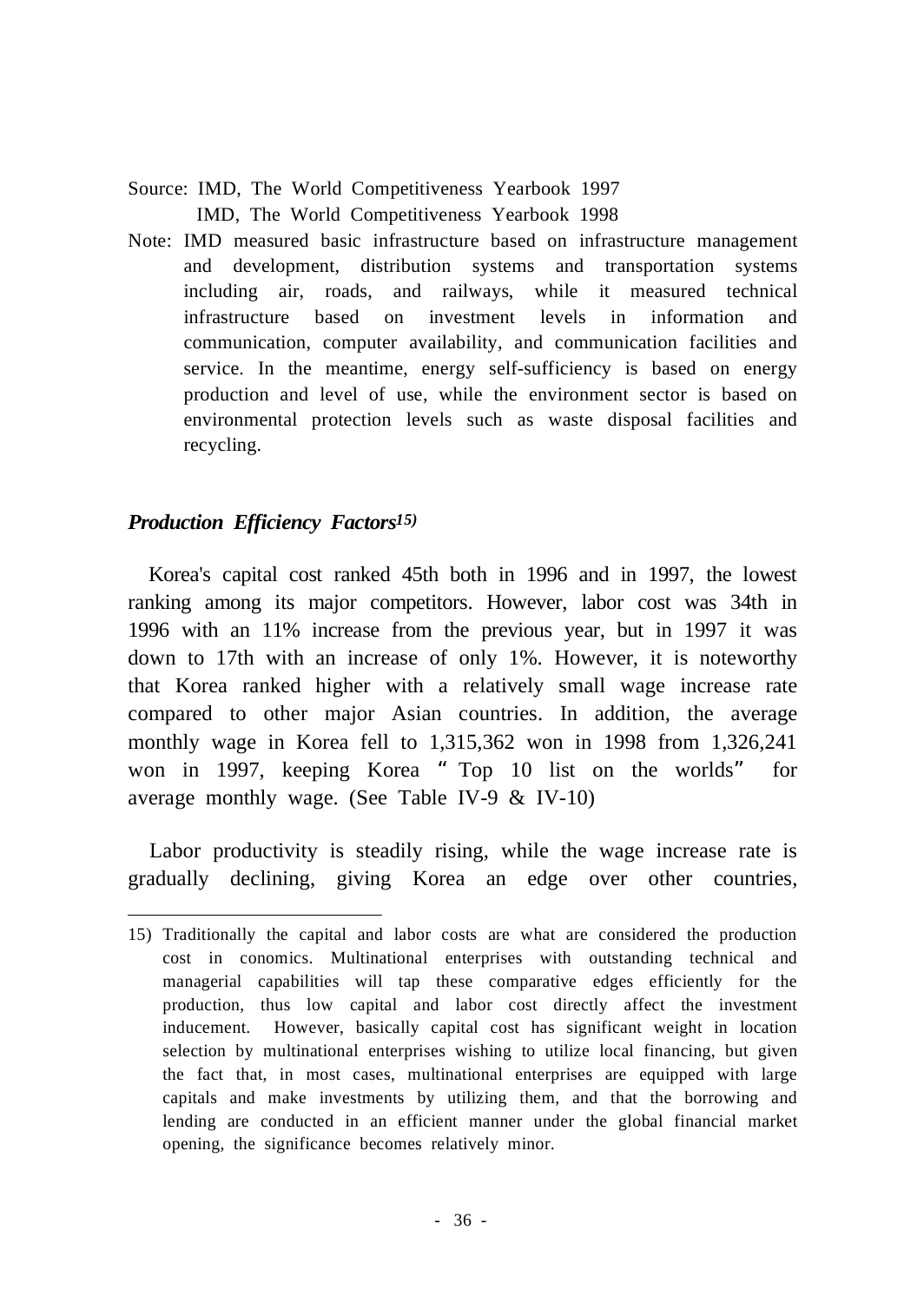especially for foreign investment. IMD's report on international competitiveness in 1998 ranks Korea 7th in the world, and First in Asia in terms of manufacturing sector productivity (which reflects purchasing the power index) followed by Israel, Norway, Belgium, Finland, the U.S., and France. (See Table IV-9)

|             | Capital cost |             | Labor cost fluctuation<br>(manufacturing sector) |               |  |
|-------------|--------------|-------------|--------------------------------------------------|---------------|--|
|             | 1997         | 1996        | 1997                                             | 1996          |  |
| China       | 4.43 (27)    | 3.55(32)    |                                                  |               |  |
| Hong Kong   | 6.66(18)     | 8.13(5)     | 4.50% (28)                                       | 4.50% (25)    |  |
| Indonesia   | 2.67(41)     | 2.34(39)    | 13.30% (38)                                      | 13.30(35)     |  |
| Malaysia    | 5.92(21)     | 7.44 (14)   | 5.10% (29)                                       | $5.10\%$ (21) |  |
| Philippines | 3.05(34)     | 4.83(26)    |                                                  |               |  |
| Singapore   | 7.48(9)      | 7.49(11)    | $-3.04\%$ (4)                                    | $-3.04\%$ (2) |  |
| Taiwan      | 6.66(17)     | 5.50(23)    | $-0.67\%$ (11)                                   | $-0.67\%$ (5) |  |
| Thailand    | 2.70(40)     | 4.46 $(27)$ |                                                  |               |  |
| Korea       | 1.90(45)     | 2.05(45)    | $1.30\%$ (17)                                    | 10.80% (34)   |  |

<Table IV-9> Comparison of Capital and Labor Cost Fluctuation in Major Asian Countries

Source: IMD, The World Competitiveness Yearbook 1997 IMD, The World Competitiveness Yearbook 1998

Note: Capital cost is based on the IMD figure, while labor cost represents the fluctuation against the previous year. The figure in the parenthesis shows the world ranking.

The frequency of labor-management disputes accelerated due to forced lay-offs resulting from restructuring programs in 1998, but the rate of newly organized labor unions shows a gradual decline. The number of employees who joined labor unions in 1998 amounted to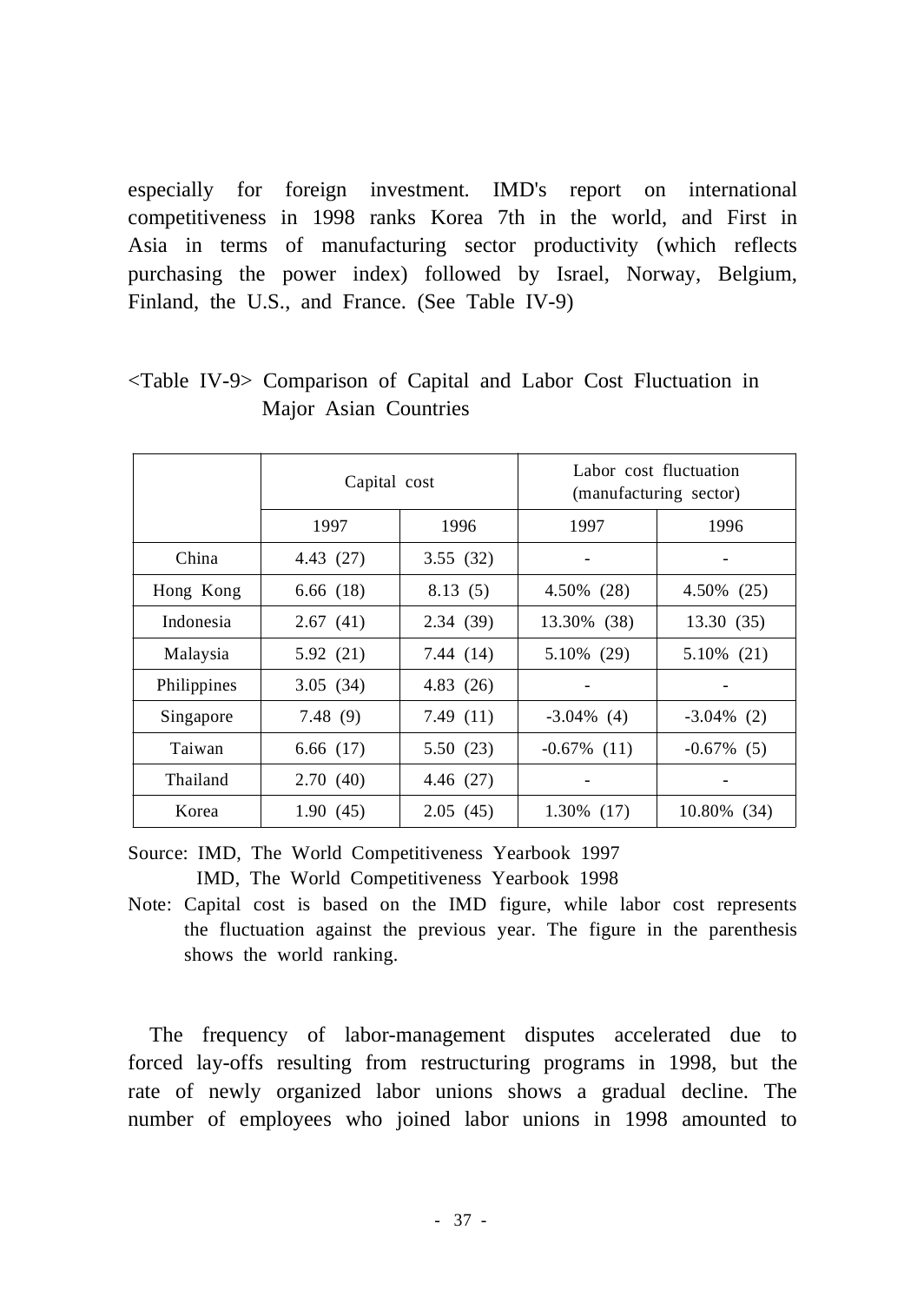1.4 million, only 11% of the total, a meager level compared to 32.1% who joined in 1998 in the U.K., 28.9% in Germany, 23.2% of Japan, and 13.9% in the U.S. (See Table IV-10)

<Table IV-10> Trends in Wage and Labor Productivity in Korea

(unit: won, frequency)

|                                          | 1995      | 1996      | 1997      | 1998      |
|------------------------------------------|-----------|-----------|-----------|-----------|
| Labor productivity                       | 100       | 112.9     | 128.0     | 132.0     |
| Average monthly wage<br>(won)            | 1,123,895 | 1,261,168 | 1,326,241 | 1,315,362 |
| Labor-management<br>disputes (frequency) | 88        | 85        | 79        | 129       |
| Labor union<br>organization rate $(\%)$  | 13.8      | 13.3      | 12.2      | 11.0      |

Source: Ministry of Labor, Wage Study by Korea Labor Institute, all volumes Note: Labor productivity bases the year 1995 on 100.

### **Business Facilitation Factors**

### *Investment Promotion Factors*

The government of each country provides various supports for investment by setting up an investment inducement body directly under the government or as a separate body. Major investment inducement bodies in foreign countries include IBB (Invest in Britain Bureau) in the U.K., MIDA (Malaysian Industrial Development Authority) in Malaysia, and the EDB (Economic Development Board) in Singapore. Korea has developed KISC (Korea Investment Service Center) within KOTRA as an exclusive arm for facilitating foreign investment. 16)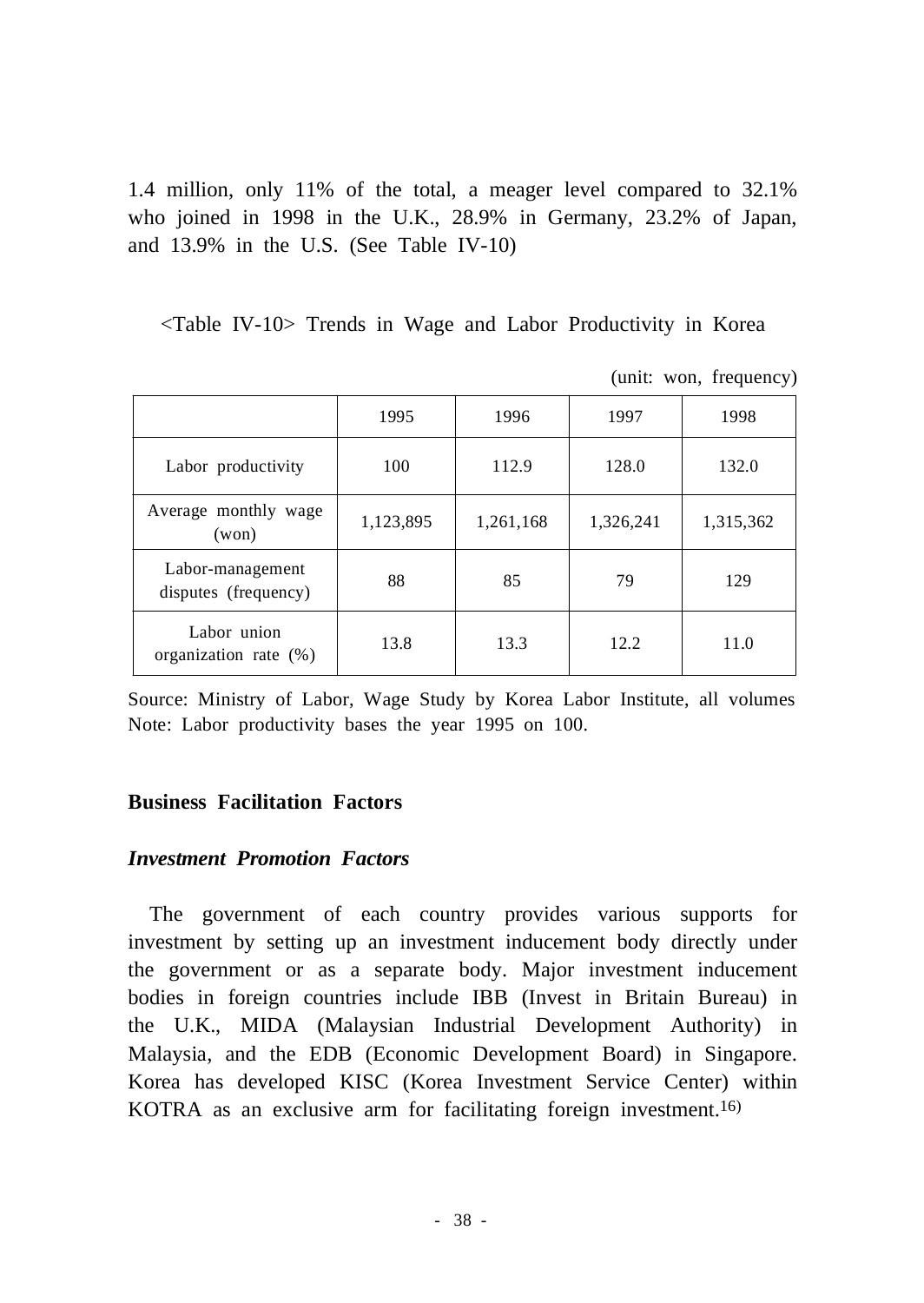### <Figure IV-3> Flow of Foreign Investment



Investment promotion activities by these bodies encompass image-building activities to create a favorable image for investors its own country's investment environment, investment-generating service activities for matching foreign investors with domestic companies, and investment-service activities offering a wide-range of support such as administrative and consulting services to foreign-invested firms. 17)

<sup>16)</sup> At the economic ministerial meeting in April 1998, KOTRA was designated as an exclusive body for investment inducement, and in an attempt to establish a one-stop service system for investment support, KISC was established, and was staffed by KOTRA personnel who have extensive expertise in the field of international investment as well as incorporating three departments from KOTRA's head office, 10 trade offices within the country, 38 exclusive investment inducement bodies, and officials from relevant government ministries and specialists. KISC was restructured in July 1998 to handle various investment-related matters such as civil petitions related to licensing and approval of foreign investors, investment-related consulting, trouble-shooting, receipts of and replies to investment inquiries, investment-related planning and survey and promotions.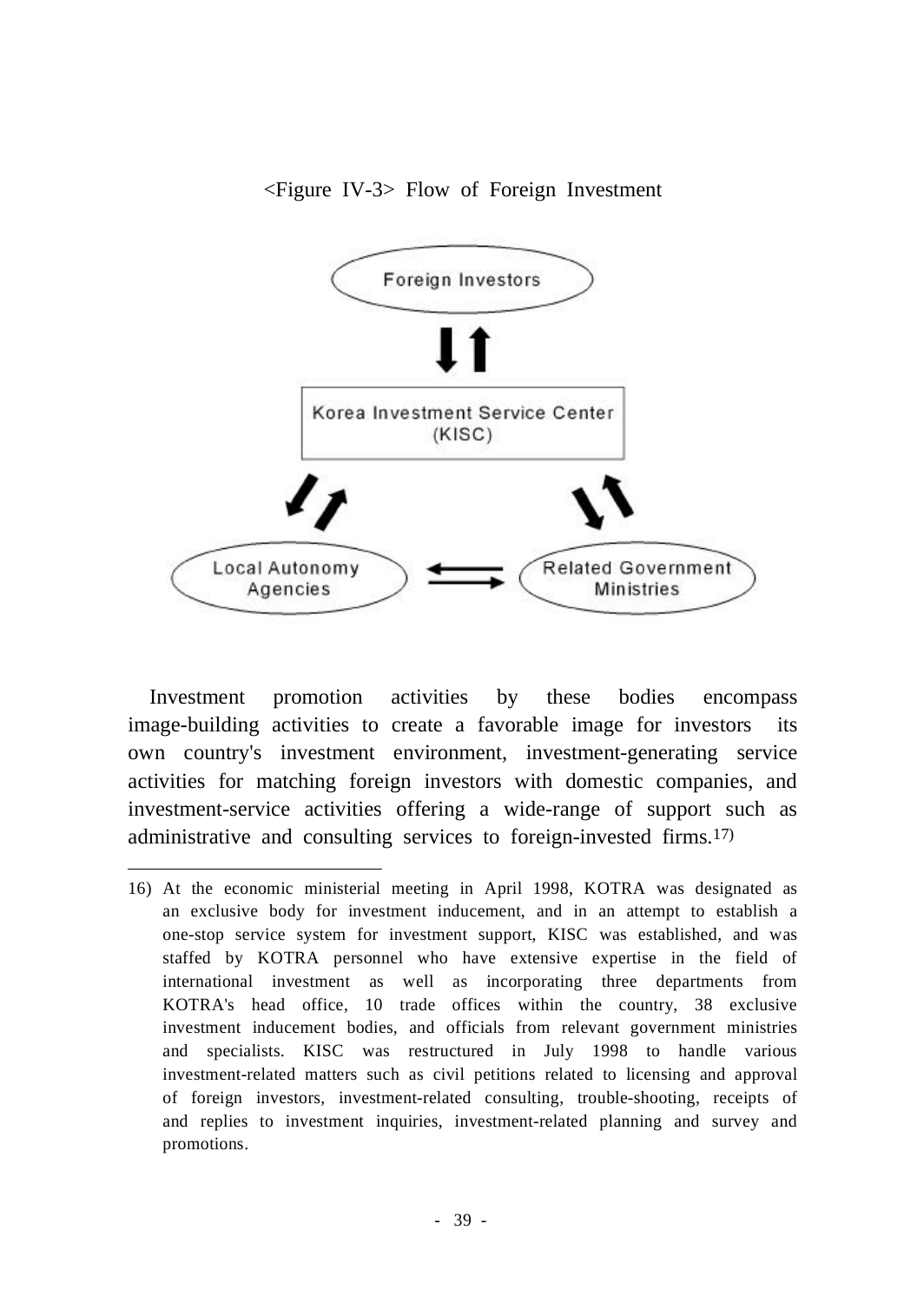#### *Image-Building Activities*

"Image-building activities"refers to a series of promotional activities such as production and distribution of promotion materials through the media, and participation in various investment-promotion exhibition fairs. The following outlines information on KOTRA's promotional activities over the last year.

### Promotion activities

KOTRA published a number of investment-inducing periodicals including *Korea Trade & Investment,* the only English magazine offering up-to-date trade, investment and industrial information within the country. As well, KOTRA produces various English-language investment inducement promotion materials to distribute to foreign agencies and prospective investors. It has also carried out intensive promotion efforts to key corporations, organizations and individuals including prospective domestic and international investors, existing investors, specialized investment consulting firms, and opinion leaders from around the world. KOTRA has also looked to expand and diversify the target audience to publicize within official foreign agencies in Korea, major in-flight magazines, and investment related bodies within hotels.

KOTRA has also set up a KISC homepage to publicize and provide more comprehensive information on every aspect of Korea's investment environment: its investment system, trade, finance, labor, industry and local autonomy system, etc.

\* KISC's homepage address: www.kisc.org

KOTRA has installed and operated its "Korea Investment Promotion Center' in international exhibitions and fairs in major developed

<sup>17)</sup> Well, L.T. and A.G. Wint, 1990, Marketing a Country, MIGA Ch. 2; pp.9-22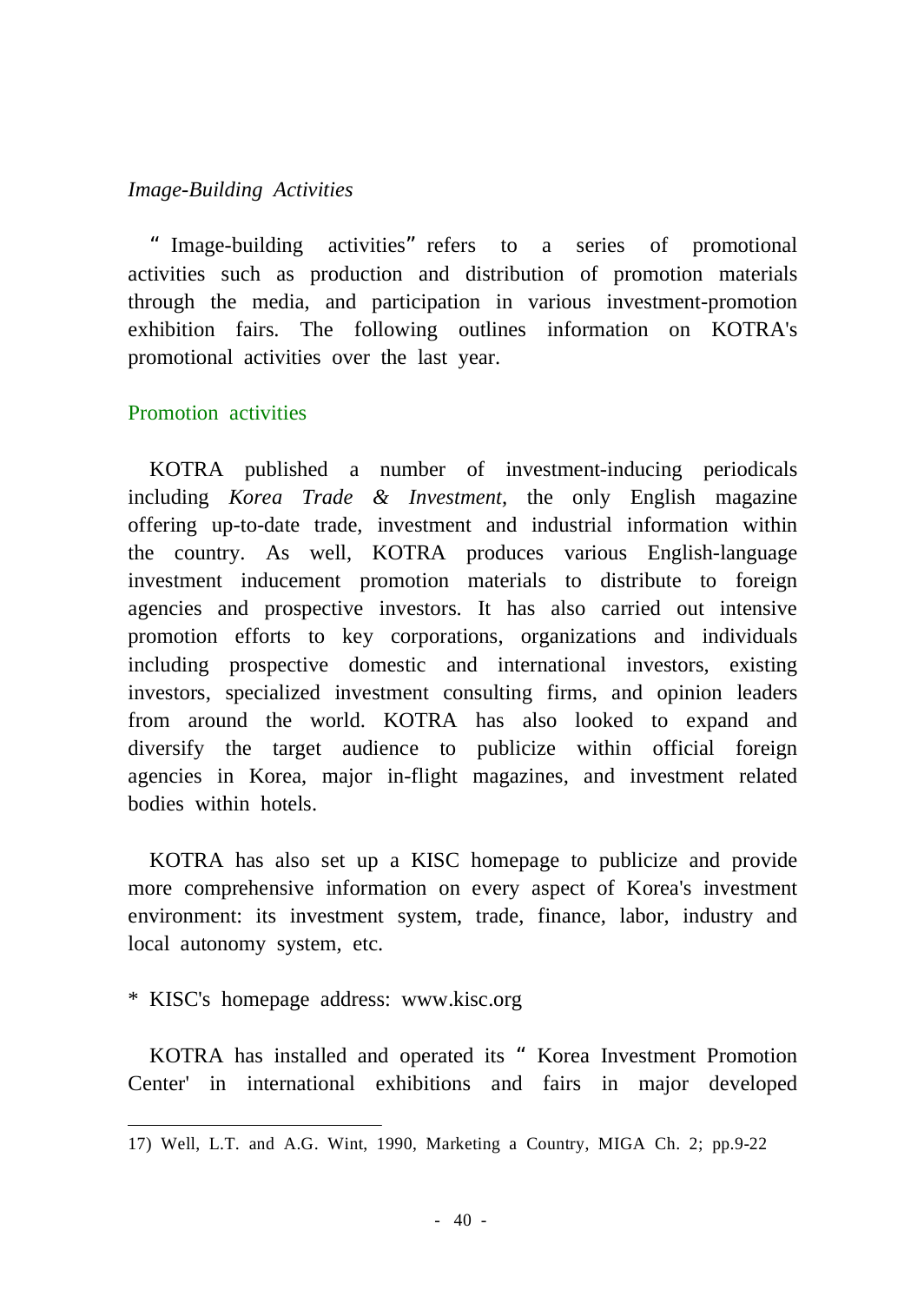countries including the U.S., Japan, and in Europe.

KOTRA has diversified its promotion methods using CD-Rom, video, and billboard advertising at the Kimpo International Airport, as well as major overseas media. KOTRA has also manufactured and distributed specialized promotion materials regarding Korea's economic policies, investment systems, regions and industries.

### *Investment-Generating Service Activities*

"Investment-generating service activities"refers to exploring investment sources, processing inquiries on investment, organizing and participating in trade fairs, dispatching investment inducing missions to specific regions for investment, and arranging various seminars related to dispensing investment information.

KISC recorded \$2.17 billion in investment-inducing performance, with 129 cases in 1998, accounting for 9.2% of total foreign investment within the country, and 24.5% of total investment volume. The performance after the opening KISC reached 10.1% of total cases, and 28.1% in terms of volume, showing a monthly average of 11 cases, and \$180 million.

Partner search, and support for investment inquiries and visiting investors to Korea

KISC has designated 38 trade centers in 20 foreign countries as exclusive centers for inducing investment. They help in searching for prospective partners by visiting firms with investment potential, explaining about Korea's investment climate, and distributing promotion materials (currently KISCs database holds 2,418 firms). KISC processes investment-related inquiries, and operates the "Comprehensive Counseling Center' as a domestic contact point to assist with increased investment by Korean partners of foreign investors, and as well as providing support to existing foreign-invested firms.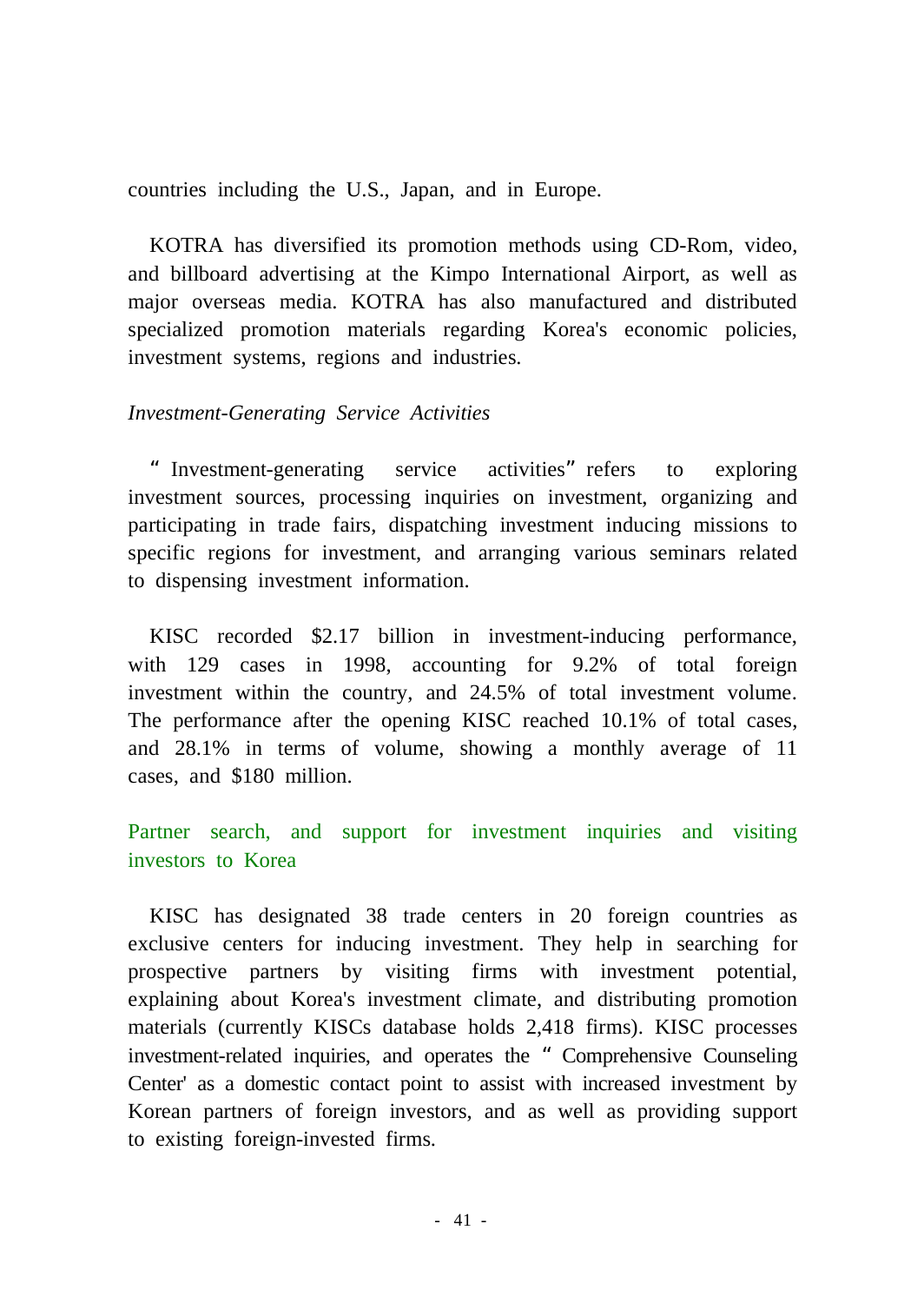KOTRA works directly with visiting foreign companies for negotiations on investment conditions, or for site surveys such as the "Target Company for Intensive Support" and accompanies the team during its entire schedule to provide diverse services such as greetings at the airport, arranging meetings with related agencies, translations, and industrial tours to partner companies and plant sites.

\* There were a total of 227 cases of this special assistance in 1998 (Monthly average: 19 cases).

KOTRA also provides information on Korea's investment climate, arranges visits to related agencies, and engages in "match-making" activities -- setting up negotiations -- for visiting trade missions from major developed countries such as Japan, Europe, and Canada. Last year KOTRA assisted in this way 12 times, representing 273 firms and 351 persons.

### Organizing and participating in trade and investment fairs

KOTRA organized and hosted the "Korea Technomart '98" in 1998 to reinforce the technical competitiveness of domestic firms by introducing state-of-the-art technology and promoting investment. In June 1999, it will organize the "APEC Investment Mart 1999" in Seoul. (See Table IV-11.)

#### Dispatch of investment inducement missions

Investment inducement mission teams comprised of government members, local autonomy agencies, related bodies and firms. Seminars on Korea's investment environment and match-making meetings were held in foreign countries. KISC set up a "Post-Investment Service Team' for each investment inducement mission to offer continuous support until investment process is concluded. (See Table IV-12.)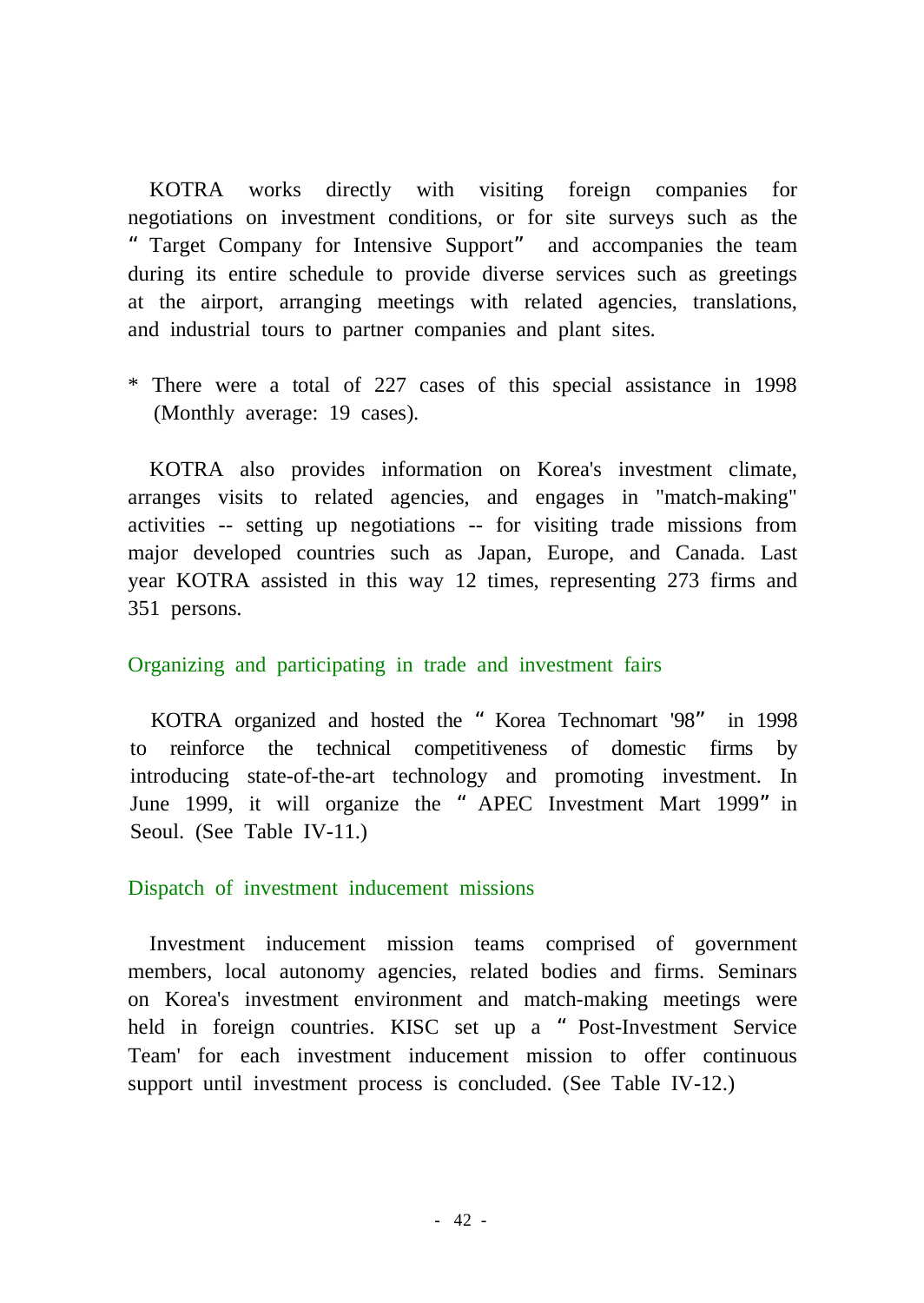|                                  | Korea Technomart 1998                                                                                                                                                                                                                                                                                                                             | APEC Investment Mart 1999                                                                                                                                                                                                                                                                                                                                                                                                                                    |
|----------------------------------|---------------------------------------------------------------------------------------------------------------------------------------------------------------------------------------------------------------------------------------------------------------------------------------------------------------------------------------------------|--------------------------------------------------------------------------------------------------------------------------------------------------------------------------------------------------------------------------------------------------------------------------------------------------------------------------------------------------------------------------------------------------------------------------------------------------------------|
|                                  | Location & date   Nov. $6-10$ , 1998 COEX                                                                                                                                                                                                                                                                                                         | June 2-5, 1999 COEX                                                                                                                                                                                                                                                                                                                                                                                                                                          |
| Schedule                         | Technical Exhibition and<br>Consulting, Technical<br>Presentation, Presentation on<br>Investment Climate, Industrial<br>Tours                                                                                                                                                                                                                     | Investment Exhibition: Country<br>Booths for 21 Member<br>Countries,<br>Presentation on Investment<br>Environment, Lectures by<br>International Experts: Economists,<br>Entrepreneurs, heads of<br>international organizations                                                                                                                                                                                                                               |
| Outcome or<br>Expected<br>Impact | Conducted 1,800 business<br>meetings with 177<br>participating firms highlighting<br>advanced technology from 16<br>countries<br>Outcome of business<br>meetings: \$1.5996 billion in<br>194 cases<br>Registered \$1.25 billion (6.7%)<br>of the total) in proposals for<br>joint ventures<br>Final total: 16 cases of<br>exchanging MOUs or LOIs | Provides opportunity to draw<br>bringing foreign direct investment<br>to Korea by arranging a forum<br>for investment inducement to<br>APEC member countries<br>Highlights leadership role and<br>reputation of Korea as a key<br>player in the upcoming<br>Asia-Pacific era in the 21st<br>centry, as it has overcome its<br>financial turmoil, and facilitates<br>new awareness of the Asia-<br>Pacific region and economic<br>activities focused on Korea |

# <Table IV-11> Trade and Investment Fairs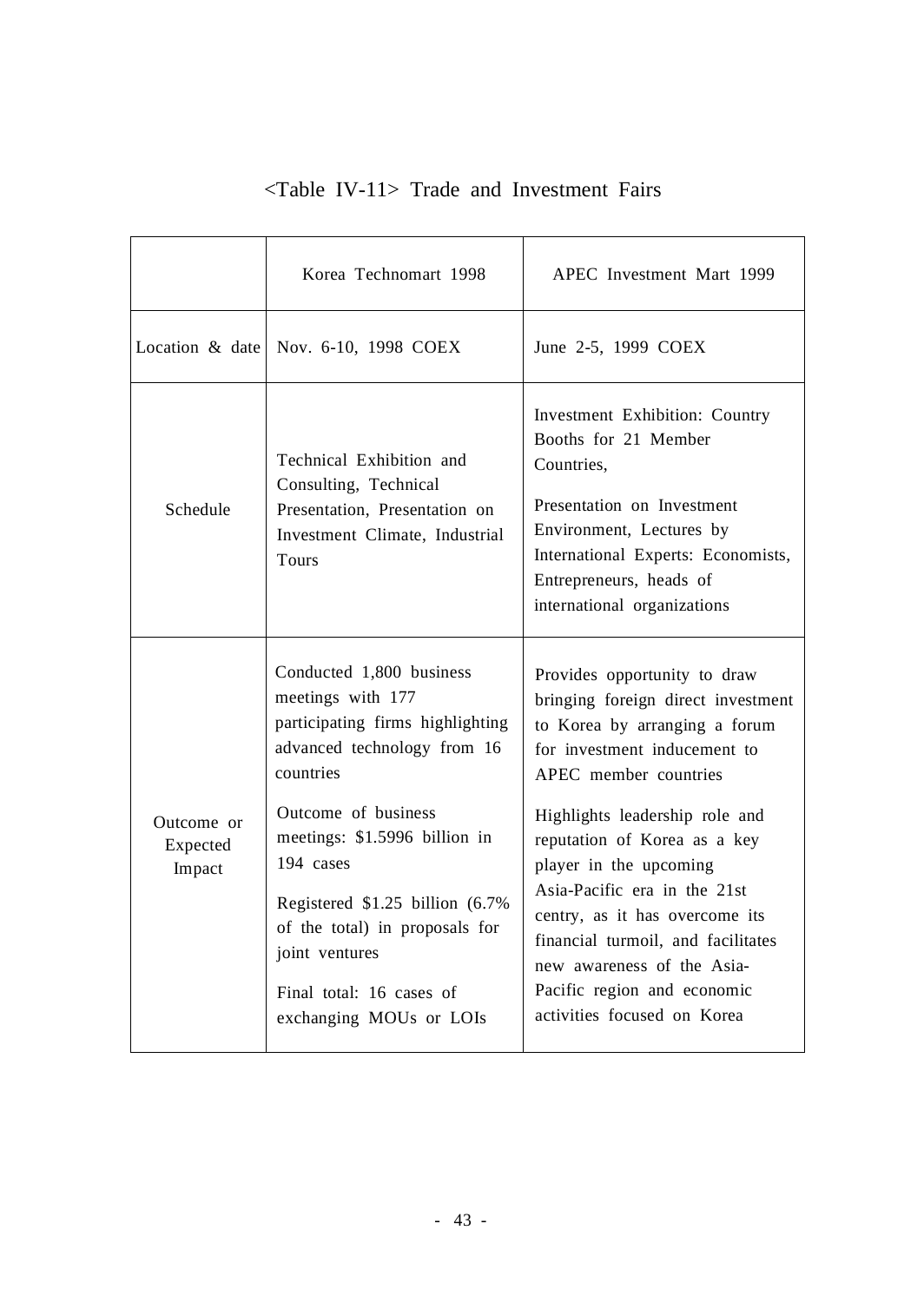# <Table IV-12> Outcome of Investment Inducement Missions Dispatched in 1998

| Mission Team                                                    | Location                    | Outcome upon<br>completion of meeting                                                          | <b>Final Status</b>                                                                                                   |
|-----------------------------------------------------------------|-----------------------------|------------------------------------------------------------------------------------------------|-----------------------------------------------------------------------------------------------------------------------|
| Korea-U.S.<br>Forum<br>(June $7-13$ )                           | New York,<br>L.A.           | Investment Agreement:<br>19 cases, \$2.16 billion<br>Negotiated: 82 cases,<br>\$10.637 billion | Agreement confirmed<br>for investment: 17<br>cases, \$2.614 billion<br>Under negotiation: 74<br>cases, \$8.33 billion |
| Investment Trade<br>Mission to<br>Europe<br>(June $27$ -July 4) | Oslo,<br>Rome,<br>Frankfurt | Investment Agreement:<br>11 cases, \$703 million<br>Negotiated: 39 cases,<br>$$2.67$ billion   | Agreement confirmed<br>for investment: 6<br>cases, \$1.481 billion<br>Under negotiation: 21<br>cases, \$899 million   |
| Investment<br>Inducement Team<br>to Japan<br>$(Oct. 6-10)$      | Tokyo,<br>Osaka             | Investment Agreement:<br>9 cases, \$893 million<br>Negotiated: 88 cases,<br>\$1.782 billion    | Agreement confirmed<br>for investment: 13<br>cases, \$2.4 million<br>Under negotiation: 22<br>cases, \$3.072 billion  |

## *Investment Support Services*

Investment support services include consulting services, support services for notification and applications, and post-investment service for investors. KOTRA provides these services from the Investment Consulting Office within KISC.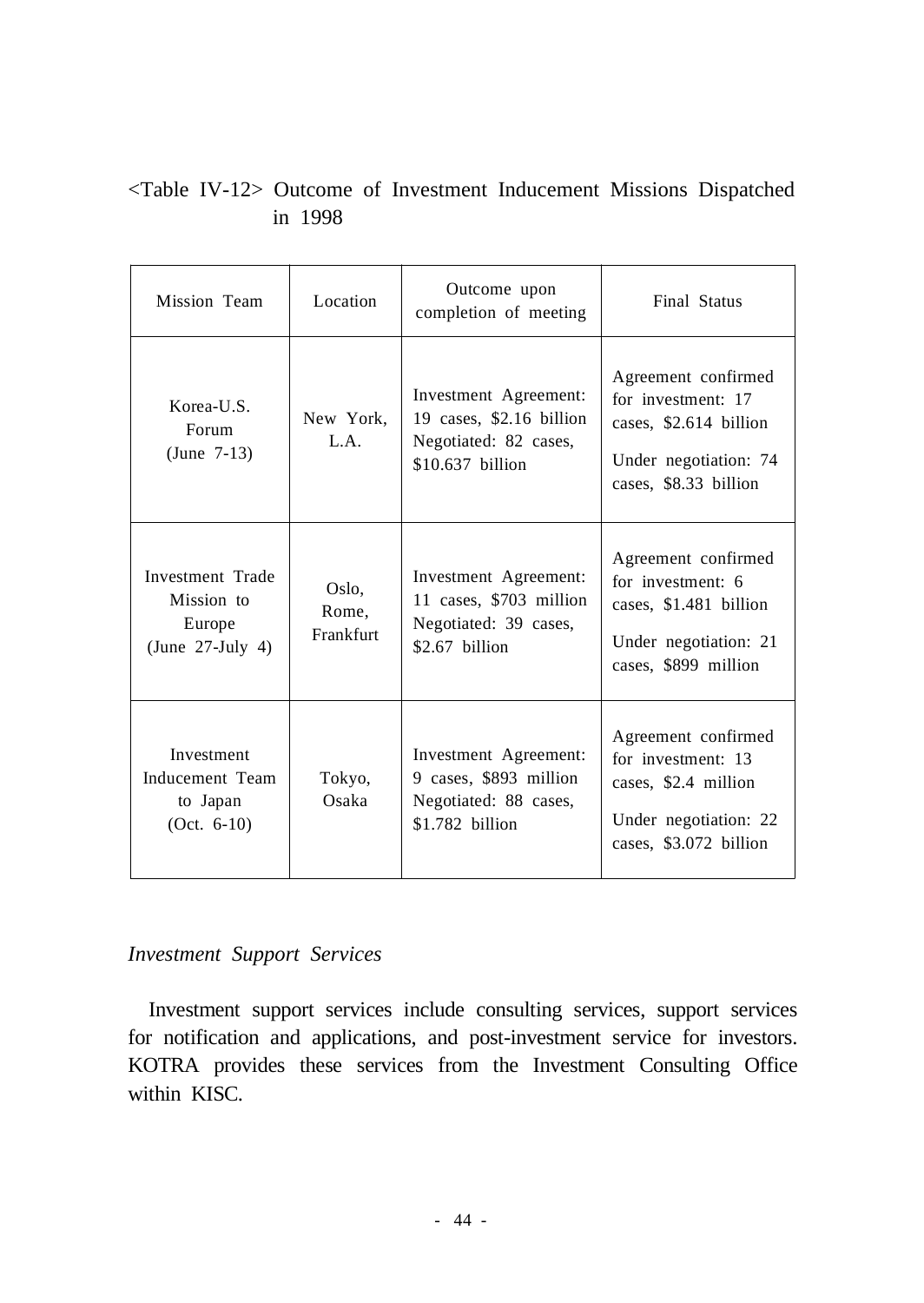#### Investment consulting services

Foreign investment business meetings totaled 8,839 cases with a monthly average of 1,105 cases. Among these, personal visits amounted to 2,719 cases (domestic: 1,173 cases, foreign: 1,546 cases), while phone consultations amounted to 6,120 cases.

#### Investment notification and applications

In accordance with the Article 40 of the Implementation Ordinance of the"Foreign Investment Promotion Act", KISC and trade centers at home and abroad can process foreign investment notification and applications directly as well as post-investment service. From Nov. 17 to Dec. 31 of 1998, the investment notification applied to KISC amounted to 42 cases, equivalent to three months' volume in ordinary banks dealing with foreign currency.

Various administrative services regarding licensing and approval for factory establishment by foreign investors can be taken care of by the One-Stop Service personnel on behalf of investors. Among these, seven civil petitions regarding business registration, and qualification for sojourn are handled directly on site (1,819 cases in 1998), while 103 cases in five categories -- such as factory establishment approval under the "Foreign Investment Promotion Act"-- are handled by agents. Meanwhile, the receipt and processing of civil petition-related documents are directly handled by KISC through links to local autonomous agencies.

#### Post-investment service

The Ombudsman Team operates within KISC to address the grievances and difficulties of foreign investors, and to improve the overall investment climate by reporting to the government any areas that need to be addressed improvement. This team provides administrative support related to investment, business operations, and settlement -- including schooling,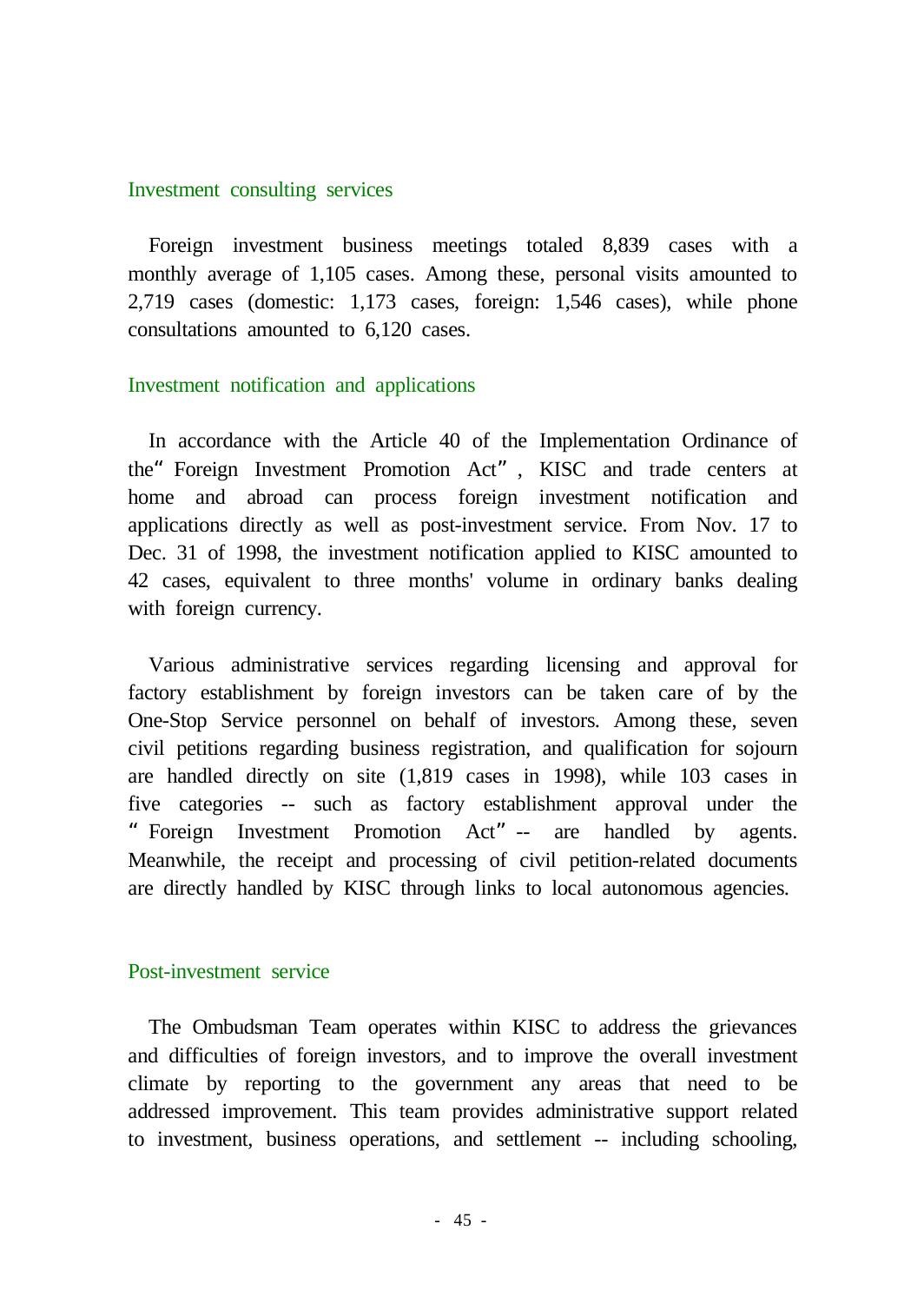housing, health care and obtaining a driver's license. The Ombudsman Team assisted in a total of 25 cases in 1998.

#### Set-up of an integrated system (cyber KISC) for investment inducement

A web site for investment inducement is under way to generate investment information, locate potential partners, handle receipt and application of foreign investment notification and registration, to settle civil petitions, and to provide post-investment service (construction period: Sep. 1998 - May 1999)

### *Investment System, Liberalization, and Incentives*

#### *Basic System and Foreign Investment Procedures*

In an attempt to promote foreign investment, the system was revised from "regulation and management-oriented" into "promotion and support-oriented" in November 1998, and now includes the "Foreign Investment Promotion Act", "Implementation Ordinance of the Act", "Implementation Rules", and "Regulations on Foreign Investment (Notice by the Ministry of Finance and Economy)" as basic regulations.

Investment procedures were reshaped into a "demand (foreign investors)-oriented" style to simplify management, licensing and approval systems and provide one-stop service by establishing KISC under KOTRA. Foreign investors now only have to notify to head offices or branches of banks, or head office and branches of KOTRA to proceed with investment. The system of obligatory notification to the Ministry of Finance and Economy one month prior to the introduction of foreign capital no longer exists, nor the obligatory designation of a domestic agent upon investment notification. In addition, the batch handling system was introduced. An example of this was automatic processing of 26 civil petitions including approval on conversion of farming land once the approval on factory establishment was granted. Also, the automatic approval system -- to recognize licensing and approval once the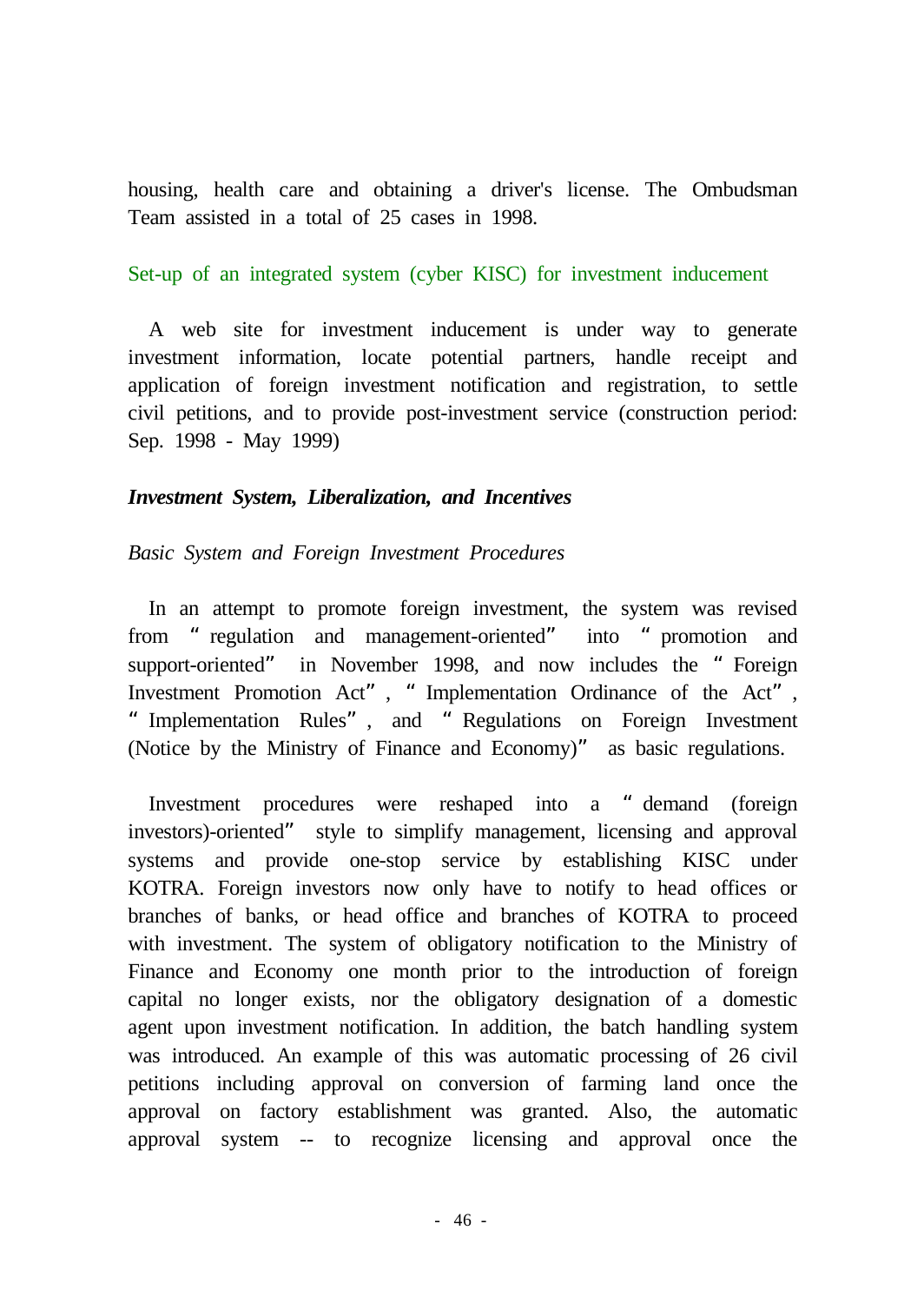processing period is over -- was also adopted. However, the registration system still exists for various support and post-investment services.

# *Status on Liberalization and Market Opening*

With the launch of liberalization of cross-border M&As, all Korean firms are open to cross-border M&As except for firms in the defense industry. Restrictions on hostile cross-border M&As were also lifted by abolishing the obligatory transfer resolution by the company's board of directors.

# <Table IV-13> First Phase of Business Sector Liberalization in 1998 (10 sectors)

April 1, 1998

| Full opening<br>(seven sectors)          | Residential building leasing, non-residential building leasing,<br>residential building assignment and supply, non-residential<br>building assignment and supply, stock exchange, golf course<br>operations, cereal grain pounding                                               |
|------------------------------------------|----------------------------------------------------------------------------------------------------------------------------------------------------------------------------------------------------------------------------------------------------------------------------------|
| Partial opening<br>(one sector)          | Futures transactions (granted only when investment is made up of<br>less than 50% of shares; when a foreign investor doesn't become<br>the primary shareholder)                                                                                                                  |
| Expansion in<br>opening<br>(two sectors) | Cable broadcasting (program provider and less than 30% of<br>general cable broadcasting), investment co-op (more than 80% of<br>foreign capital should be invested in the form of new shares,<br>warrant bonds, and venture businesses registered in KOSDAQ<br>within one year.) |

In 1998, foreign investment was liberalized in almost all business sectors in two phases, and now only 31 restricted sectors remain out of a total of 1,148. Of the 31, only 13 are completely closed, 18 are partially open, resulting in a 98.9% opening for foreign investment. Along with this, restrictions on usage, the ceiling on long-term credit, and the necessity of an application of import source diversification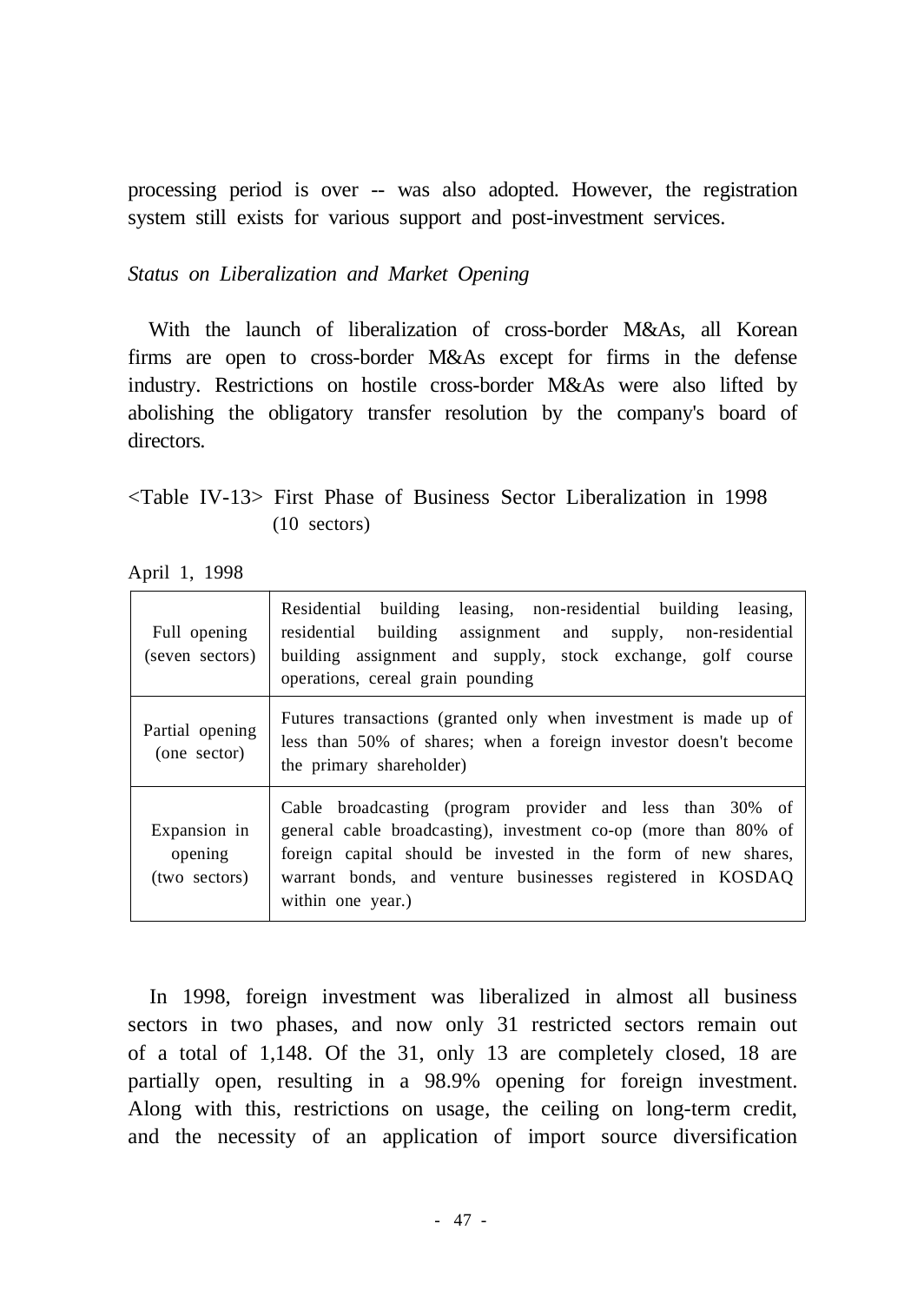system on production facilities and parts imported by foreign-invested firms were also eliminated. In addition, the real estate market was liberalized, and restrictions on land acquisition were also lessened. (See Table IV-13  $&$  Table IV-14)

# <Table IV-14> Second Phase of Business Sector Liberalization in 1998 (20 sectors)

May 6, 1998

| Full opening<br>(eleven sectors)           | Product exchanges (future transactions), investment firms (short-term<br>financing, general financing, investment co-ops, holding companies)<br>gas stations, real estate leasing, land development and supply, other<br>coastal water transport, other loan financing, other finance-related<br>services, water supply, credit investigation (July 1, 1998), crude oil<br>refinery $(Aug.1, 1998)$                                         |
|--------------------------------------------|---------------------------------------------------------------------------------------------------------------------------------------------------------------------------------------------------------------------------------------------------------------------------------------------------------------------------------------------------------------------------------------------------------------------------------------------|
| Partial opening<br>(two sectors)           | Tobacco product manufacturing (July 1, 1998), gambling operations<br>(confined to casino, May 1 1999)<br>- Monopoly of tobacco product manufacturing shall be maintained<br>by Tobacco & Ginseng Corp., but in case of privatization of the<br>Tobacco & Ginseng Corp., foreign investment can take up to<br>25% of total (7% per capita).                                                                                                  |
| Expansion in<br>opening<br>(seven sectors) | Power generation (less than 50% for government-sponsored bodies<br>such as KEPCO, Water Resource Corp., full opening for other<br>private power generation), trust companies (full opening of securities<br>investment trust) newspaper publications (Jan.1, 1999, less than<br>33%), publication of periodicals (less than 50%), wired telegraphs<br>and telephone, wireless telegraphs and telephones, other electronic<br>communications |

The opening of the capital and financial markets has also expanded to include securities and bond markets, as well as foreign currency transactions. The investment ceiling for foreigners on securities and bonds has been lifted completely, 18) and so has the 25% obligatory

<sup>18)</sup> The limit for investment into public corporations (KEPCO, POSCO) has been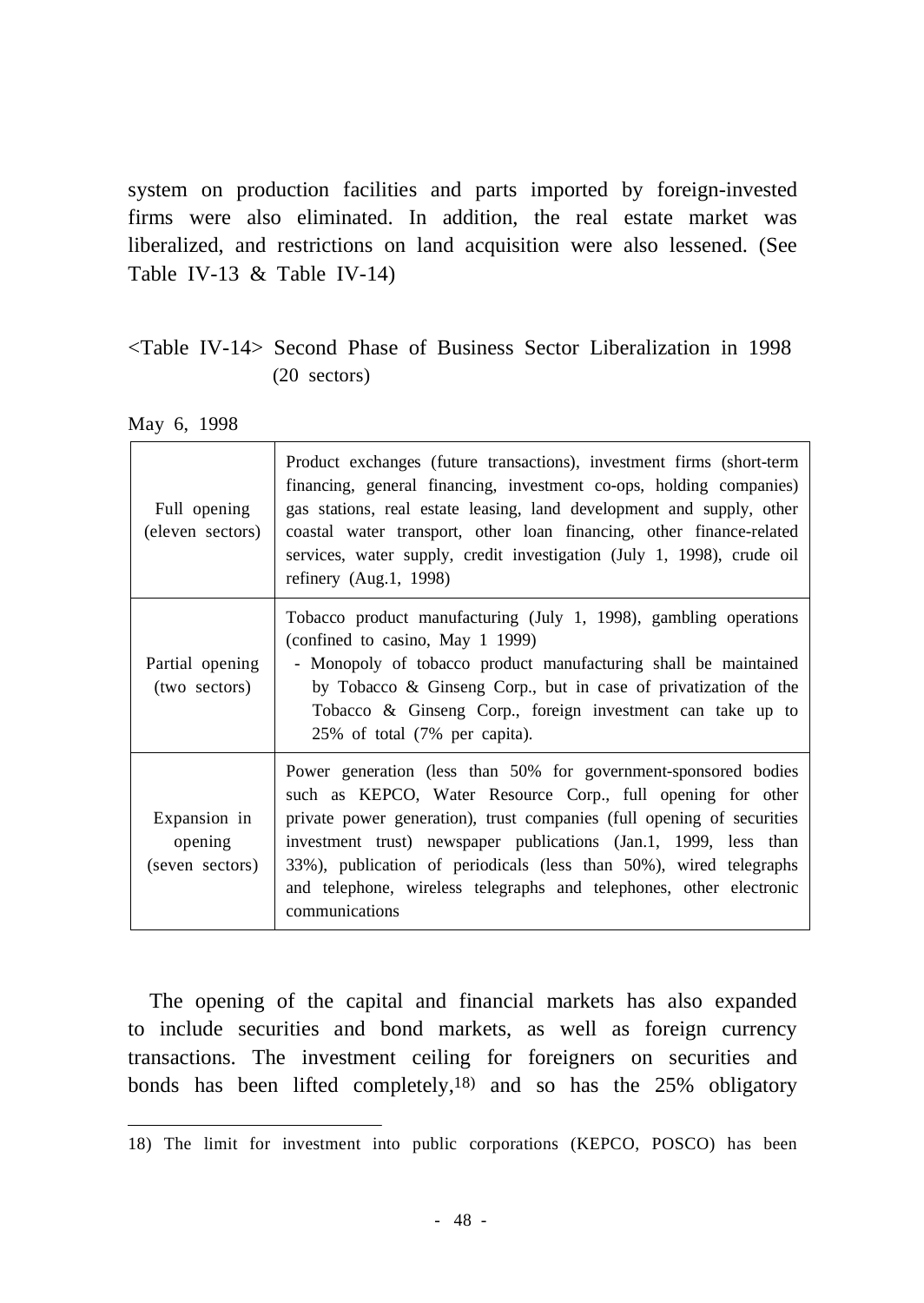public purchase system. (See Table IV-15)

<Table IV-15> Liberalization of Short-Term Financial Products

| Division                | First-phase<br>(Feb.16 '98)                                                           | Second-phase<br>(May 25 '98)                                                                 |
|-------------------------|---------------------------------------------------------------------------------------|----------------------------------------------------------------------------------------------|
| Products<br>liberalized | - Corporate products<br>*Commercial paper<br><i>*Commercial bills</i><br>*Trade bills | - Financial Institution Transactions<br>$^*CDs$<br>$*$ RPs<br>*Self-issued bills, bill notes |

\*No ceiling on foreign investment

Foreign currency transactions have also been liberalized, allowing the borrowing of foreign currency for more than one year by corporations and banks dealing with foreign currency, and allows issuance of overseas securities with a maturity period of more than one year. The buying and selling of foreign currency bonds among residents has also been liberalized. Other than these, the establishment of local branches of foreign banks and security firms has been allowed earlier than scheduled.

# *Investment Incentives*

# Reduction and exemption of leasing fees

The criteria for reduction and exemption of leasing fees within the exclusive industrial complex for foreign firms (Chonan, Kwangju Pyungdong, Daebul) has been readjusted downward. An exemption of 100% is granted for hi-tech industries with capital of more than \$1 million while a 75% reduction is granted to ordinary manufacturing companies with capital of more than \$10 million.

expanded to 30% of the total and 3% per capita.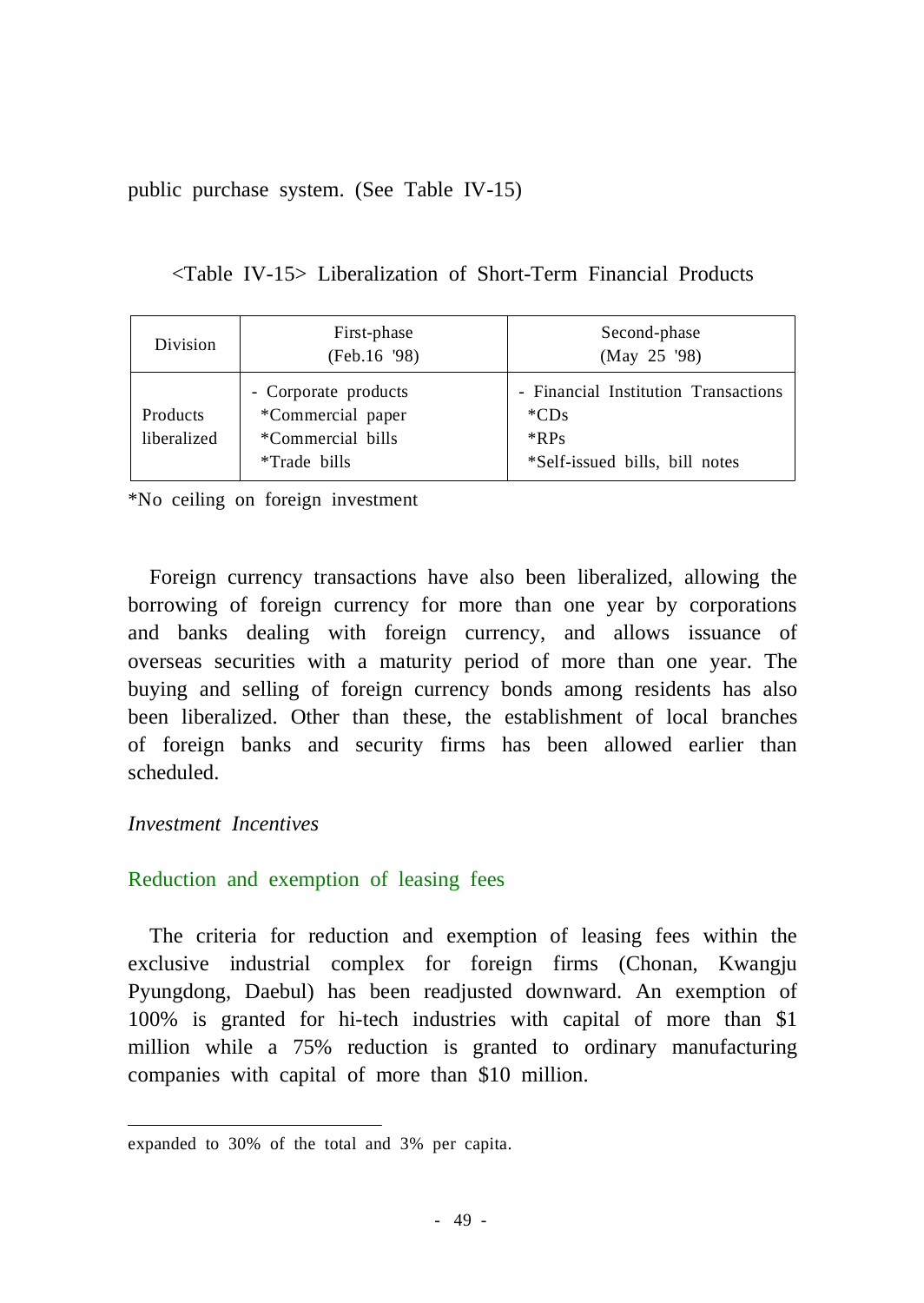The target for reduction and exemption of leasing fees for foreign-invested firms was expanded into the industrial complex sites owned by the government, and the period was also extended to 50 years with a no-time-limit renewal possible.

### Tax reductions and exemptions

The range of advanced technologies under the target of tax reduction and exemption was expanded from the existing 265 items from seven sectors to 446 items from eight sectors, and the target for tax benefits was also expanded from hi-tech businesses and those within free-export zones to include industrial support service, and firms occupied within foreign-invested zones. The existing free export zones are granted the same tax reduction and exemption advantages as the foreign investment zones (FIZs.). The period for tax benefits has been extended from eight to 10 years (100% for seven years, and 50% for three years) for the national tax (corporate tax, income tax), while that for the local tax is 8-15 years depending on the discretion of local governing bodies.

### Establishment of foreign investment zones (FIZs)

If it is necessary to induce foreign investment, the local government can designate specific areas attractive to foreign investors as "foreign investment zones"after undergoing a review by the Foreign Investment Committee. The criteria to designate the FIZ will include 1) the inclusion of foreign-invested firms with more than \$100 million in capital, operating in the manufacturing, industrial support service sectors or hi-tech industries, 2) those with more than a 50% foreign investment ratio, creating more than 1,000 full-time jobs, or 3) those with more than \$50 million capital, creating more than 500 full-time jobs. In case of designating part or all of a national industrial complex or a local industrial complex whose development has already been completed, the criteria must also include foreign-invested firms with more than \$30 million in capital, creating more than 300 full-time jobs.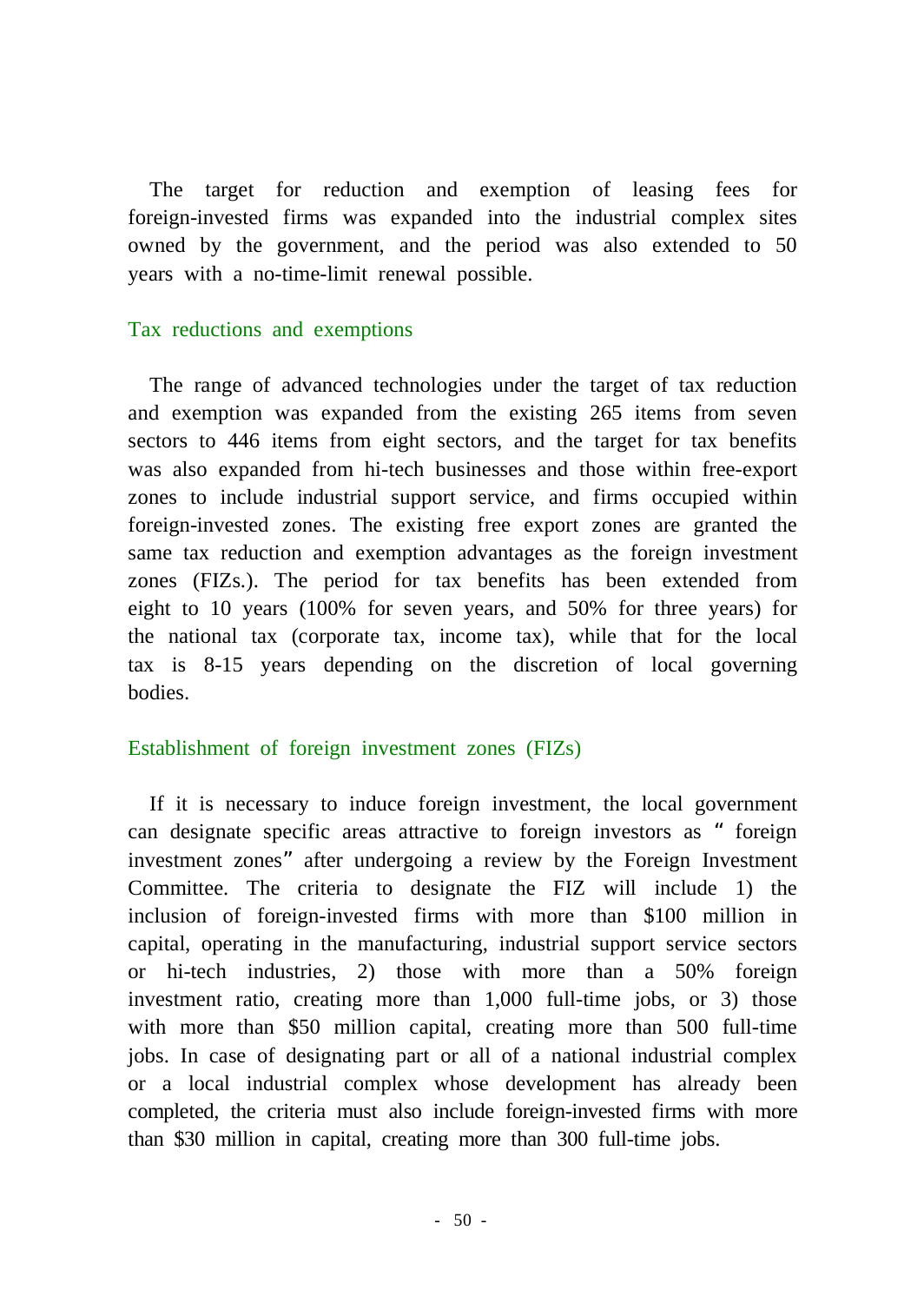The FIZ can also be set up for tourist accommodation, the international conference sectors as well as for comprehensive leisure resorts on Cheju Island or within regions designated by ordinance from the Ministry of Finance and Economy. For tourist accommodation and international conference facility sectors, the capital should exceed \$30 million, while for the general leisure business either on Cheju Island or within the regions designated by the ordinance from the Ministry of Finance and Economy (Bomun Tourist Complex, Joongmun Tourist Complex, Sungsanpo Tourist Complex, Haenam Flower Tourist Complex, Gampo Tourist Complex, Wonju Wolsong Tourist Complex, Hwachon Paroho Tourist Complex, Kimchon Hot Spring Tourist Complex, Pyungchang Bongpyung Tourist Complex), the capital should be over \$50 million.

# Support for FIZs

Tax benefits are granted to firms moving into the zone, and other on construction cost and infrastructure assistance can be provided to execute development projects in case the firms are occupied in the national industrial complex. Up to 50% of infrastructure installation costs for road, water, sewage and land acquisition is supported, and various social infrastructure facilities are provided. In the meantime, diverse taxes including the capital gains tax for development project executors, as well as seven levies, such as the forest and mountain conversion levy and the farming land development levy, are exempted. In addition, firms within the FIZ are not subject to restrictions on business sectors operated by small and medium enterprises, and are free from obligatory outsourcing of designated items to small and medium companies. In addition, they are not subject to obligatory hiring of National Persons of Merit (e.g., war veterans and their family), and other export and import restrictions including import source diversification system until the end of 2003.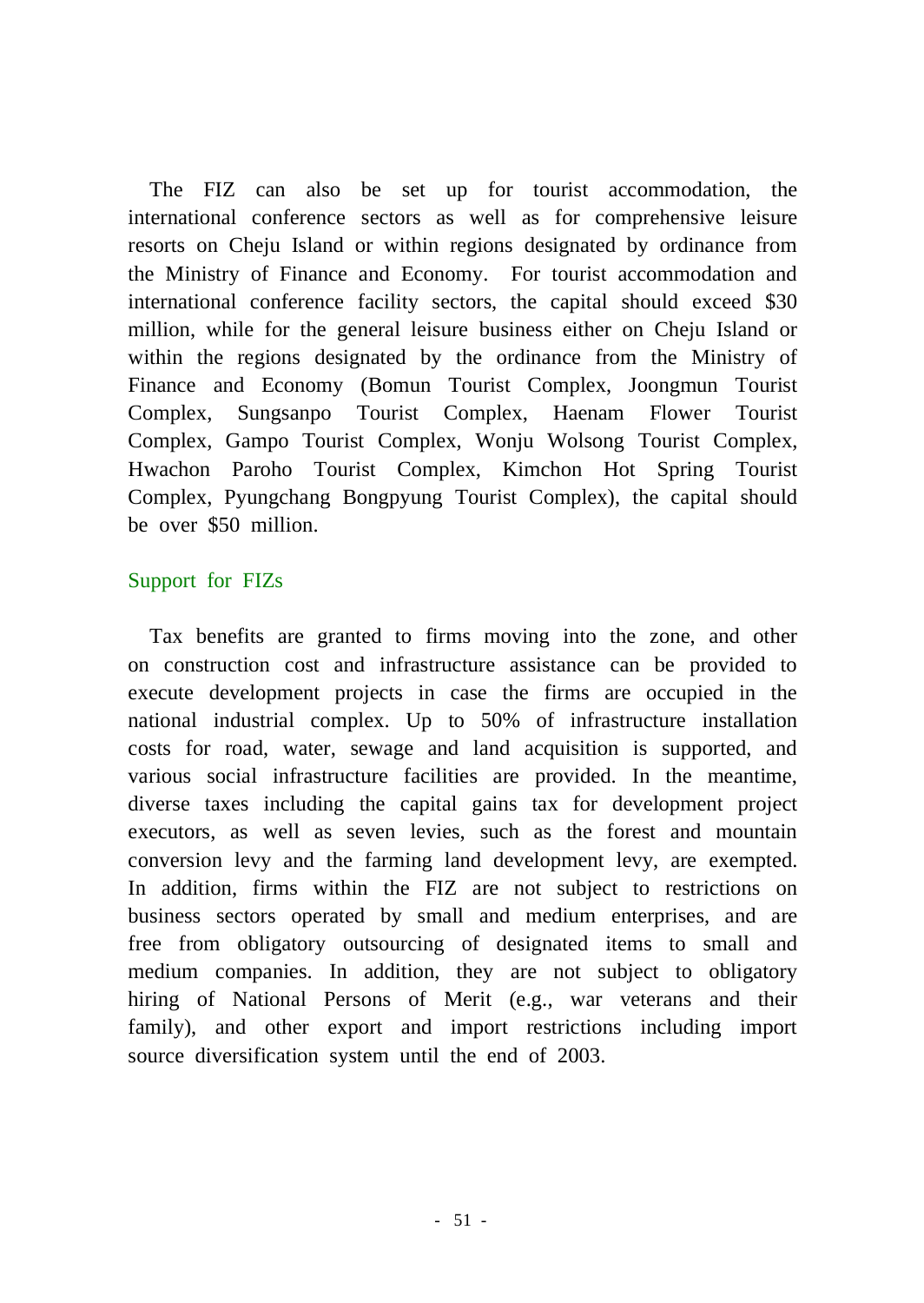# **V. Evaluation on Korea's Investment Environment by Foreign Investors**

The sweeping efforts by the government and related investment inducement bodies are bearing fruit in an improved investment climate. KOTRA conducted a survey of foreign-invested firms operating in Korea and prospective overseas investors on the domestic corporate environment as well as on their future investment plans, and the major findings are as follows.

# **1. Perception on Korea's Investment Environment by Foreign-Invested Firms Operating Within the Country**

During the period of Aug. 14 - Sep. 28, 1998,<sup>19)</sup> 4717 foreign-invested firms operating in Korea were targeted for survey (Based on firms who reported to the Ministry of Finance and Economy as of July 31, 1998). Among the 405 firms who responded, 244 are from the manufacturing sector, taking up 60%, while 161 are from the non-manufacturing sector, accounting for 40%. By each country, 133 are from the U.S. (33%), 80 are from Europe (20%), 143 from Japan (35%), and 49 from other countries (12%).

# **Bottlenecks Adversely Influencing Investment Decisions**

Major impediments influencing investment by foreign-invested firms include "inadequate pro-investment policy and programs by the government"(76%), "cumbersome bureaucracy or red tape"(72%), " lack of financial incentives for new foreign investments" (67%), "inadequate investment-related information such as plant location and licensing procedures" (60%), and "regulations limiting industry

<sup>19)</sup> The Foreign Investment Promotion Act which was enacted to promote foreign investment took effect Nov. 17, 1998 after being passed at the National Assembly on Sep. 2, 98. In this regard, the study doesn't reflect the content of the Act since it was targeting foreign-invested firms already operating within the country.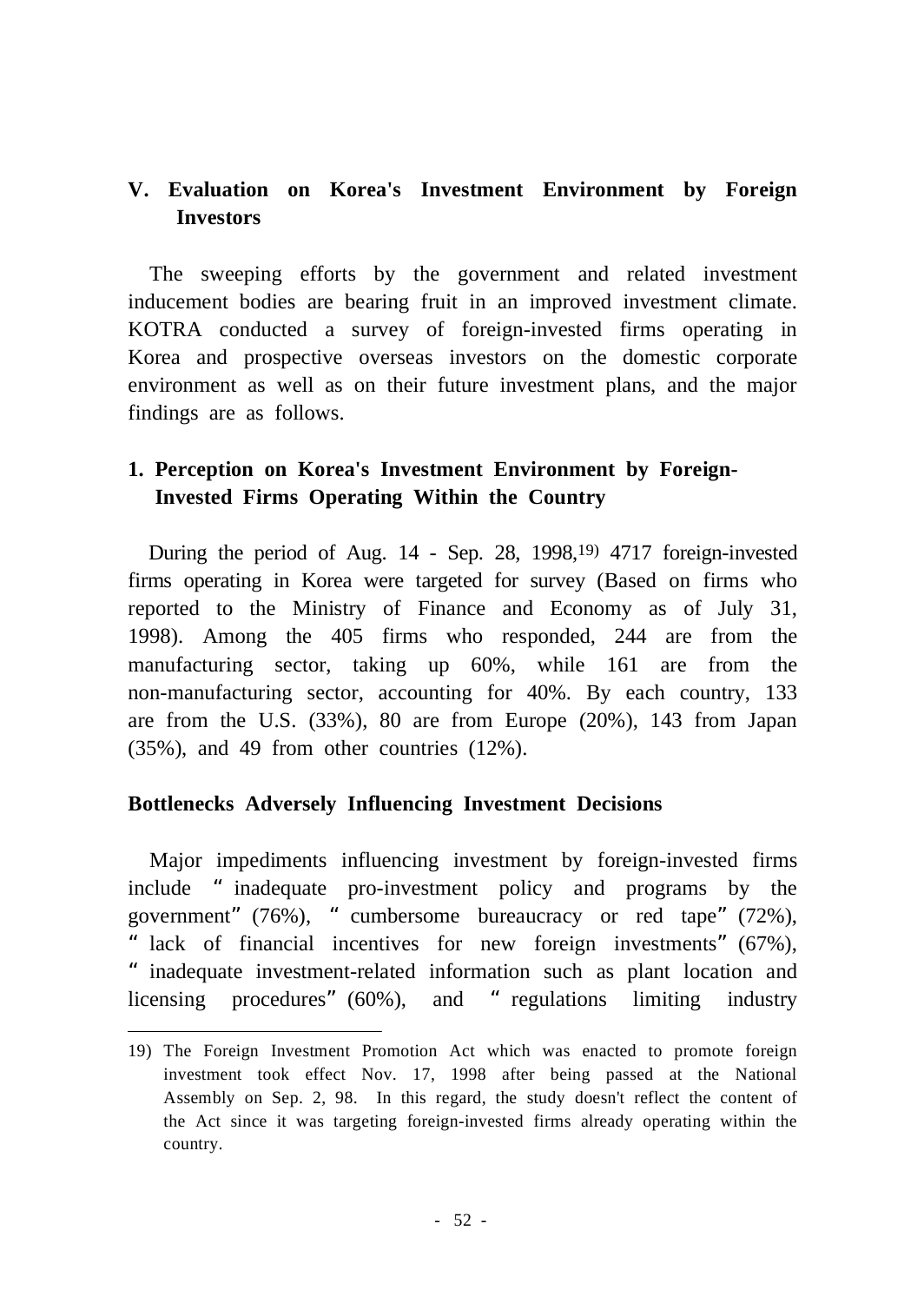portfolio and equity ownership ceiling by foreign investors"(52%).

<Figure V-1> Bottlenecks Adversely Influencing Investment Decisions



# **Fair and Non-Discriminatory Practices by Area**

Perception on fair and non-discriminatory practices by each area showed "foreign exchange and financial controls"(83%), "corporate tax levies and import duties"(83%), "employer-employee relationship s"(81%), "having the same access to plant sites and other social infrastructure as domestic firms"(74%), "competitive bidding for both public and private contracts"(68%), demonstrating high concerns for "fair and non-discriminatory practices"as significant factors to the respondents. Factors deemed less significant for were "competitive bidding for both public and private contracts" (9%), "having equal access to plant sites and other social infrastructure such as domestic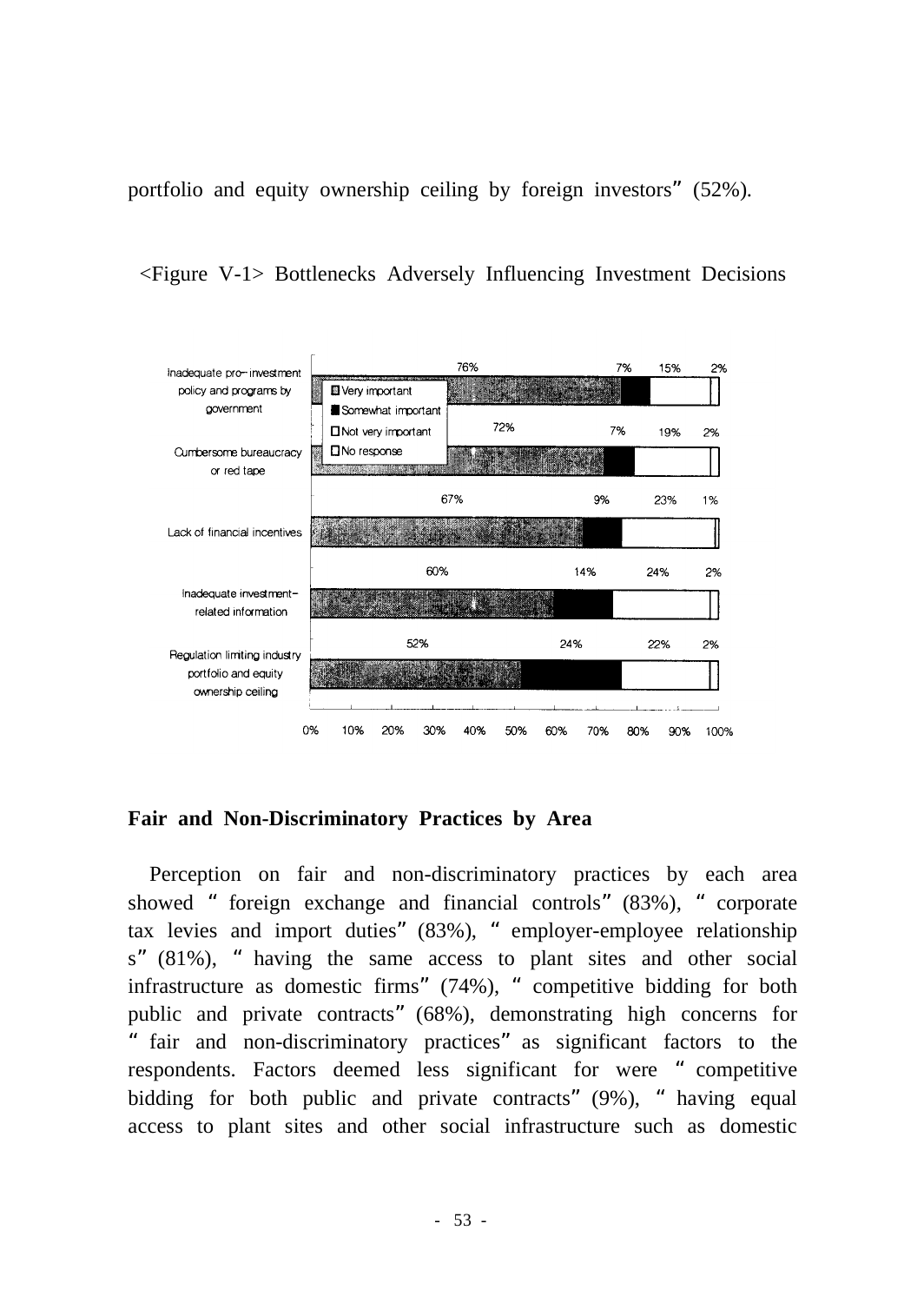firms"(9%), "employer-employee relationships"(4%), "corporate tax levies and import duties"(3%), and "foreign exchange and financial controls".



<Figure V-2> Fair and Non-Discriminatory Practices by Area

# **Difficulties in Everyday Business Operations**

More than half of the respondents mentioned "the national and local tax systems" (60%), "logistics and transportation" (54%), "custom inspection and clearance"(54%), and "import licenses and reporting requirements"(54%) as major difficulties, and especially, "the national and local tax system"was cited as the toughest element. In the meantime, "getting business loans from banks"(46%), "overcoming local market barriers"(44%), "settling labor disputes" (42%), "finding skilled employees"(37%), "finding reliable local suppliers" (36%), and remitting after-tax profits overseas (35%) were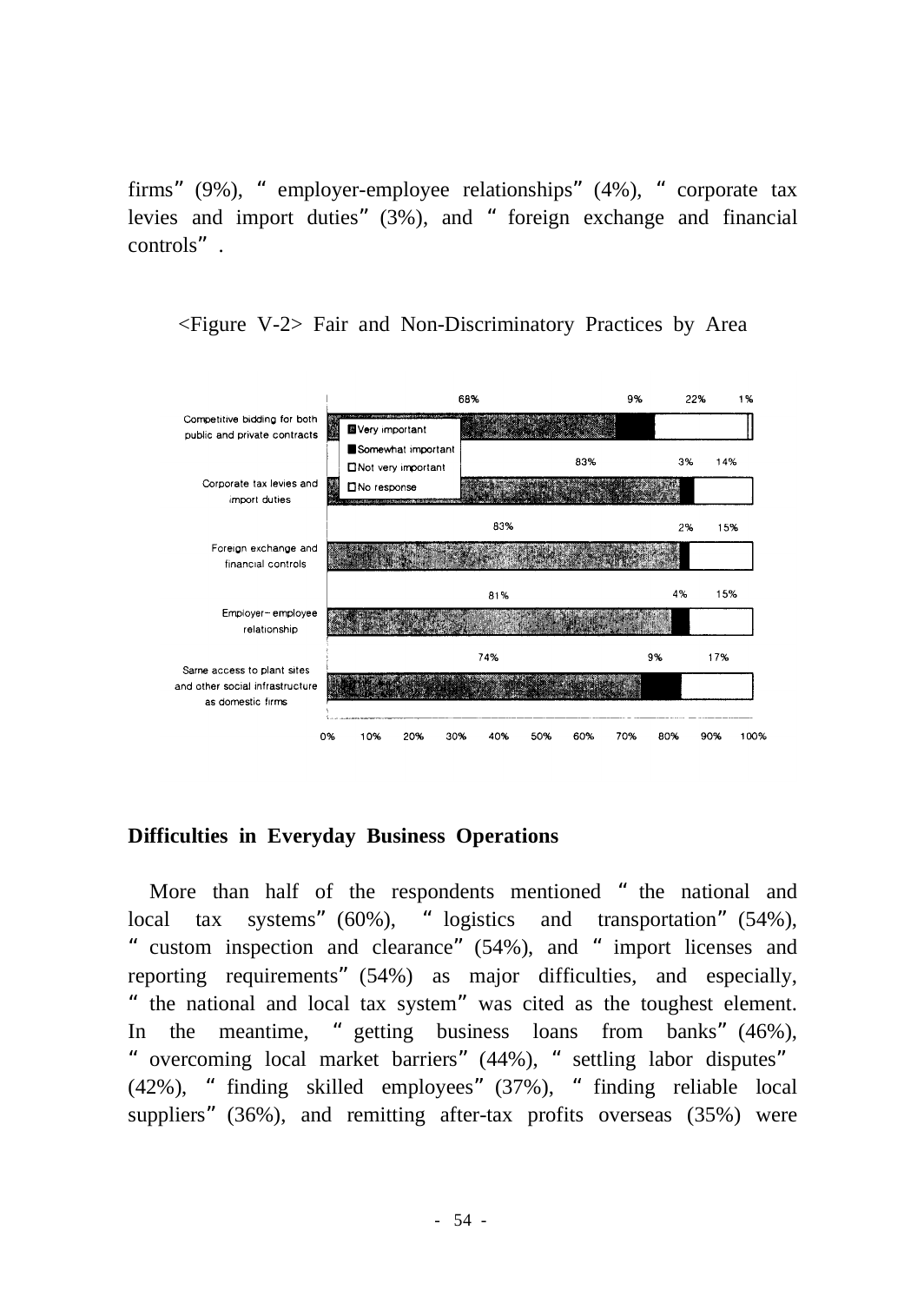mentioned as less difficult elements, and only 27% of the respondents mentioned "renting plants and offices" as a major difficulty, showing the lowest figure among the 11 items.





### **Difficulties in daily life**

Cited as difficulties in daily life among respondents "children's education for expatriates" (41%), " getting resident visas for expatriates" (35%), "providing health insurance benefits"(33%), and "providing housing for expatriates" (35%), showing that more than one-third of the respondents experienced difficulties in these areas. In particular, children's education emerged as the single most serious difficulty for expatriates in daily life, registering 41% on the "very important" scale.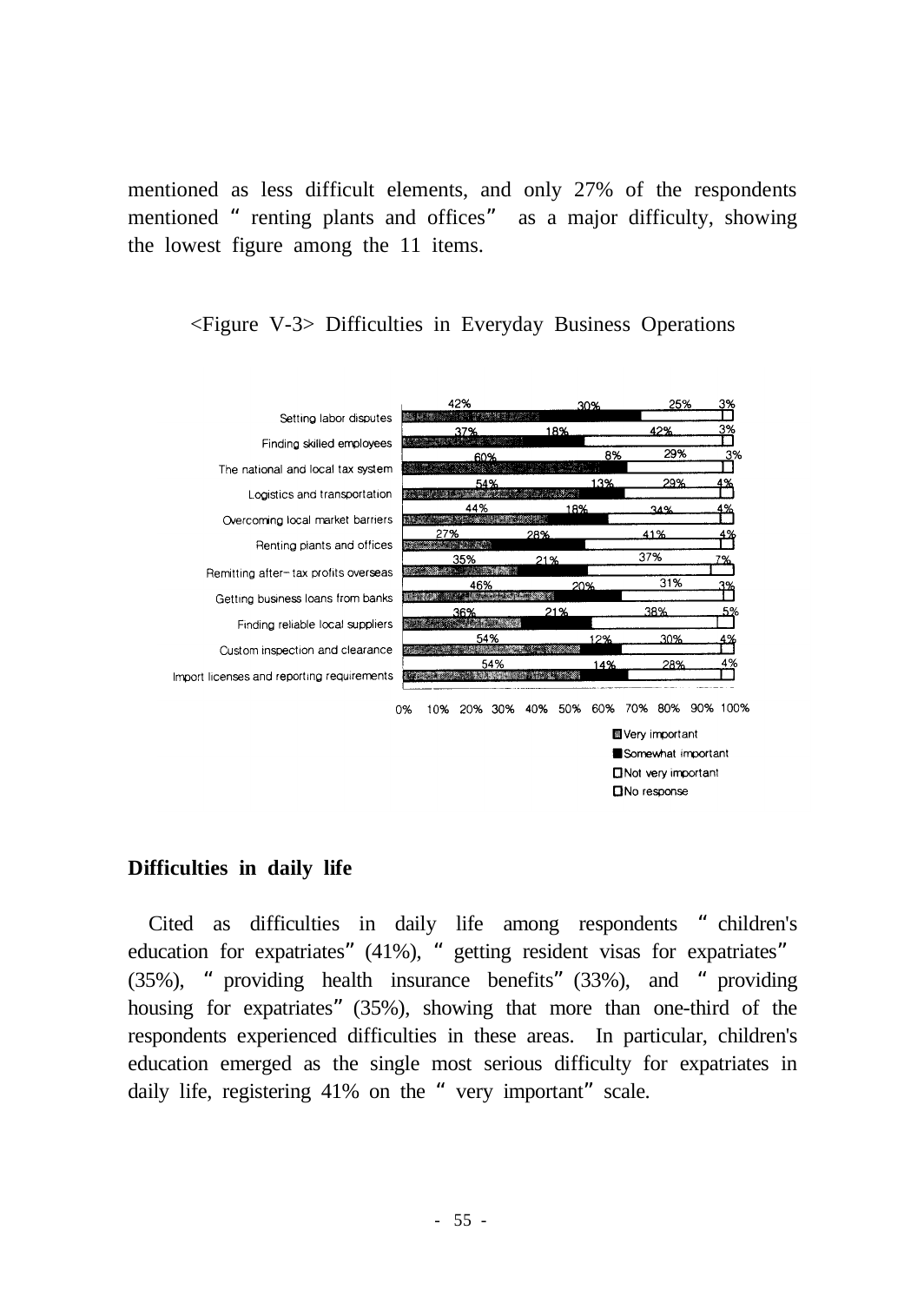# <Figure V-4> Difficulties in Daily Life



# **2. Perception of Foreign Investors on the Investment Climate of Korea**

KOTRA conducted a survey on the perception of Korea's investment climate against 178 firms -- including these major multinational companies, Heritage Capital (U.S.), Unilever (Netherlands), Mie Electronics (Japan) -- from Nov. 11 to Dec. 30, 1998 through 38 trade offices for investment inducement in 20 countries including the U.S., the U.K, and Japan. Among 178 respondents, 46 were from Asia, 52 from North America and 79 were from Europe. Of them, 101 were in the manufacturing sector, while 45 were in the service sector.

The foreign investors surveyed think mainly of market potential, human resources and a technology base as the most favorable elements for an investment climate. Of the respondents, 74% evaluated Korea as being an "attractive target for investment", and 53% of them expressed intent to invest within 2-3 years.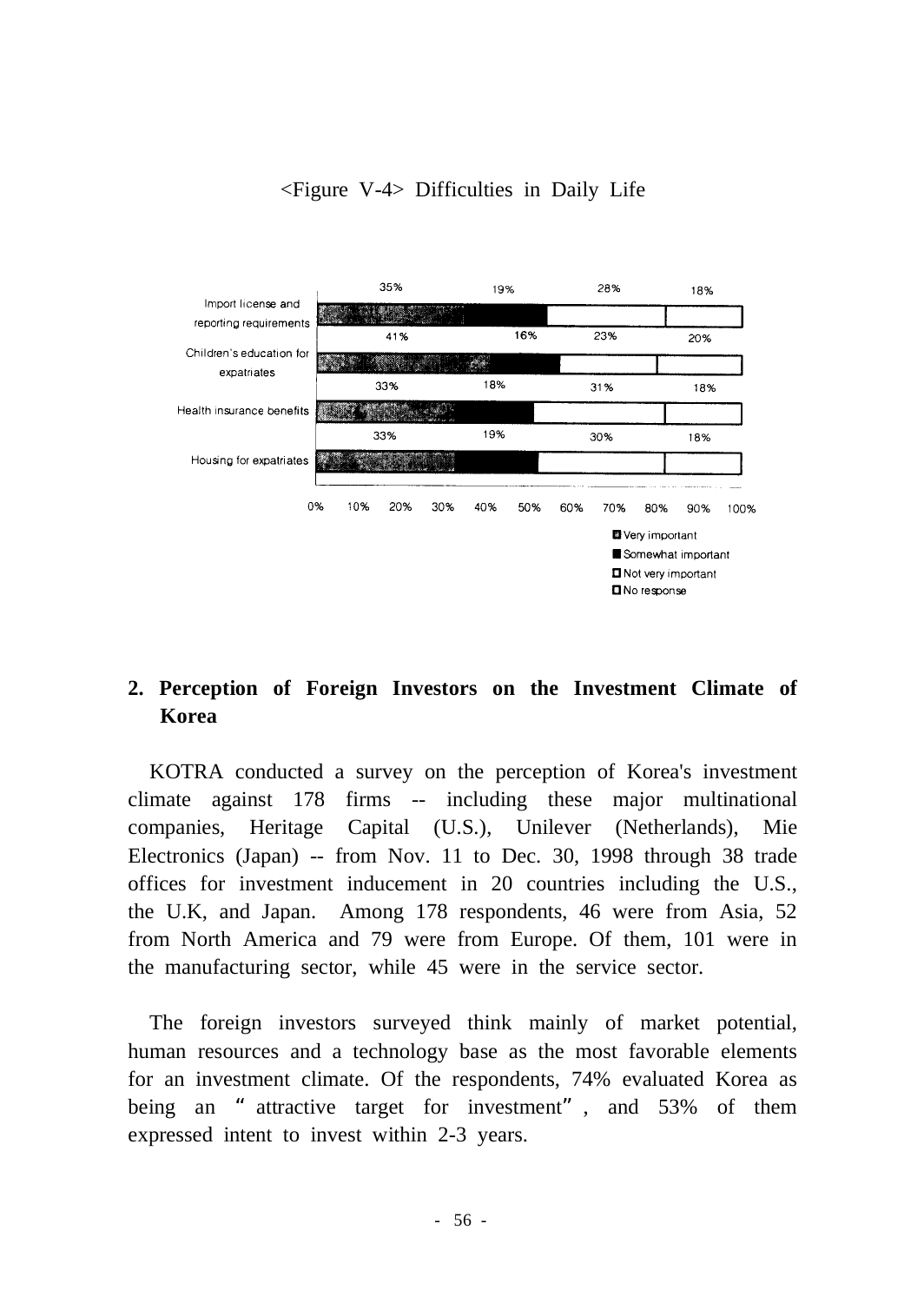Countries considered to be Korea's primary competition for inducing foreign investment, according to survey respondents, are China (32%), followed by Taiwan (19%), Japan (13%), Malaysia (9%), Singapore (7%), and Thailand (5%).

As for the government's recent investment promotion measures, about 43% responded them to be effective, and already yielding fruits from massive efforts to improve the investment climate, however, they felt still there remains room for improvement.

## **Economic and Political Conditions**

Of the respondents, 58% evaluated the economic growth potential in Korea to be very high, while only 7% of the respondents mentioned financial factors, such as interest and exchange rates to be high.

|                                                             | Highly<br>stable | Stable        | So so         | Not very<br>stable | Very     | No<br>unstable response |
|-------------------------------------------------------------|------------------|---------------|---------------|--------------------|----------|-------------------------|
| Economic growth potential                                   | 6.15%            | 51.40% 33.52% |               | 6.70%              | $0.00\%$ | 2.23%                   |
| Financial stability<br>(interest rate, exchange rate, etc.) | $0.00\%$         | 7.26%         | 33.52%        | 50.84%             | 6.70%    | 1.68%                   |
| Political stability                                         | 2.79%            |               | 26.26% 40.78% | 26.82%             | 1.68%    | 1.68%                   |
| North Korea's impact on<br>Korean economy.                  | 6.15%            | 18.99% 33.52% |               | 30.17%             | 8.38%    | 2.79%                   |

<Table V-1> Domestic Economic and Political Conditions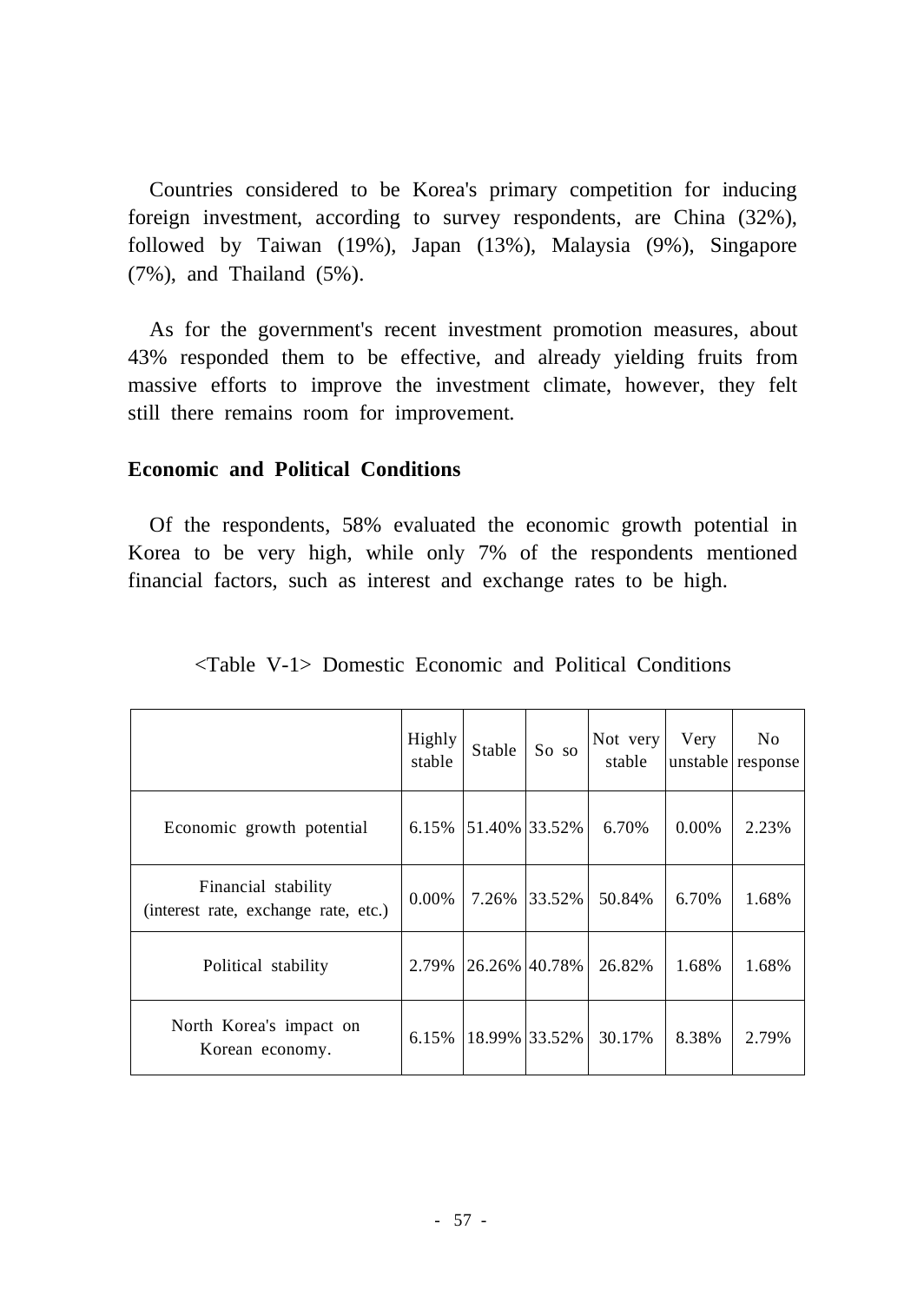## **Social and Cultural Conditions**

Foreign investors singled out the "labor unions attitude toward foreign companies" as the most negative factor in social and cultural conditions (46%).

|                                                                                           | Very<br>favorable                                                                                                                                                                                                                                                           | Favorable | So so  | Slightly<br>unfavorable | Extremely<br>unfavorable response | N <sub>0</sub> |
|-------------------------------------------------------------------------------------------|-----------------------------------------------------------------------------------------------------------------------------------------------------------------------------------------------------------------------------------------------------------------------------|-----------|--------|-------------------------|-----------------------------------|----------------|
| Koreans' general attitude<br>toward foreigners                                            | 9.50%                                                                                                                                                                                                                                                                       | 33.52%    | 33.52% | 18.99%                  | 3.35%                             | 1.12%          |
| Consumers' attitude<br>toward foreign products                                            | 4.47%                                                                                                                                                                                                                                                                       | 29.61%    | 37.99% | 20.11%                  | 4.47%                             | 3.35%          |
| Labor unions' attitude<br>toward foreign companies                                        | $0.00\%$                                                                                                                                                                                                                                                                    | 3.91%     | 38.55% | 34.08%                  | 11.73%                            | 11.73%         |
| Cultural compatibility                                                                    | 2.23%                                                                                                                                                                                                                                                                       | 10.61%    | 27.37% | 43.58%                  | 15.08%                            | 1.12%          |
| Strengths and weaknesses<br>of Korean culture from<br>foreign investors' point<br>of view | Strengths: High-quality, diligent labor force, loyalty to the<br>organization and cohesion<br>Adherence to hierarchy, hostility to M&As,<br>Weaknesses:<br>inflexibility, preoccupation with<br>short-term<br>interests,<br>xenophobia, aggressive and militant labor union |           |        |                         |                                   |                |

<Table V-2> Social and Cultural Conditions

# **Incentives for Foreign Investors**

More than 30% of foreign invested firms showed favorable reaction to tax-related incentives, and foreign investment and special economic zones, but in terms of financing and R&D support, the figure stayed at 10% and 13% respectively, showing the meager appeal of these incentives. (See Table V-3)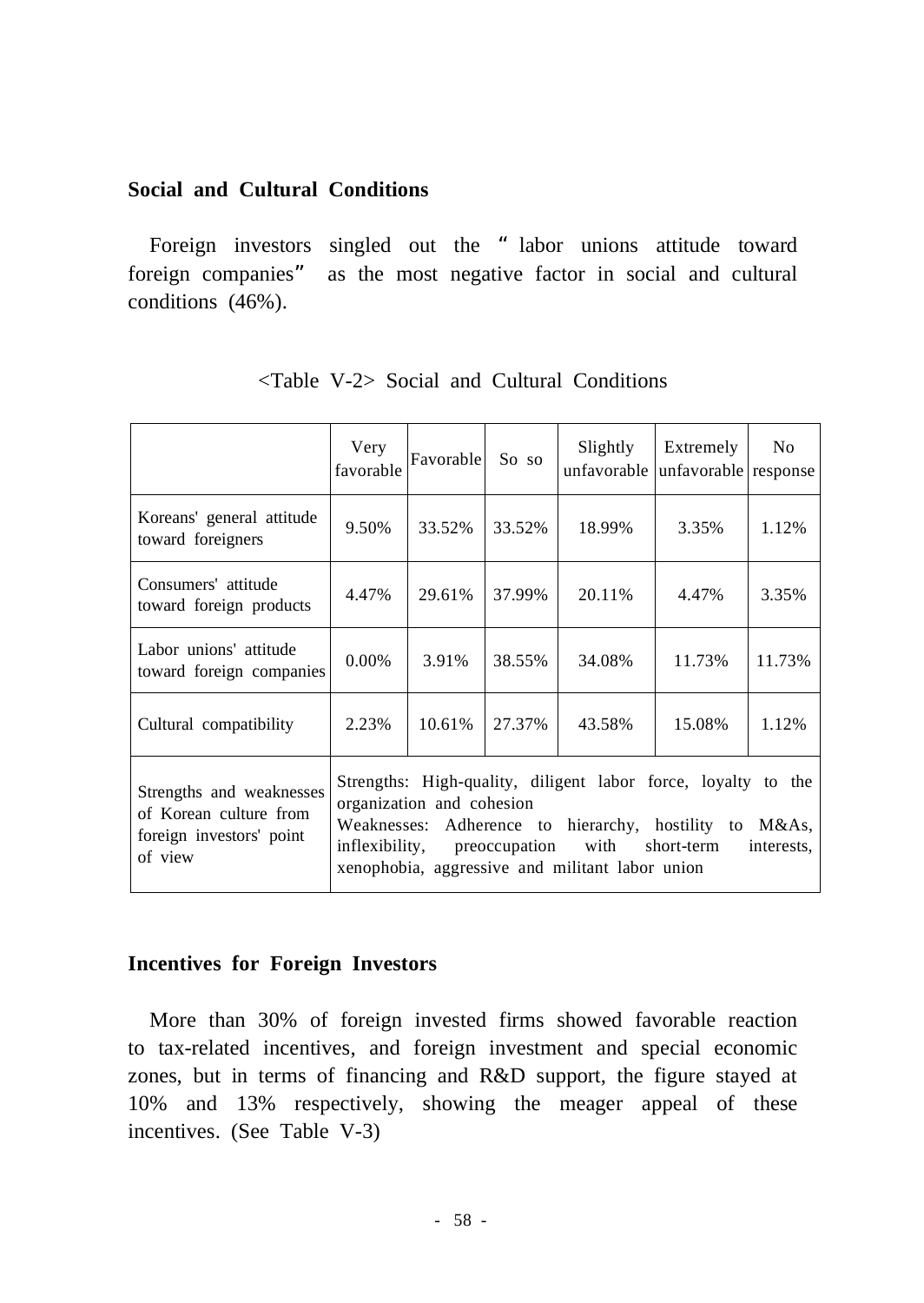|                                                    | Very<br>favorable | Favorable | So so  | Somewhat | Very<br>unfavorable unfavorable | N <sub>0</sub><br>response |
|----------------------------------------------------|-------------------|-----------|--------|----------|---------------------------------|----------------------------|
| Tax incentives                                     | 6.15%             | 27.93%    | 31.84% | 17.88%   | 2.79%                           | 13.41%                     |
| Capital grants<br>Rent subsidies                   | 1.68%             | 20.11%    | 39.11% | 18.44%   | 2.23%                           | 18.44%                     |
| Employment<br>Training grants                      | 1.12%             | 20.11%    | 37.99% | 19.55%   | 1.12%                           | 20.11%                     |
| R&D grants                                         | 1.12%             | 11.73%    | 45.25% | 19.55%   | 1.12%                           | 21.23%                     |
| Support for<br>financing                           | 2.23%             | 7.26%     | 41.90% | 27.37%   | 1.68%                           | 19.55%                     |
| Special economic<br>zones for foreign<br>investors | 5.59%             | 26.82%    | 35.20% | 14.53%   | 1.12%                           | 16.76%                     |

# <Table V-3> Incentives for Foreign Investors

# **Business Practices and Management Systems of Korean Companies**

Of the respondents, 49% perceived that restructuring programs contributed to the improvement of the investment climate, and only 11% showed a negative response to restructuring programs.

|  |  |  |  | <table v-4=""> Perception of Restructuring</table> |
|--|--|--|--|----------------------------------------------------|
|--|--|--|--|----------------------------------------------------|

|                                                                                                      | Agree<br>strongly | Agree             | So so | Disagree | Disagree<br>strongly | N <sub>0</sub><br>response |
|------------------------------------------------------------------------------------------------------|-------------------|-------------------|-------|----------|----------------------|----------------------------|
| Restructuring efforts<br>enhance attractiveness of<br>business partnerships<br>with Korean companies | 12.85%            | $35.75\%$ 35.20\% |       | 10.06%   | 0.00%                | 6.15%                      |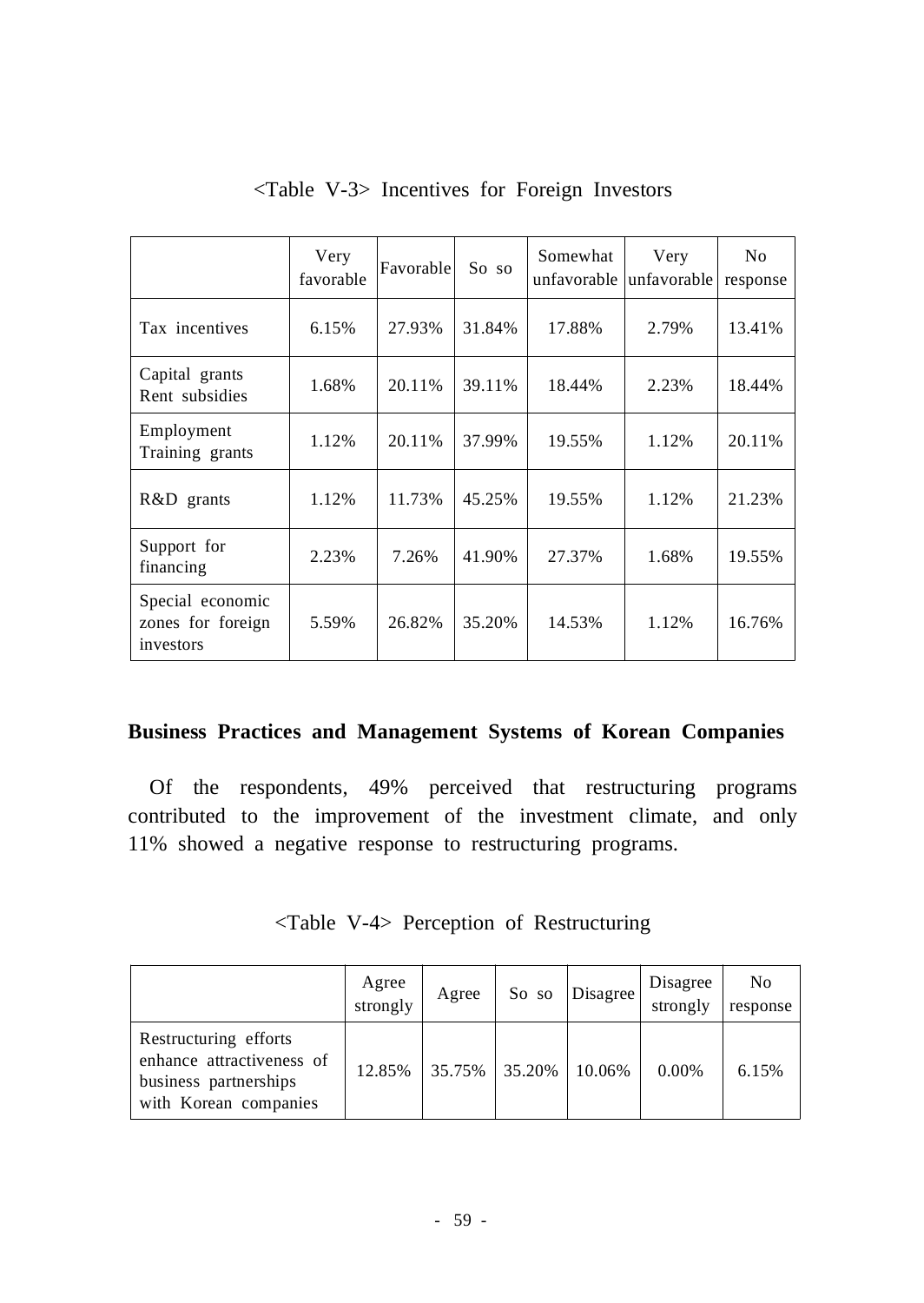Regarding transparency of accounting, more than 65% of foreign firms showed dissatisfaction, and 36% of them responded negatively to the corporate governance structure.

|                                      | Very<br>satisfied | Satisfied | So so  | Unsatisfied | Very<br>unsatisfied | N <sub>0</sub><br>response |
|--------------------------------------|-------------------|-----------|--------|-------------|---------------------|----------------------------|
| Corporate<br>governance<br>structure | 0.56%             | 15.64%    | 43.02% | 27.37%      | 8.38%               | 5.03%                      |
| Corporate<br>competencies            | 2.79%             | 25.14%    | 40.22% | 24.02%      | 2.23%               | 5.59%                      |
| Efficiency<br>Productivity           | 2.79%             | 29.61%    | 35.20% | 26.82%      | 0.56%               | 5.03%                      |
| Corporate<br>culture                 | 5.03%             | 20.11\%   | 40.78% | 23.46%      | 6.15%               | 4.47%                      |
| Accounting<br>transparency           | 0.56%             | 6.70%     | 21.23% | 33.52%      | 31.84%              | 6.15%                      |

<Table V-5> Business Characteristics and Management System of Korean Firms

# **Survey Results**

Nationality, investment type, and level of experience in Korea seems to affect foreign investors' perception on Korea's future investment climate.

Among the direct foreign investment target countries, Japanese investors show the highest reservation, and regard political, economic, social and cultural conditions as the most important elements affecting investment, while U.S. investors are more concerned about government policies and regulations. In the meantime, European investors perceive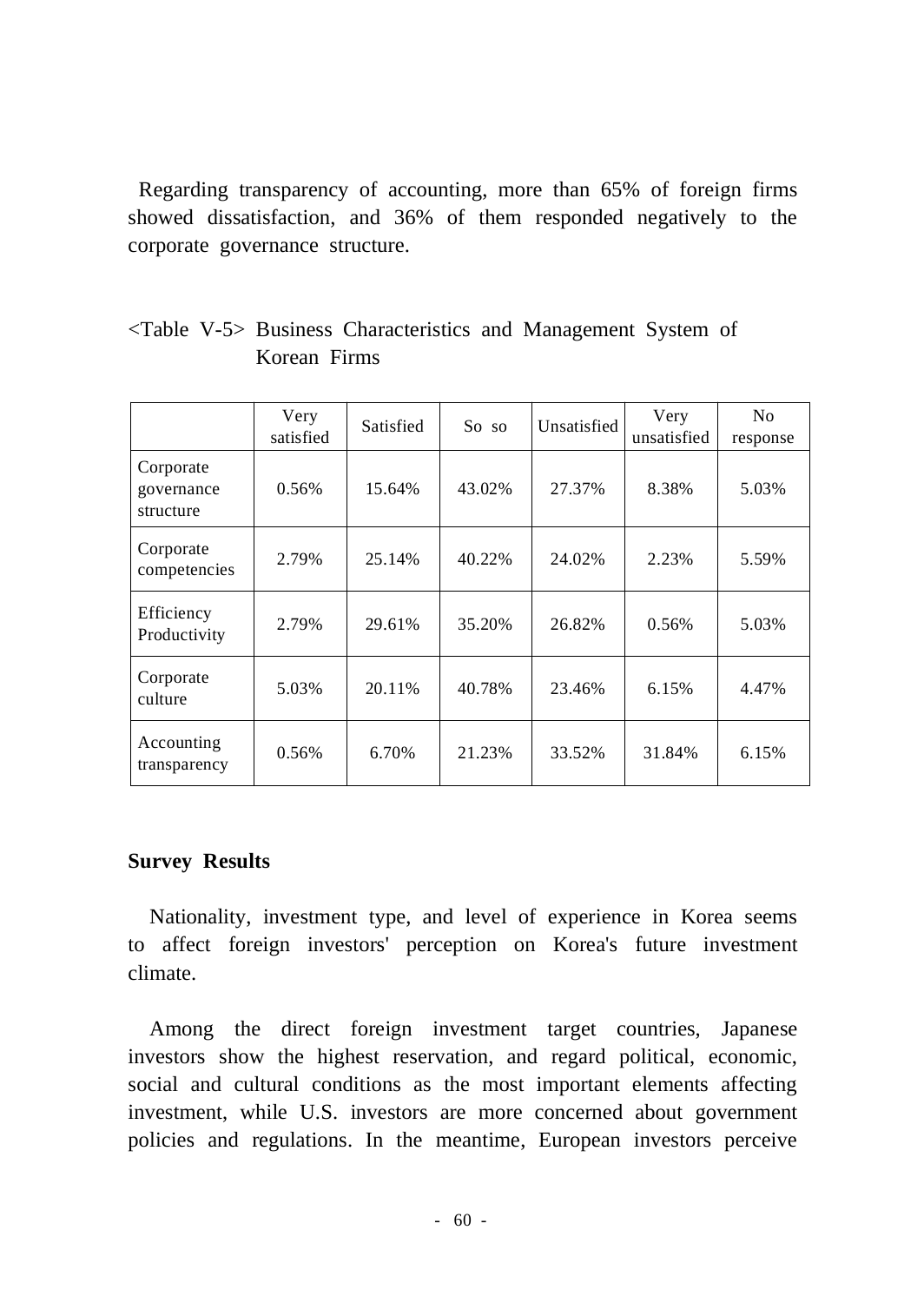regulations and administrative services as major investment barriers, thus leading to the necessity of more intensive promotion in these areas.

U.S. investors are concerned about the North Korean threat and its link to the investment climate, while Japanese respondents regarded it of little relevance, showing a wide gap in perception between the two countries.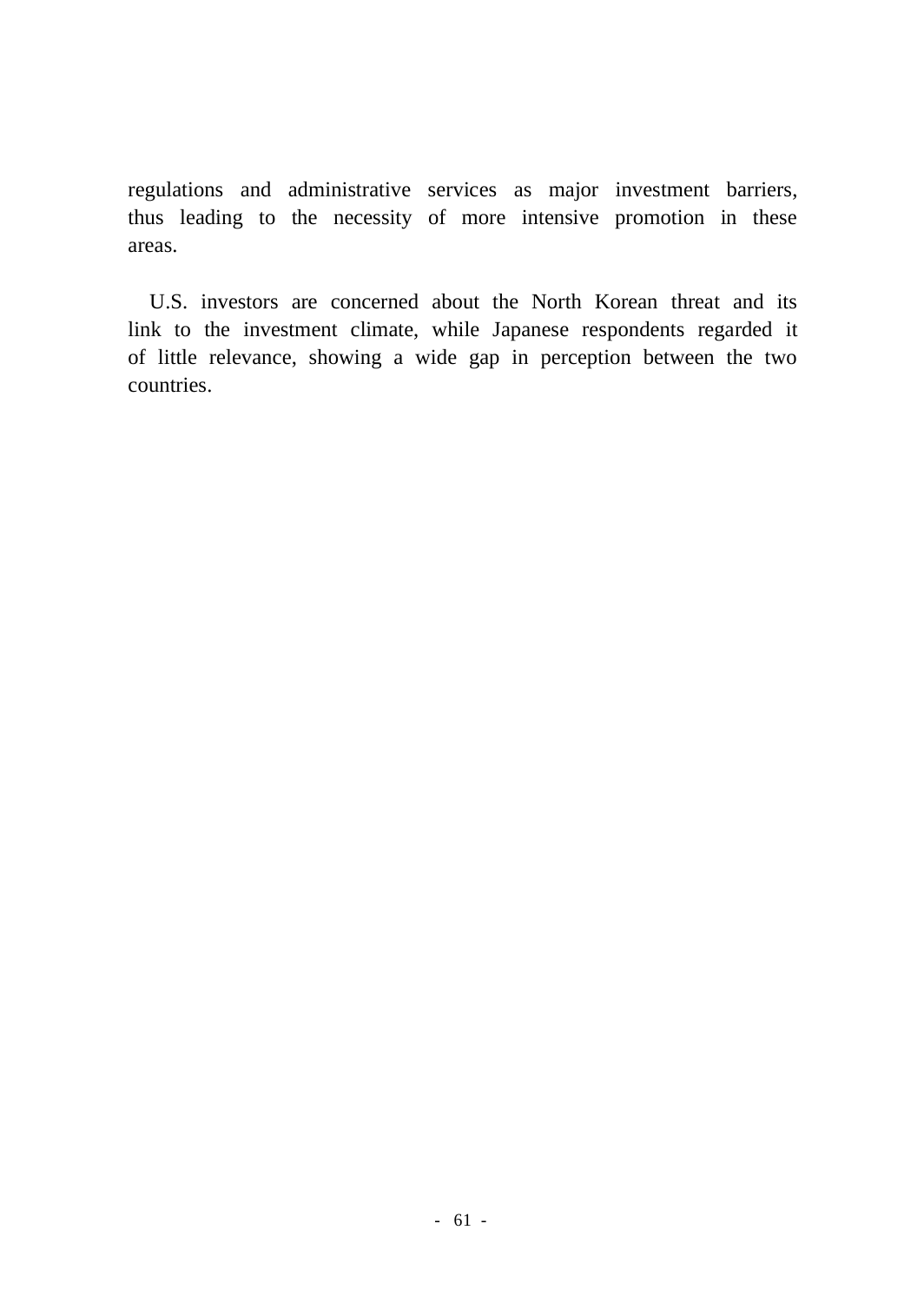### **VI. Future Prospects**

Eleven KOTRA trade offices, located in the top eight countries which make significant investments in Korea, including the U.S., the U.K., the Netherlands and Japan, conducted a survey of 21 companies including Schroder of the U.S. The results of the study forecast the Korean economy to completely recover from the Asian economic crisis within three years, the fastest recovery among the Asian countries affected.

In particular, multinational corporations located in Europe, especially in Germany and France, predict a bright future for Korea's economy, expecting a full recovery by the end of 1999, while Japanese firms view the recovery to come after 2000, arguing that the recovery is more affected by changes in the Asian and global economy than by Korea's efforts alone.

In addition, respondents mentioned the years 1998 and 1999 to be ripe for investment into Korea, thus bringing high hopes for active foreign investment this year.

Survey respondents view Korea's market potential as very high and that full-fledged investment will come when restructuring programs are completed, and the management environment, including flexibility in the labor market, is improved.

Korea's pull as an investment location includes its strong industrial base, human resources, and high market potential. In particular, European countries such as Germany, the Netherlands, France and Switzerland evaluate market potential as the biggest draw, and also predict expansion of domestic demand through inroads into North Korea. In the meantime, Japanese firms view the market potential, human resources and governments' commitment to liberalize the market for investment as the most appealing aspect of investing in Korea.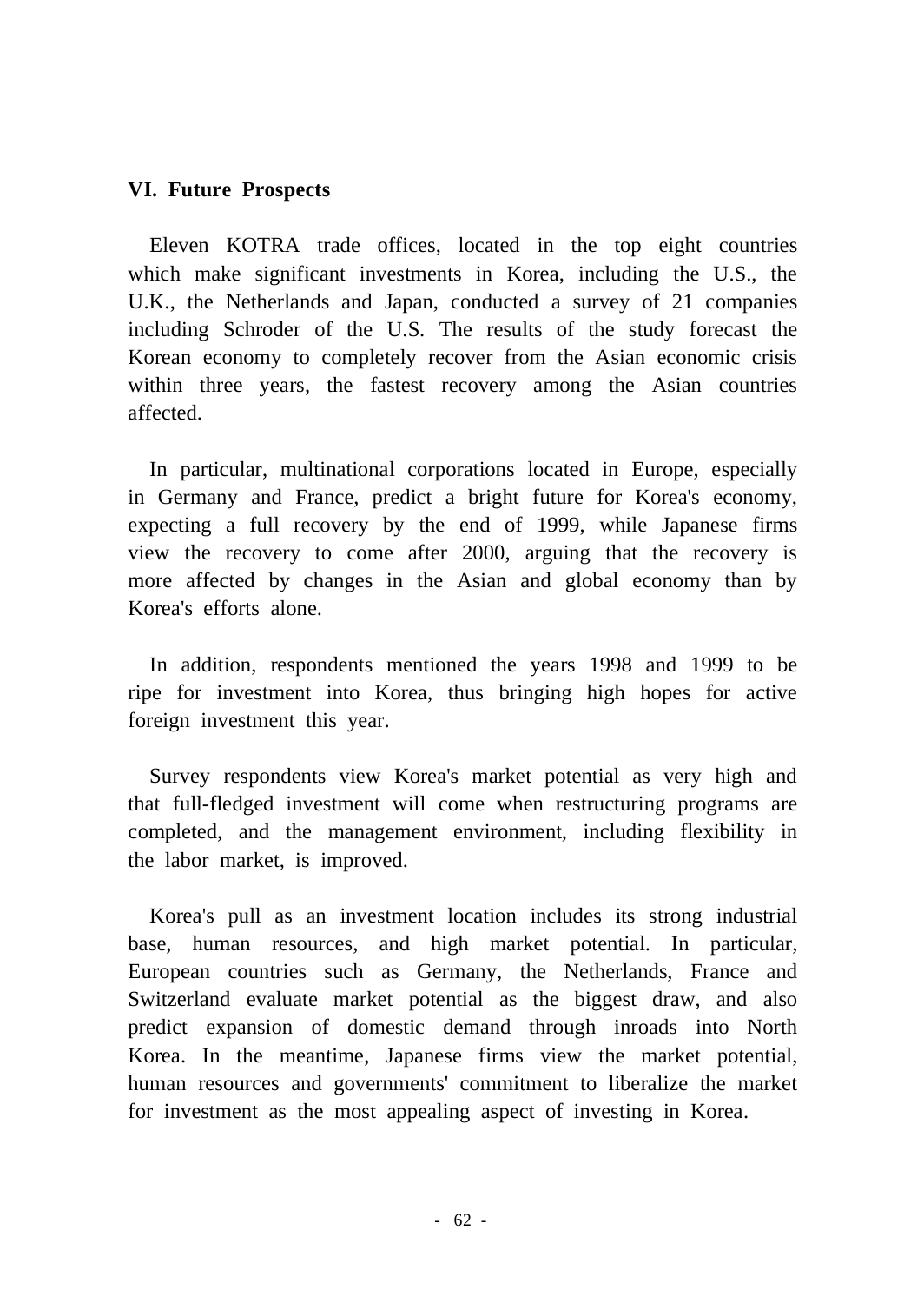Another solid reason for more foreign investment in 1999 is the increasing direct investment globally, and Korea's enhanced profile as a preferred investment location.

Investment inflow into Korea has been on a continuous rise for the past seven years, even despite the Asian economic crisis of 1997. An increase of greater than 19% has been witnessed over the past three years.

Factors contributing to drawing investment include economic aspects such as market demand, production cost, and natural resources, as well as government policy aspects such as social and political stability, management policies for foreign-invested firms, and business facilitation aspects such as investment promotion activities, investment incentive systems, social conveniences, and post-investment services for investment management. Recently, more investment incentives following the enactment of the "Foreign Investment Promotion Act" are expected to bring about an increase of foreign investment to pre-crisis levels. (In the three years before the economic crisis, there was an average of 80% per year)

Given Korea's upgraded international credit-ratings in the first half of this year and continuous restructuring efforts, foreign investment centered on M&As will almost certainly accelerate in the second half as investors' attitudes rapidly turn favorable, and when sell-offs of domestic firms have been settled.

Until now, Korea's investment inducement support system has been uniformly applied regardless of business types or investment methods. However, the findings of the survey conducted by KOTRA reveal varing inclinations and motivating factors. 20)

<sup>20)</sup> Shown in the survey on the perception of investment environment into Korea and report on current trends for investors by overseas trade offices of KOTRA.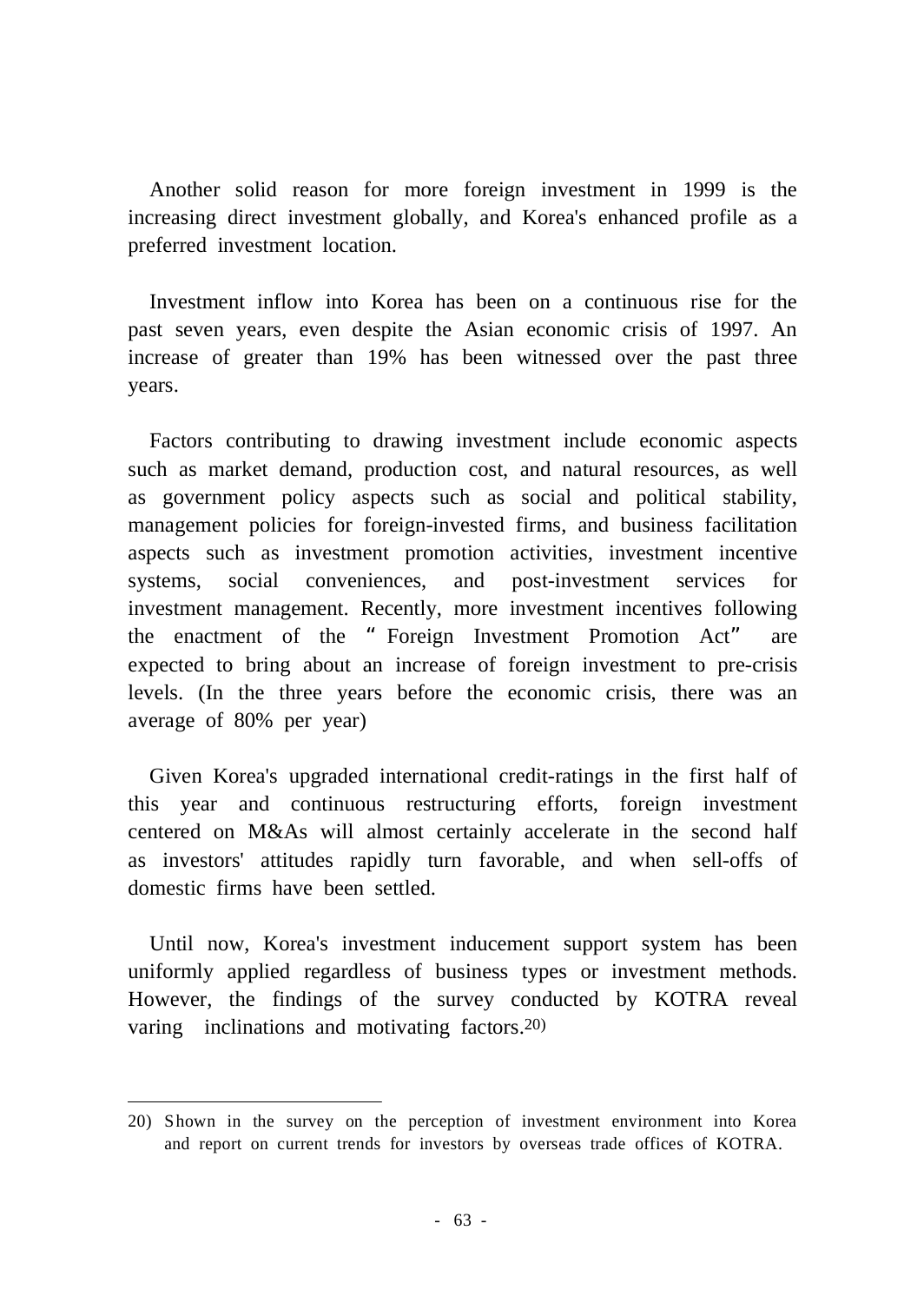This means that the firms in the service sector prefer M&A-type investments, while those in the manufacturing sector prefer partial equity participation and strategic alliances.

The investors' own experience is also reflected in investment inclination. Firms with previous experience in direct investment in Asia or transactions with Korean companies put more significance on factors such as location, and political and economic stability, and they prefer M&A-type investments over equity participation or alliances.

According to a survey by KOTRA regarding future business operations of foreign-invested firms in Korea, 44% of the respondents said they plan additional investment in the future, four times more than the 11% who intend to reduce their investments.

In this regard, aggressive promotion of recently improved investment systems and investment climate should be launched, and investment inducement strategies should also be mapped out considering the investment type and inclination of investors.

In particular, foreign-invested firms operating in the domestic market have a more positive view on additional investment, and given that the additional investment volume accounts for almost half of total foreign investment, and as that is increasing steadily, keener attention should be focused on inducing additional investment from foreign-invested firms already operating in Korea.

Data provided by the Ministry of Finance and Economy shows that additional investment reached \$15.35 billion from 1962 to 1998, which accounts for 46% of the total accumulated investment volume during that time, narrowing the gap between additional and new investment which totaled \$17.039 billion.

Even in terms of investment inflow, additional investment shows stable growth compared to new investment, based on last year's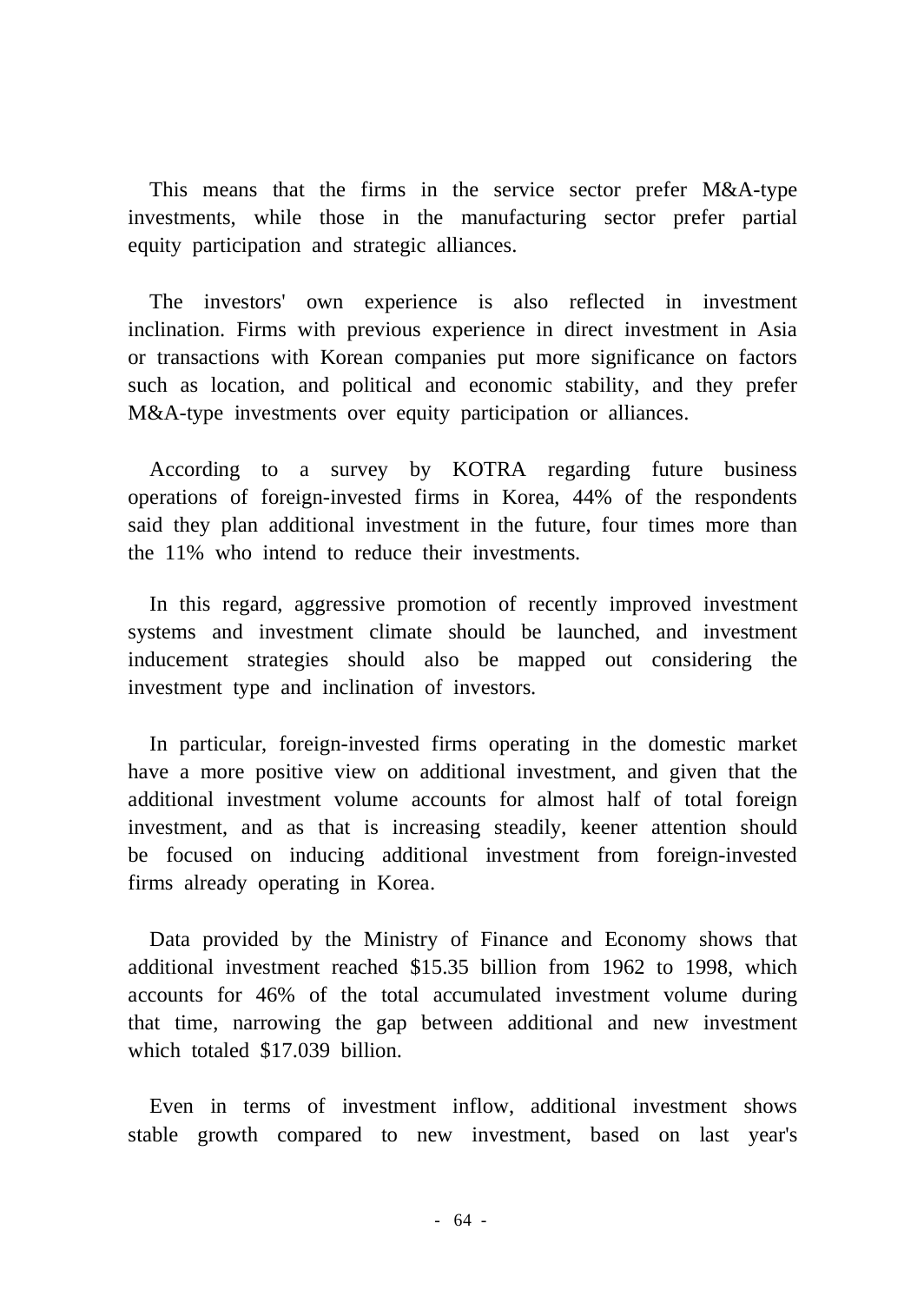monthly trends, relatively unchanged in Korea's investment climate following the economic crisis.

In general, existing investors have more accurate judgement on investment risks and future profits by being able to secure more information compared to new investors. The current trend of increased additional investment shows promise of a favorable investment climate in Korea despite challenging conditions such as the ongoing foreign exchange rate turmoil and restructuring programs. Therefore is greater priority should be given to inducing re-investment and additional investment from overseas investors, and implementing proactive measures to expand the trend.

Along with this, products should be developed which are appropriate to the domestic investment environment by analyzing investment motivations and patterns of foreign investors. KOTRA's survey on foreigners' perceptions of Korea's investment climate this year shows that major motivating factors among investors here range from "market exploration"(86.6%), followed by "to seek production efficiency"  $(27.6\%)$ , and "to secure advanced technologies"  $(11.2\%)$ .

Korea's market growth potential (GDP growth rate), which is more stable than other Asian countries such as Thailand, Hong Kong, Indonesia, Philippines and Malaysia, these positive factor serves as another positive motivator for investment.

Direct investment can be divided into "upstream foreign direct investment" and "downstream foreign direct investment" when analyzing the direction of investing countries. Recently, the trend in foreign direct investment is moving away from traditional "downstream" foreign direct investment into the "upstream" <sup>21)</sup>, and investment from

<sup>21)</sup> Downstream foreign direct investment refers to the advancement of enterprises in developing countries into developed countries, while upstream foreign direct investment refers to typical direct investment, where enterprises of developed countries make advancement into developing countries. (Lim and Moon, "Effect